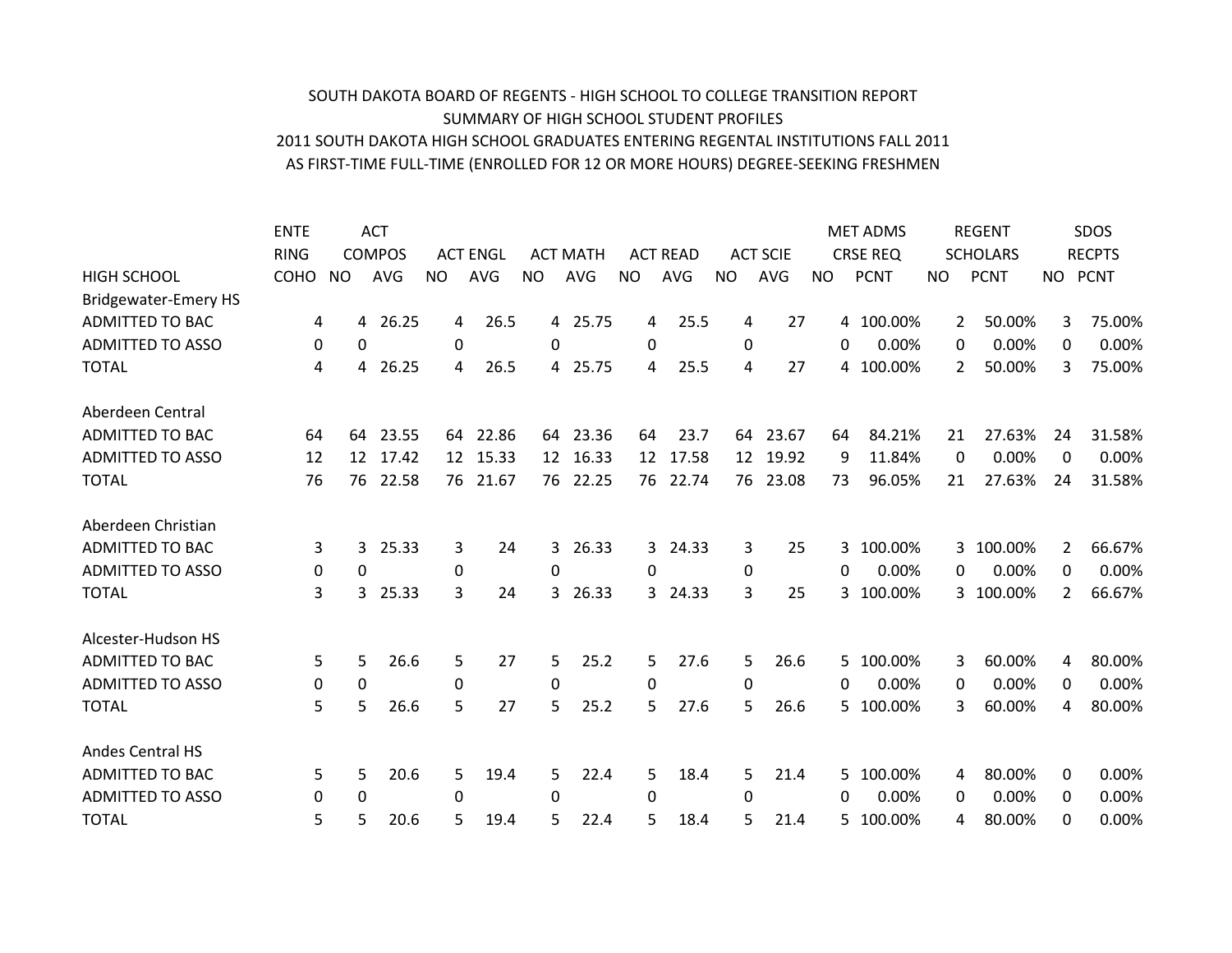|                         | <b>ENTE</b>    |                | <b>ACT</b>    |                |                 |                |                 |                |                 |                |                 |                | <b>MET ADMS</b> |             | <b>REGENT</b>   |                | SDOS          |
|-------------------------|----------------|----------------|---------------|----------------|-----------------|----------------|-----------------|----------------|-----------------|----------------|-----------------|----------------|-----------------|-------------|-----------------|----------------|---------------|
|                         | <b>RING</b>    |                | <b>COMPOS</b> |                | <b>ACT ENGL</b> |                | <b>ACT MATH</b> |                | <b>ACT READ</b> |                | <b>ACT SCIE</b> |                | <b>CRSE REQ</b> |             | <b>SCHOLARS</b> |                | <b>RECPTS</b> |
| <b>HIGH SCHOOL</b>      | COHO           | <b>NO</b>      | <b>AVG</b>    | <b>NO</b>      | <b>AVG</b>      | <b>NO</b>      | <b>AVG</b>      | <b>NO</b>      | <b>AVG</b>      | <b>NO</b>      | AVG             | <b>NO</b>      | <b>PCNT</b>     | NO          | <b>PCNT</b>     | NO PCNT        |               |
| Arlington HS            |                |                |               |                |                 |                |                 |                |                 |                |                 |                |                 |             |                 |                |               |
| <b>ADMITTED TO BAC</b>  | 7              | $\overline{7}$ | 25.71         | $\overline{7}$ | 25              | $\overline{7}$ | 26.57           |                | 7 26.71         |                | 7 24.71         | 7              | 70.00%          | 5           | 50.00%          | $\mathbf{2}$   | 20.00%        |
| <b>ADMITTED TO ASSO</b> | 3              | 3              | 20            | 3              | 18.67           | 3              | 21.33           | 3              | 19.67           | 3              | 19              | 3              | 30.00%          | 0           | 0.00%           | $\Omega$       | 0.00%         |
| <b>TOTAL</b>            | 10             | 10             | 24            | 10             | 23.1            | 10             | 25              | 10             | 24.6            | 10             | 23              | 10             | 100.00%         | 5           | 50.00%          | $\overline{2}$ | 20.00%        |
| Armour HS               |                |                |               |                |                 |                |                 |                |                 |                |                 |                |                 |             |                 |                |               |
| <b>ADMITTED TO BAC</b>  | 3              | 3              | 21.33         | 3              | 19              | 3              | 22              | $\mathbf{3}$   | 21.33           | $\mathbf{3}$   | 23.33           | 2              | 66.67%          | 2           | 66.67%          | $\mathbf{1}$   | 33.33%        |
| <b>ADMITTED TO ASSO</b> | 0              | $\mathbf 0$    |               | $\pmb{0}$      |                 | $\mathbf 0$    |                 | 0              |                 | $\Omega$       |                 | $\Omega$       | 0.00%           | 0           | 0.00%           | $\Omega$       | 0.00%         |
| <b>TOTAL</b>            | 3              | 3              | 21.33         | 3              | 19              | 3              | 22              | 3              | 21.33           |                | 3 23.33         | 2              | 66.67%          | 2           | 66.67%          | 1              | 33.33%        |
| Artesian HS             |                |                |               |                |                 |                |                 |                |                 |                |                 |                |                 |             |                 |                |               |
| <b>ADMITTED TO BAC</b>  | 11             | 11             | 23.09         | 11             | 21              | 11             | 23.27           |                | 11 23.36        | 11             | 24.09           |                | 11 100.00%      | 5           | 45.45%          | 4              | 36.36%        |
| <b>ADMITTED TO ASSO</b> | 0              | 0              |               | $\mathbf 0$    |                 | $\Omega$       |                 | $\Omega$       |                 | $\Omega$       |                 | $\Omega$       | 0.00%           | 0           | 0.00%           | 0              | 0.00%         |
| <b>TOTAL</b>            | 11             | 11             | 23.09         | 11             | 21              | 11             | 23.27           |                | 11 23.36        | 11             | 24.09           | 11             | 100.00%         | 5           | 45.45%          | 4              | 36.36%        |
| Avon HS                 |                |                |               |                |                 |                |                 |                |                 |                |                 |                |                 |             |                 |                |               |
| <b>ADMITTED TO BAC</b>  | 5              | 5              | 22.4          | 5              | 22              | 5              | 21.4            | 5              | 23.8            | 5              | 21.8            | 5.             | 100.00%         | 1           | 20.00%          | 1              | 20.00%        |
| <b>ADMITTED TO ASSO</b> | 0              | 0              |               | 0              |                 | $\Omega$       |                 | $\mathbf{0}$   |                 | 0              |                 | 0              | 0.00%           | 0           | 0.00%           | 0              | 0.00%         |
| <b>TOTAL</b>            | 5              | 5              | 22.4          | 5              | 22              | 5              | 21.4            | 5              | 23.8            | 5              | 21.8            | 5.             | 100.00%         | 1           | 20.00%          | $\mathbf{1}$   | 20.00%        |
| <b>Baltic HS</b>        |                |                |               |                |                 |                |                 |                |                 |                |                 |                |                 |             |                 |                |               |
| <b>ADMITTED TO BAC</b>  | 10             | 10             | 21.1          | 10             | 20.5            | 10             | 19.5            | 10             | 21.1            | 10             | 22.7            | 10             | 100.00%         | 0           | 0.00%           | 4              | 40.00%        |
| <b>ADMITTED TO ASSO</b> | $\mathbf 0$    | $\mathbf 0$    |               | 0              |                 | 0              |                 | $\mathbf 0$    |                 | $\mathbf 0$    |                 | $\Omega$       | 0.00%           | 0           | 0.00%           | $\Omega$       | 0.00%         |
| <b>TOTAL</b>            | 10             | 10             | 21.1          | 10             | 20.5            | 10             | 19.5            | 10             | 21.1            | 10             | 22.7            | 10             | 100.00%         | 0           | 0.00%           | 4              | 40.00%        |
| <b>Belle Fouche HS</b>  |                |                |               |                |                 |                |                 |                |                 |                |                 |                |                 |             |                 |                |               |
| <b>ADMITTED TO BAC</b>  | 27             | 27             | 21.26         | 27             | 20.3            | 27             | 20.52           | 27             | 21.85           | 27             | 21.7            | 27             | 93.10%          | 12          | 41.38%          | 3              | 10.34%        |
| <b>ADMITTED TO ASSO</b> | $\overline{2}$ | $\overline{2}$ | 19            | $\overline{2}$ | 20.5            | $\overline{2}$ | 15              | $\overline{2}$ | 17.5            | $\overline{2}$ | 21.5            | $\overline{2}$ | 6.90%           | $\mathbf 0$ | 0.00%           | 0              | 0.00%         |
| <b>TOTAL</b>            | 29             | 29             | 21.1          | 29             | 20.31           | 29             | 20.14           | 29             | 21.55           | 29             | 21.69           | 29             | 100.00%         | 12          | 41.38%          | 3              | 10.34%        |

Bennett County HS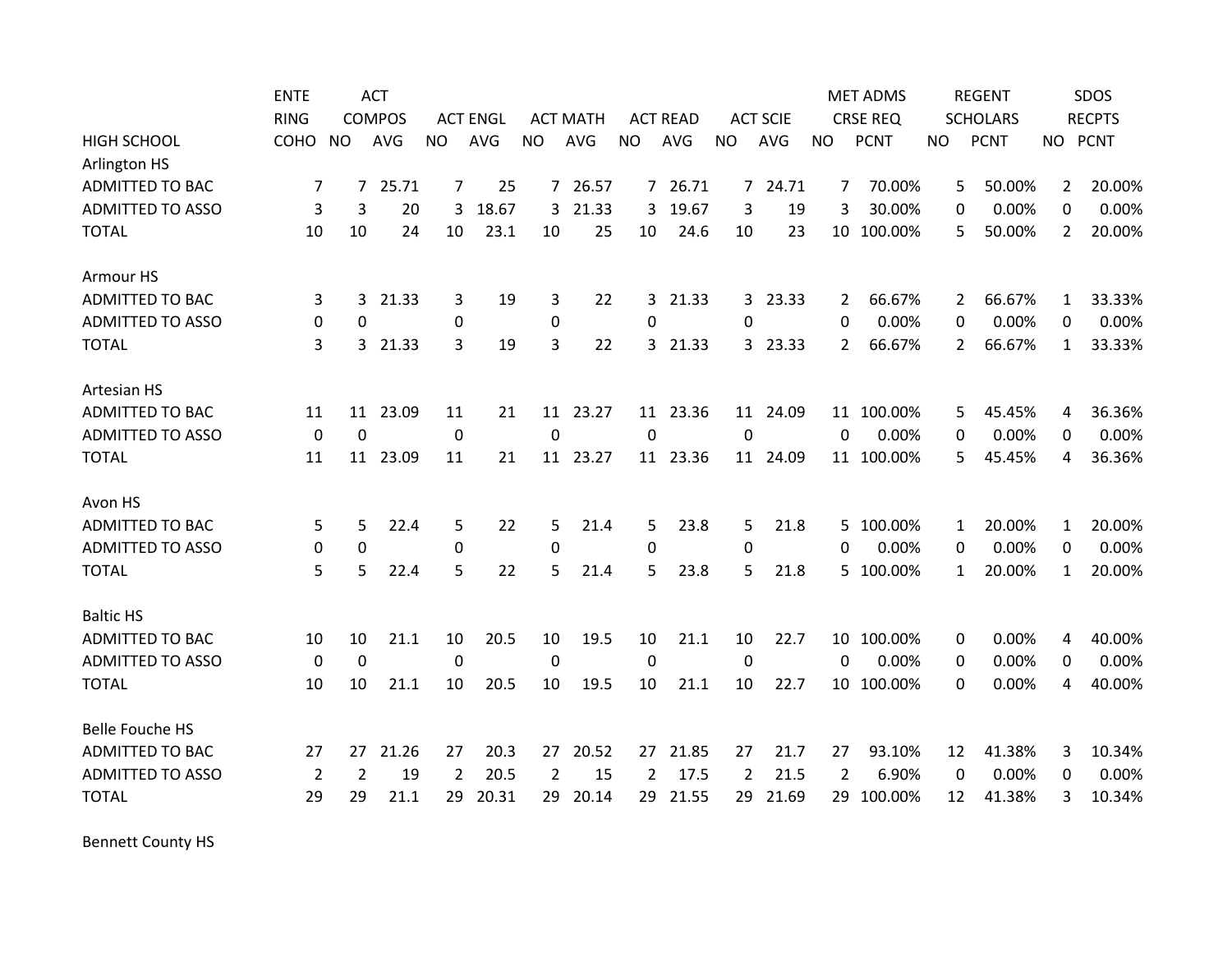|                          | <b>ENTE</b>  |              | <b>ACT</b>    |                  |                 |              |                 |             |                 |              |                 |              | <b>MET ADMS</b> |                | <b>REGENT</b>   |                | SDOS          |
|--------------------------|--------------|--------------|---------------|------------------|-----------------|--------------|-----------------|-------------|-----------------|--------------|-----------------|--------------|-----------------|----------------|-----------------|----------------|---------------|
|                          | <b>RING</b>  |              | <b>COMPOS</b> |                  | <b>ACT ENGL</b> |              | <b>ACT MATH</b> |             | <b>ACT READ</b> |              | <b>ACT SCIE</b> |              | <b>CRSE REQ</b> |                | <b>SCHOLARS</b> |                | <b>RECPTS</b> |
| <b>HIGH SCHOOL</b>       | COHO         | NO.          | <b>AVG</b>    | <b>NO</b>        | AVG             | <b>NO</b>    | AVG             | <b>NO</b>   | AVG             | <b>NO</b>    | AVG             | NO.          | <b>PCNT</b>     | NO.            | <b>PCNT</b>     |                | NO PCNT       |
| <b>ADMITTED TO BAC</b>   | 10           | 10           | 22.6          | 10               | 19.8            | 10           | 24              | 10          | 23.2            | 10           | 22.8            |              | 10 100.00%      | 5              | 50.00%          | 5              | 50.00%        |
| <b>ADMITTED TO ASSO</b>  | 0            | $\mathbf 0$  |               | $\mathbf 0$      |                 | $\mathbf 0$  |                 | $\mathbf 0$ |                 | $\mathbf 0$  |                 | 0            | 0.00%           | 0              | 0.00%           | 0              | 0.00%         |
| <b>TOTAL</b>             | 10           | 10           | 22.6          | 10               | 19.8            | 10           | 24              | 10          | 23.2            | 10           | 22.8            |              | 10 100.00%      | 5              | 50.00%          | 5              | 50.00%        |
| <b>Beresford HS</b>      |              |              |               |                  |                 |              |                 |             |                 |              |                 |              |                 |                |                 |                |               |
| <b>ADMITTED TO BAC</b>   | 22           |              | 22 23.18      |                  | 22 22.36        |              | 22 23.23        |             | 22 22.82        |              | 22 23.95        | 20           | 80.00%          | 13             | 52.00%          | 8              | 32.00%        |
| <b>ADMITTED TO ASSO</b>  | 3            | 3            | 25.67         |                  | 3 23.33         | 3            | 26              | 3           | 26.67           | 3            | 25.67           | 3            | 12.00%          | $\overline{2}$ | 8.00%           | 3              | 12.00%        |
| <b>TOTAL</b>             | 25           | 25           | 23.48         |                  | 25 22.48        |              | 25 23.56        | 25          | 23.28           |              | 25 24.16        | 23           | 92.00%          | 15             | 60.00%          | 11             | 44.00%        |
| <b>Bon Homme HS</b>      |              |              |               |                  |                 |              |                 |             |                 |              |                 |              |                 |                |                 |                |               |
| <b>ADMITTED TO BAC</b>   | 12           | 12           | 23            |                  | 12 22.33        | 12           | 23.5            |             | 12 21.58        |              | 12 23.17        | 12           | 80.00%          | 6              | 40.00%          | 5              | 33.33%        |
| <b>ADMITTED TO ASSO</b>  | 3            | 3            | 19.67         | 3                | 19              | 3            | 19.67           | 3           | 19              | 3            | 20              | 3            | 20.00%          | $\mathbf{1}$   | 6.67%           | 1              | 6.67%         |
| <b>TOTAL</b>             | 15           | 15           | 22.33         | 15               | 21.67           |              | 15 22.73        | 15          | 21.07           | 15           | 22.53           | 15           | 100.00%         | 7              | 46.67%          | 6              | 40.00%        |
| <b>Bonesteel HS</b>      |              |              |               |                  |                 |              |                 |             |                 |              |                 |              |                 |                |                 |                |               |
| <b>ADMITTED TO BAC</b>   | 4            | 4            | 22.5          | 4                | 24              | 4            | 24.5            |             | 4 18.75         | 4            | 23              | 4            | 100.00%         | 3              | 75.00%          | $\overline{2}$ | 50.00%        |
| <b>ADMITTED TO ASSO</b>  | 0            | 0            |               | 0                |                 | 0            |                 | 0           |                 | 0            |                 | 0            | 0.00%           | 0              | 0.00%           | 0              | 0.00%         |
| <b>TOTAL</b>             | 4            | 4            | 22.5          | 4                | 24              | 4            | 24.5            |             | 4 18.75         | 4            | 23              |              | 4 100.00%       | 3              | 75.00%          | $\overline{2}$ | 50.00%        |
| <b>Bowdle HS</b>         |              |              |               |                  |                 |              |                 |             |                 |              |                 |              |                 |                |                 |                |               |
| ADMITTED TO BAC          | 5            | 5            | 22            | 5                | 23.8            | 5            | 20.4            | 5           | 22              | 5            | 20.8            | 4            | 80.00%          | 0              | 0.00%           | 0              | 0.00%         |
| <b>ADMITTED TO ASSO</b>  | 0            | 0            |               | $\boldsymbol{0}$ |                 | $\mathbf 0$  |                 | 0           |                 | 0            |                 | 0            | 0.00%           | 0              | 0.00%           | 0              | 0.00%         |
| <b>TOTAL</b>             | 5            | 5            | 22            | 5                | 23.8            | 5            | 20.4            | 5           | 22              | 5            | 20.8            | 4            | 80.00%          | 0              | 0.00%           | 0              | 0.00%         |
| <b>Brandon Valley HS</b> |              |              |               |                  |                 |              |                 |             |                 |              |                 |              |                 |                |                 |                |               |
| <b>ADMITTED TO BAC</b>   | 69           | 68           | 24.01         | 68               | 23.34           | 68           | 24.01           | 68          | 24.32           | 68           | 23.96           | 69           | 98.57%          | 32             | 45.71%          | 30             | 42.86%        |
| <b>ADMITTED TO ASSO</b>  | $\mathbf{1}$ | $\mathbf{1}$ |               | $\mathbf{1}$     |                 | $\mathbf{1}$ |                 | 1           |                 | $\mathbf{1}$ |                 | $\mathbf{1}$ | 1.43%           | $\mathbf{1}$   | 1.43%           | 1              | 1.43%         |
| <b>TOTAL</b>             | 70           | 69           | 24.09         | 69.              | 23.39           | 69           | 24.13           | 69          | 24.38           | 69           | 24.03           |              | 70 100.00%      | 33             | 47.14%          | 31             | 44.29%        |
| <b>Britton HS</b>        |              |              |               |                  |                 |              |                 |             |                 |              |                 |              |                 |                |                 |                |               |
| <b>ADMITTED TO BAC</b>   | 14           | 14           | 23.07         |                  | 14 22.93        |              | 14 22.14        |             | 14 23.29        |              | 14 23.14        | 14           | 93.33%          | 7              | 46.67%          | 6              | 40.00%        |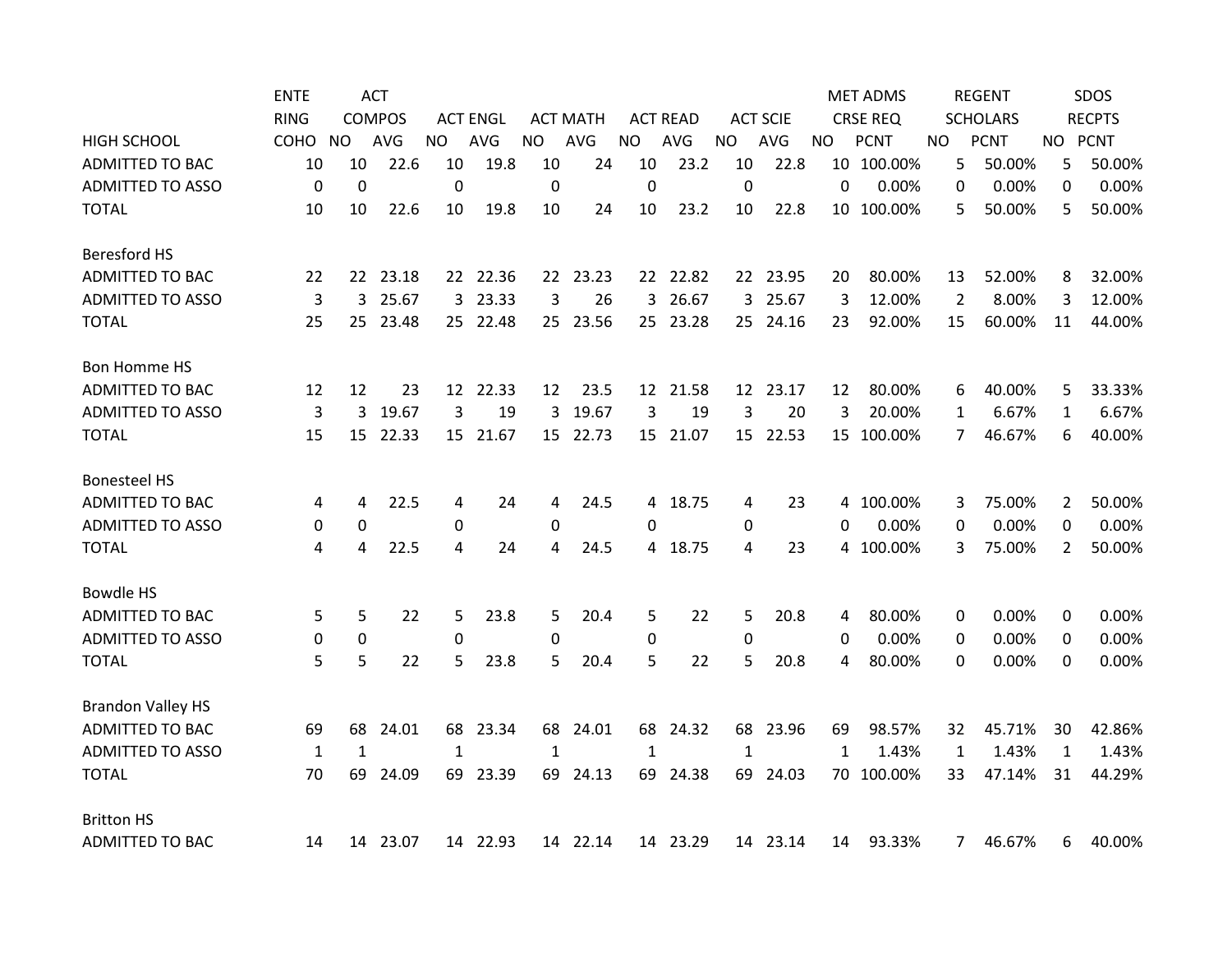|                         | <b>ENTE</b>    |                | <b>ACT</b>    |                |                 |                |                 |              |                 |                |                 |              | <b>MET ADMS</b> |              | <b>REGENT</b>   |              | SDOS          |
|-------------------------|----------------|----------------|---------------|----------------|-----------------|----------------|-----------------|--------------|-----------------|----------------|-----------------|--------------|-----------------|--------------|-----------------|--------------|---------------|
|                         | <b>RING</b>    |                | <b>COMPOS</b> |                | <b>ACT ENGL</b> |                | <b>ACT MATH</b> |              | <b>ACT READ</b> |                | <b>ACT SCIE</b> |              | <b>CRSE REQ</b> |              | <b>SCHOLARS</b> |              | <b>RECPTS</b> |
| <b>HIGH SCHOOL</b>      | COHO           | <b>NO</b>      | <b>AVG</b>    | <b>NO</b>      | AVG             | <b>NO</b>      | AVG             | <b>NO</b>    | AVG             | <b>NO</b>      | AVG             | <b>NO</b>    | <b>PCNT</b>     | NO.          | <b>PCNT</b>     |              | NO PCNT       |
| <b>ADMITTED TO ASSO</b> | 1              | 1              |               | 1              |                 | 1              |                 | 1            |                 | $\mathbf 1$    |                 | $\mathbf{1}$ | 6.67%           | 1            | 6.67%           | 1            | 6.67%         |
| <b>TOTAL</b>            | 15             | 15             | 23.4          |                | 15 23.47        |                | 15 22.33        |              | 15 23.33        | 15             | 23.6            |              | 15 100.00%      | 8            | 53.33%          | 7            | 46.67%        |
| <b>Brookings HS</b>     |                |                |               |                |                 |                |                 |              |                 |                |                 |              |                 |              |                 |              |               |
| ADMITTED TO BAC         | 76             | 76             | 22.95         |                | 76 22.47        |                | 76 22.74        |              | 76 22.97        |                | 76 23.13        | 75           | 97.40%          | 27           | 35.06%          | 21           | 27.27%        |
| <b>ADMITTED TO ASSO</b> | 1              | $\mathbf{1}$   |               | 1              |                 | 1              |                 | 1            |                 | 1              |                 | $\Omega$     | 0.00%           | 0            | 0.00%           | 0            | 0.00%         |
| <b>TOTAL</b>            | 77             | 77             | 22.86         |                | 77 22.34        | 77             | 22.65           | 77           | 22.9            | 77             | 23.08           | 75           | 97.40%          | 27           | 35.06%          | 21           | 27.27%        |
| <b>Burke HS</b>         |                |                |               |                |                 |                |                 |              |                 |                |                 |              |                 |              |                 |              |               |
| <b>ADMITTED TO BAC</b>  | 8              | 8              | 23            |                | 8 23.88         |                | 8 21.38         |              | 8 24.13         |                | 8 22.13         |              | 8 100.00%       | 6            | 75.00%          | 3            | 37.50%        |
| <b>ADMITTED TO ASSO</b> | 0              | 0              |               | $\Omega$       |                 | $\Omega$       |                 | 0            |                 | $\Omega$       |                 | $\Omega$     | 0.00%           | 0            | 0.00%           | 0            | 0.00%         |
| <b>TOTAL</b>            | 8              | 8              | 23            | 8              | 23.88           | 8              | 21.38           |              | 8 24.13         |                | 8 22.13         | 8            | 100.00%         | 6            | 75.00%          | 3            | 37.50%        |
| Canistota HS            |                |                |               |                |                 |                |                 |              |                 |                |                 |              |                 |              |                 |              |               |
| <b>ADMITTED TO BAC</b>  | 8              | 8              | 22.88         |                | 8 22.25         | 8              | 22.25           | 8            | 23.5            |                | 8 23.13         |              | 8 100.00%       | 5            | 62.50%          | 2            | 25.00%        |
| <b>ADMITTED TO ASSO</b> | 0              | $\Omega$       |               | $\Omega$       |                 | $\Omega$       |                 | $\Omega$     |                 | $\Omega$       |                 | 0            | 0.00%           | 0            | 0.00%           | 0            | 0.00%         |
| <b>TOTAL</b>            | 8              | 8              | 22.88         |                | 8 22.25         | 8              | 22.25           | 8            | 23.5            |                | 8 23.13         | 8            | 100.00%         | 5            | 62.50%          | $\mathbf{2}$ | 25.00%        |
| Canton HS               |                |                |               |                |                 |                |                 |              |                 |                |                 |              |                 |              |                 |              |               |
| <b>ADMITTED TO BAC</b>  | 27             | 27             | 22.81         |                | 27 21.93        |                | 27 22.85        |              | 27 23.44        | 27             | 22.7            | 25           | 89.29%          | 12           | 42.86%          | 12           | 42.86%        |
| <b>ADMITTED TO ASSO</b> | $\mathbf{1}$   | $\mathbf{1}$   |               | $\mathbf{1}$   |                 | $\mathbf{1}$   |                 | $\mathbf{1}$ |                 | $\mathbf{1}$   |                 | $\mathbf{1}$ | 3.57%           | $\mathbf{1}$ | 3.57%           | 1            | 3.57%         |
| <b>TOTAL</b>            | 28             | 28             | 23            |                | 28 22.25        | 28             | 22.96           |              | 28 23.64        | 28             | 22.82           | 26           | 92.86%          | 13           | 46.43%          | 13           | 46.43%        |
| Castelwood HS           |                |                |               |                |                 |                |                 |              |                 |                |                 |              |                 |              |                 |              |               |
| <b>ADMITTED TO BAC</b>  | 8              | 8              | 22.38         |                | 8 21.25         | 8              | 20.75           |              | 8 23.63         |                | 8 23.13         |              | 8 100.00%       | 4            | 50.00%          | 3            | 37.50%        |
| <b>ADMITTED TO ASSO</b> | 0              | 0              |               | $\Omega$       |                 | $\Omega$       |                 | 0            |                 | 0              |                 | 0            | 0.00%           | 0            | 0.00%           | 0            | 0.00%         |
| <b>TOTAL</b>            | 8              | 8              | 22.38         |                | 8 21.25         | 8              | 20.75           |              | 8 23.63         |                | 8 23.13         |              | 8 100.00%       | 4            | 50.00%          | 3            | 37.50%        |
| Centerville HS          |                |                |               |                |                 |                |                 |              |                 |                |                 |              |                 |              |                 |              |               |
| <b>ADMITTED TO BAC</b>  | 10             | 10             | 23.1          | 10             | 22.2            | 10             | 23.2            | 10           | 23              | 10             | 23.6            | 10           | 83.33%          | 4            | 33.33%          | 4            | 33.33%        |
| <b>ADMITTED TO ASSO</b> | $\overline{2}$ | $\overline{2}$ | 22.5          | $\overline{2}$ | 21.5            | $\overline{2}$ | 20.5            | 2            | 25.5            | $\overline{2}$ | 22.5            | 2            | 16.67%          | 1            | 8.33%           | 1            | 8.33%         |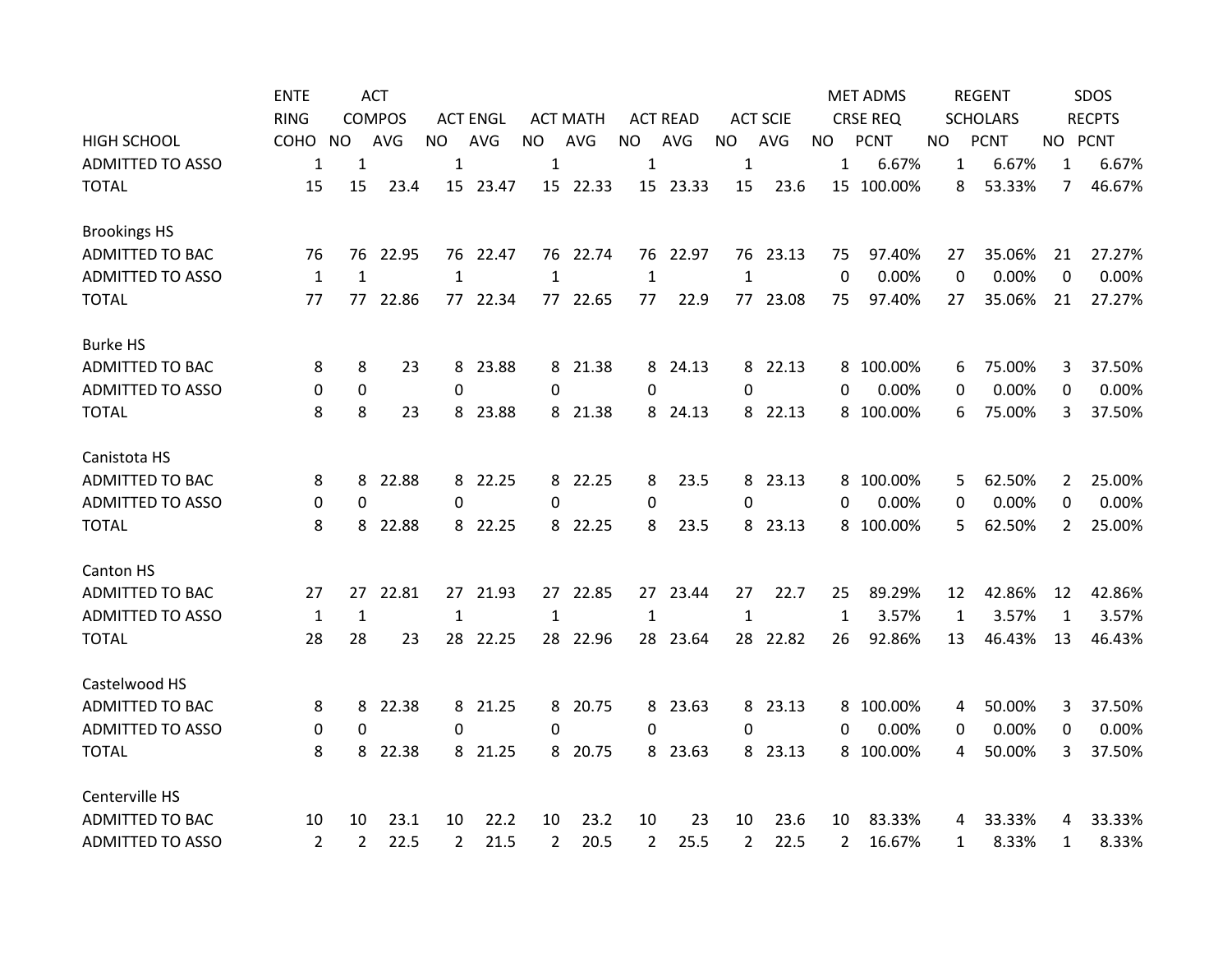|                         | <b>ENTE</b> |              | <b>ACT</b>    |           |                 |             |                 |           |                 |                |                 |          | <b>MET ADMS</b> |     | <b>REGENT</b> |                 |                | SDOS          |
|-------------------------|-------------|--------------|---------------|-----------|-----------------|-------------|-----------------|-----------|-----------------|----------------|-----------------|----------|-----------------|-----|---------------|-----------------|----------------|---------------|
|                         | <b>RING</b> |              | <b>COMPOS</b> |           | <b>ACT ENGL</b> |             | <b>ACT MATH</b> |           | <b>ACT READ</b> |                | <b>ACT SCIE</b> |          | <b>CRSE REQ</b> |     |               | <b>SCHOLARS</b> |                | <b>RECPTS</b> |
| <b>HIGH SCHOOL</b>      | COHO        | <b>NO</b>    | AVG           | <b>NO</b> | AVG             | <b>NO</b>   | AVG             | <b>NO</b> | AVG             | <b>NO</b>      | AVG             | NO.      | <b>PCNT</b>     | NO. |               | <b>PCNT</b>     | NO PCNT        |               |
| <b>TOTAL</b>            | 12          | 12           | 23            |           | 12 22.08        |             | 12 22.75        |           | 12 23.42        |                | 12 23.42        |          | 12 100.00%      |     | 5             | 41.67%          | 5              | 41.67%        |
| Chamberlain HS          |             |              |               |           |                 |             |                 |           |                 |                |                 |          |                 |     |               |                 |                |               |
| ADMITTED TO BAC         | 10          | 10           | 21.6          | 10        | 19.6            | 10          | 20.8            | 10        | 22.8            | 10             | 22.5            | 10       | 71.43%          |     | 4             | 28.57%          | 1              | 7.14%         |
| <b>ADMITTED TO ASSO</b> | 4           | 4            | 18.25         | 4         | 16              | 4           | 18              |           | 4 17.75         | $\overline{4}$ | 20.75           | 4        | 28.57%          |     | 0             | 0.00%           | 0              | 0.00%         |
| <b>TOTAL</b>            | 14          | 14           | 20.64         | 14        | 18.57           | 14          | 20              | 14        | 21.36           | 14             | 22              | 14       | 100.00%         |     | 4             | 28.57%          | 1              | 7.14%         |
| Chester Area HS         |             |              |               |           |                 |             |                 |           |                 |                |                 |          |                 |     |               |                 |                |               |
| <b>ADMITTED TO BAC</b>  | 9           | 9            | 22            |           | 9 21.56         | 9           | 20.56           |           | 9 22.33         |                | 9 23.56         |          | 9 100.00%       |     | 0             | 0.00%           | 2              | 22.22%        |
| <b>ADMITTED TO ASSO</b> | 0           | 0            |               | $\Omega$  |                 | $\Omega$    |                 | 0         |                 | $\mathbf{0}$   |                 | 0        | 0.00%           |     | 0             | 0.00%           | 0              | 0.00%         |
| <b>TOTAL</b>            | 9           | 9            | 22            |           | 9 21.56         | 9           | 20.56           | 9         | 22.33           |                | 9 23.56         | 9        | 100.00%         |     | $\Omega$      | 0.00%           | $\overline{2}$ | 22.22%        |
| Cheyenne E B HS         |             |              |               |           |                 |             |                 |           |                 |                |                 |          |                 |     |               |                 |                |               |
| <b>ADMITTED TO BAC</b>  | 3           | 3            | 17.67         |           | 3 15.33         |             | 3 17.33         | 3         | 18              | 3              | 19              |          | 3 100.00%       |     | 0             | 0.00%           | 0              | 0.00%         |
| <b>ADMITTED TO ASSO</b> | 0           | 0            |               | 0         |                 | $\Omega$    |                 | 0         |                 | 0              |                 | 0        | 0.00%           |     | 0             | 0.00%           | 0              | 0.00%         |
| <b>TOTAL</b>            | 3           | 3            | 17.67         |           | 3 15.33         | 3           | 17.33           | 3         | 18              | 3              | 19              | 3        | 100.00%         |     | $\Omega$      | 0.00%           | $\Omega$       | 0.00%         |
| Clark HS                |             |              |               |           |                 |             |                 |           |                 |                |                 |          |                 |     |               |                 |                |               |
| <b>ADMITTED TO BAC</b>  | 7           |              | 7 24.29       |           | 7 24.43         |             | 7 22.86         |           | 7 25.71         |                | 7 23.57         |          | 7 100.00%       |     | 4             | 57.14%          | 4              | 57.14%        |
| <b>ADMITTED TO ASSO</b> | 0           | 0            |               | $\Omega$  |                 | $\Omega$    |                 | 0         |                 | $\Omega$       |                 | 0        | 0.00%           |     | 0             | 0.00%           | 0              | 0.00%         |
| <b>TOTAL</b>            | 7           | $7^{\circ}$  | 24.29         |           | 7 24.43         | $7^{\circ}$ | 22.86           |           | 7 25.71         |                | 7 23.57         |          | 7 100.00%       |     | 4             | 57.14%          | 4              | 57.14%        |
| Colman HS               |             |              |               |           |                 |             |                 |           |                 |                |                 |          |                 |     |               |                 |                |               |
| <b>ADMITTED TO BAC</b>  | 8           | 8            | 22.5          |           | 8 21.38         |             | 8 21.75         |           | 8 22.88         |                | 8 23.25         | 8        | 88.89%          |     | 4             | 44.44%          | $\overline{2}$ | 22.22%        |
| <b>ADMITTED TO ASSO</b> | 1           | $\mathbf{1}$ |               | 1         |                 | 1           |                 | 1         |                 | 1              |                 | 1        | 11.11%          |     | 1             | 11.11%          | $\mathbf{1}$   | 11.11%        |
| <b>TOTAL</b>            | 9           | 9            | 22.67         |           | 9 21.56         | 9           | 21.89           |           | 9 23.22         | 9              | 23.11           | 9        | 100.00%         |     | 5             | 55.56%          | 3              | 33.33%        |
| Colome HS               |             |              |               |           |                 |             |                 |           |                 |                |                 |          |                 |     |               |                 |                |               |
| <b>ADMITTED TO BAC</b>  | 6           | 6            | 20.67         | 6         | 20              | 6           | 22.5            |           | 6 19.67         | 6              | 20              | 6        | 100.00%         |     | 0             | 0.00%           | 0              | 0.00%         |
| <b>ADMITTED TO ASSO</b> | 0           | $\Omega$     |               | 0         |                 | 0           |                 | 0         |                 | $\Omega$       |                 | $\Omega$ | 0.00%           |     | 0             | 0.00%           | 0              | 0.00%         |
| <b>TOTAL</b>            | 6           | 6            | 20.67         | 6         | 20              | 6           | 22.5            | 6         | 19.67           | 6              | 20              | 6        | 100.00%         |     | 0             | 0.00%           | 0              | 0.00%         |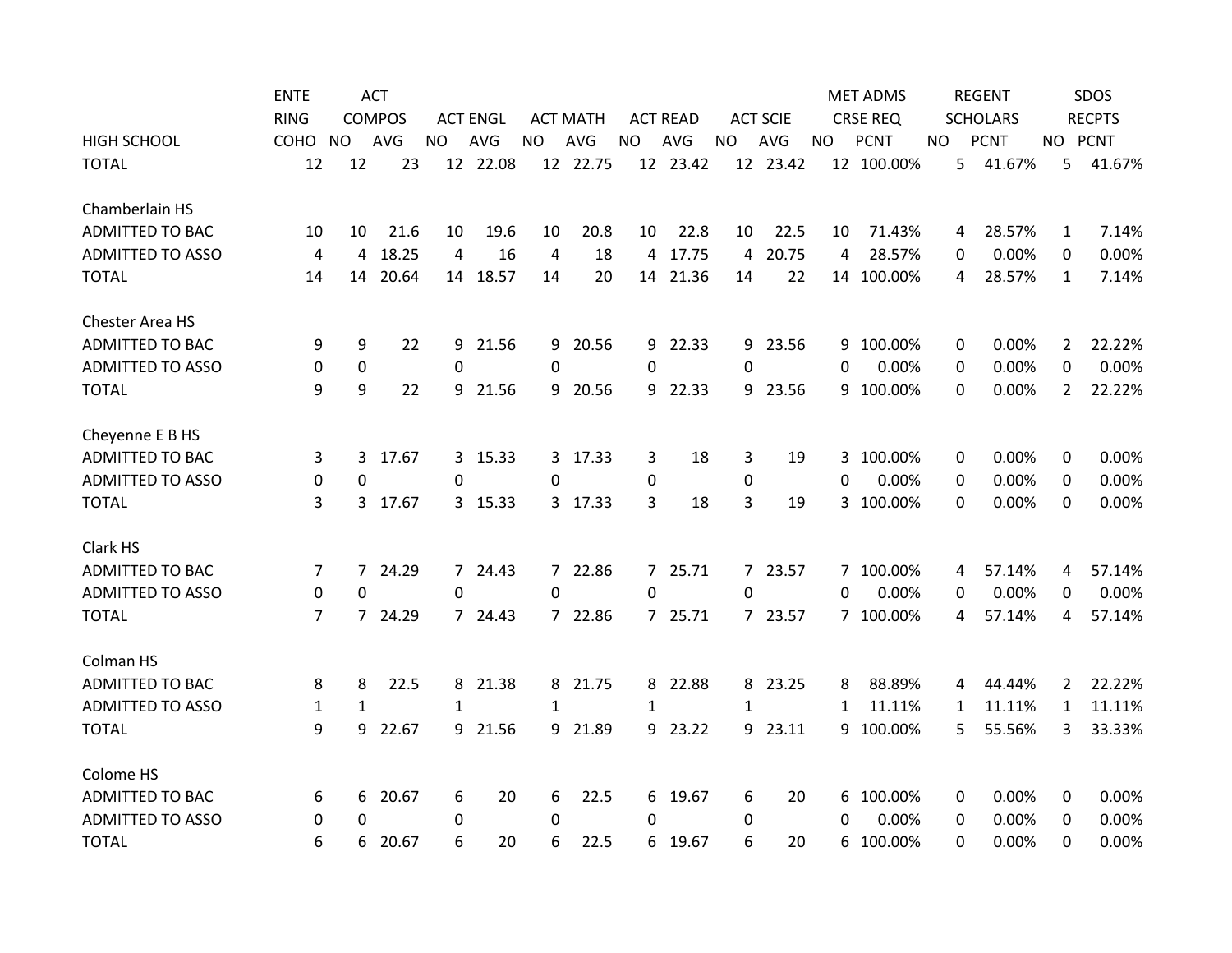|                         | <b>ENTE</b>  |              | <b>ACT</b>    |             |                 |              |                 |              |                 |                 |                 |              | <b>MET ADMS</b> |    | <b>REGENT</b>     |                | SDOS          |
|-------------------------|--------------|--------------|---------------|-------------|-----------------|--------------|-----------------|--------------|-----------------|-----------------|-----------------|--------------|-----------------|----|-------------------|----------------|---------------|
|                         | <b>RING</b>  |              | <b>COMPOS</b> |             | <b>ACT ENGL</b> |              | <b>ACT MATH</b> |              | <b>ACT READ</b> |                 | <b>ACT SCIE</b> |              | <b>CRSE REQ</b> |    | <b>SCHOLARS</b>   |                | <b>RECPTS</b> |
| <b>HIGH SCHOOL</b>      | COHO         | <b>NO</b>    | <b>AVG</b>    | <b>NO</b>   | AVG             | <b>NO</b>    | <b>AVG</b>      | <b>NO</b>    | AVG             | <b>NO</b>       | AVG             | <b>NO</b>    | <b>PCNT</b>     | NO | <b>PCNT</b>       | NO PCNT        |               |
| Corsica HS              |              |              |               |             |                 |              |                 |              |                 |                 |                 |              |                 |    |                   |                |               |
| ADMITTED TO BAC         | 3            | 3            | 21.67         | 3           | 21              | 3.           | 20.67           |              | 3 22.33         |                 | 3 22.67         | 3            | 75.00%          |    | 25.00%<br>1       | $\mathbf{1}$   | 25.00%        |
| <b>ADMITTED TO ASSO</b> | 1            | 1            |               | 1           |                 | 1            |                 | 1            |                 | 1               |                 | 0            | 0.00%           |    | 0.00%<br>0        | 0              | 0.00%         |
| <b>TOTAL</b>            | 4            | 4            | 20.5          |             | 4 19.25         | 4            | 19.75           |              | 4 20.75         | 4               | 22              | 3            | 75.00%          |    | 25.00%<br>1       | $\mathbf{1}$   | 25.00%        |
| <b>Custer HS</b>        |              |              |               |             |                 |              |                 |              |                 |                 |                 |              |                 |    |                   |                |               |
| <b>ADMITTED TO BAC</b>  | 16           | 16           | 21.63         | 16          | 20.81           |              | 16 21.06        |              | 16 21.44        |                 | 16 22.06        | 16           | 94.12%          |    | 35.29%<br>6       | $\overline{2}$ | 11.76%        |
| <b>ADMITTED TO ASSO</b> | $\mathbf{1}$ | $\mathbf{1}$ |               | 1           |                 | $\mathbf{1}$ |                 | $\mathbf{1}$ |                 | 1               |                 | 1            | 5.88%           |    | 0.00%<br>0        | 0              | 0.00%         |
| <b>TOTAL</b>            | 17           | 17           | 21.29         | 17          | 20.29           | 17           | 20.76           |              | 17 21.35        | 17 <sup>2</sup> | 21.65           |              | 17 100.00%      |    | 35.29%<br>6       | 2              | 11.76%        |
| Dakota Christian HS     |              |              |               |             |                 |              |                 |              |                 |                 |                 |              |                 |    |                   |                |               |
| <b>ADMITTED TO BAC</b>  | 3            | 3            | 21.33         |             | 3 19.33         | 3            | 20.67           | 3            | 22.67           | 3               | 21              | 3            | 100.00%         |    | 0.00%<br>0        | $\mathbf{1}$   | 33.33%        |
| <b>ADMITTED TO ASSO</b> | 0            | 0            |               | 0           |                 | 0            |                 | 0            |                 | 0               |                 | 0            | 0.00%           |    | 0.00%<br>0        | $\Omega$       | 0.00%         |
| <b>TOTAL</b>            | 3            | $\mathbf{3}$ | 21.33         |             | 3 19.33         | 3            | 20.67           |              | 3 22.67         | 3               | 21              |              | 3 100.00%       |    | 0.00%<br>$\Omega$ | $\mathbf{1}$   | 33.33%        |
| Dakota Valley HS        |              |              |               |             |                 |              |                 |              |                 |                 |                 |              |                 |    |                   |                |               |
| <b>ADMITTED TO BAC</b>  | 13           | 13           | 23.08         |             | 13 21.23        | 13           | 23              | 13           | 22.85           | 13              | 24.69           | 13           | 100.00%         |    | 53.85%<br>7       | 4              | 30.77%        |
| <b>ADMITTED TO ASSO</b> | 0            | $\Omega$     |               | $\Omega$    |                 | 0            |                 | $\Omega$     |                 | $\Omega$        |                 | 0            | 0.00%           |    | 0.00%<br>0        | $\Omega$       | 0.00%         |
| <b>TOTAL</b>            | 13           | 13           | 23.08         | 13          | 21.23           | 13           | 23              | 13           | 22.85           |                 | 13 24.69        | 13           | 100.00%         |    | 53.85%<br>7       | 4              | 30.77%        |
| De Smet HS              |              |              |               |             |                 |              |                 |              |                 |                 |                 |              |                 |    |                   |                |               |
| <b>ADMITTED TO BAC</b>  | 10           | 10           | 23.3          | 10          | 23              | 10           | 23.7            | 10           | 23.2            | 10              | 22.9            | 10           | 100.00%         |    | 50.00%<br>5       | 4              | 40.00%        |
| <b>ADMITTED TO ASSO</b> | $\mathbf 0$  | $\mathbf 0$  |               | $\mathbf 0$ |                 | $\mathbf 0$  |                 | 0            |                 | $\mathbf 0$     |                 | 0            | 0.00%           |    | 0.00%<br>0        | 0              | 0.00%         |
| <b>TOTAL</b>            | 10           | 10           | 23.3          | 10          | 23              | 10           | 23.7            | 10           | 23.2            | 10              | 22.9            |              | 10 100.00%      |    | 50.00%<br>5       | 4              | 40.00%        |
| Dell Rapids HS          |              |              |               |             |                 |              |                 |              |                 |                 |                 |              |                 |    |                   |                |               |
| <b>ADMITTED TO BAC</b>  | 20           | 20           | 23.55         | 20          | 23.05           | 20           | 23.95           | 20           | 23.3            | 20              | 23.6            | 20           | 100.00%         | 12 | 60.00%            | 7              | 35.00%        |
| <b>ADMITTED TO ASSO</b> | 0            | $\Omega$     |               | $\mathbf 0$ |                 | 0            |                 | 0            |                 | 0               |                 | $\mathbf{0}$ | 0.00%           |    | 0.00%<br>0        | $\Omega$       | 0.00%         |
| <b>TOTAL</b>            | 20           | 20           | 23.55         | 20          | 23.05           | 20           | 23.95           | 20           | 23.3            | 20              | 23.6            | 20           | 100.00%         | 12 | 60.00%            | 7              | 35.00%        |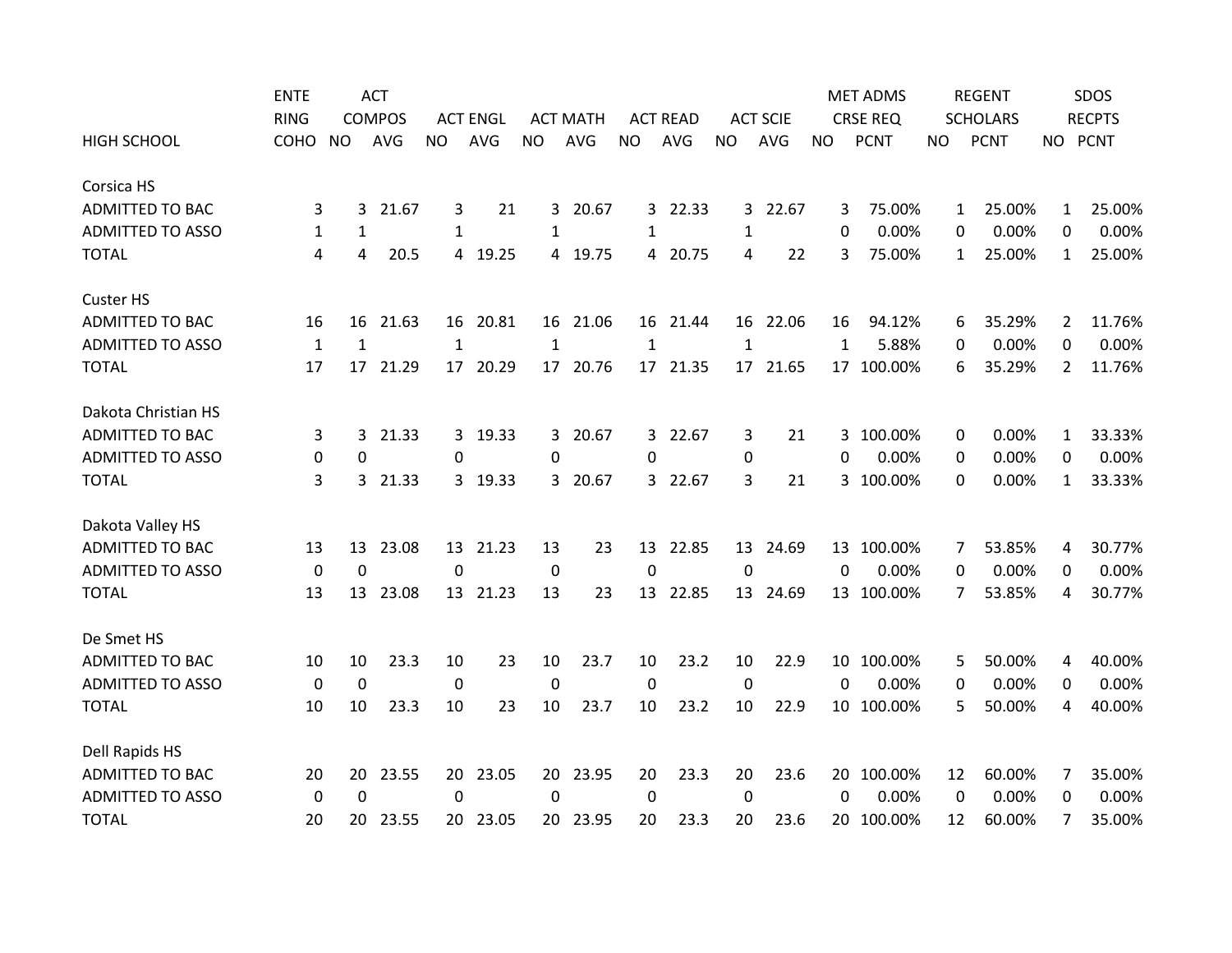|                           | <b>ENTE</b>    |                | <b>ACT</b>    |           |                 |                 |                 |                |                 |                 |                 |                | <b>MET ADMS</b> |          | <b>REGENT</b>   |                | SDOS          |
|---------------------------|----------------|----------------|---------------|-----------|-----------------|-----------------|-----------------|----------------|-----------------|-----------------|-----------------|----------------|-----------------|----------|-----------------|----------------|---------------|
|                           | <b>RING</b>    |                | <b>COMPOS</b> |           | <b>ACT ENGL</b> |                 | <b>ACT MATH</b> |                | <b>ACT READ</b> |                 | <b>ACT SCIE</b> |                | <b>CRSE REQ</b> |          | <b>SCHOLARS</b> |                | <b>RECPTS</b> |
| <b>HIGH SCHOOL</b>        | COHO           | <b>NO</b>      | <b>AVG</b>    | <b>NO</b> | <b>AVG</b>      | <b>NO</b>       | <b>AVG</b>      | <b>NO</b>      | <b>AVG</b>      | <b>NO</b>       | <b>AVG</b>      | <b>NO</b>      | <b>PCNT</b>     | NO.      | <b>PCNT</b>     | NO PCNT        |               |
| Deubrook HS               |                |                |               |           |                 |                 |                 |                |                 |                 |                 |                |                 |          |                 |                |               |
| <b>ADMITTED TO BAC</b>    | 13             | 13             | 23.15         |           | 13 21.69        |                 | 13 23.85        |                | 13 22.69        |                 | 13 23.69        |                | 13 100.00%      | 5        | 38.46%          | 5.             | 38.46%        |
| <b>ADMITTED TO ASSO</b>   | 0              | $\mathbf 0$    |               | 0         |                 | 0               |                 | 0              |                 | 0               |                 | 0              | 0.00%           | 0        | 0.00%           | 0              | 0.00%         |
| <b>TOTAL</b>              | 13             | 13             | 23.15         |           | 13 21.69        |                 | 13 23.85        |                | 13 22.69        | 13              | 23.69           |                | 13 100.00%      | 5        | 38.46%          | 5              | 38.46%        |
| Deuel HS                  |                |                |               |           |                 |                 |                 |                |                 |                 |                 |                |                 |          |                 |                |               |
| <b>ADMITTED TO BAC</b>    | 15             | 15             | 23.13         | 15        | 20.6            | 15              | 23.13           | 15             | 23.27           | 15              | 24.47           |                | 15 100.00%      | 12       | 80.00%          | 7              | 46.67%        |
| <b>ADMITTED TO ASSO</b>   | 0              | $\mathbf 0$    |               | $\pmb{0}$ |                 | 0               |                 | 0              |                 | 0               |                 | $\Omega$       | 0.00%           | $\Omega$ | 0.00%           | 0              | 0.00%         |
| <b>TOTAL</b>              | 15             | 15             | 23.13         | 15        | 20.6            | 15 <sub>1</sub> | 23.13           |                | 15 23.27        | 15              | 24.47           |                | 15 100.00%      | 12       | 80.00%          | $\overline{7}$ | 46.67%        |
| Doland HS                 |                |                |               |           |                 |                 |                 |                |                 |                 |                 |                |                 |          |                 |                |               |
| <b>ADMITTED TO BAC</b>    | 3              | 3              | 19.33         |           | 3 20.33         |                 | 3 17.67         |                | 3 20.33         |                 | 3 18.67         |                | 3 100.00%       | 0        | 0.00%           | 0              | 0.00%         |
| <b>ADMITTED TO ASSO</b>   | 0              | 0              |               | $\Omega$  |                 | $\Omega$        |                 | 0              |                 | $\Omega$        |                 | $\Omega$       | 0.00%           | 0        | 0.00%           | $\Omega$       | 0.00%         |
| <b>TOTAL</b>              | 3              | 3              | 19.33         |           | 3 20.33         | 3               | 17.67           | 3              | 20.33           | 3               | 18.67           | 3              | 100.00%         | 0        | 0.00%           | 0              | 0.00%         |
| Douglas HS                |                |                |               |           |                 |                 |                 |                |                 |                 |                 |                |                 |          |                 |                |               |
| <b>ADMITTED TO BAC</b>    | 32             | 30             | 23.6          | 30-       | 22.57           | 30              | 23.73           | 30             | 24.03           | 30              | 23.5            | 32             | 94.12%          | 14       | 41.18%          | 7              | 20.59%        |
| <b>ADMITTED TO ASSO</b>   | $\overline{2}$ | $\overline{2}$ | 18.5          | 2         | 14              | 2               | 18              | $\overline{2}$ | 19.5            | $\overline{2}$  | 20.5            | $\overline{2}$ | 5.88%           | $\Omega$ | 0.00%           | $\Omega$       | 0.00%         |
| <b>TOTAL</b>              | 34             | 32             | 23.28         |           | 32 22.03        | 32              | 23.38           |                | 32 23.75        | 32 <sup>2</sup> | 23.31           |                | 34 100.00%      | 14       | 41.18%          | 7              | 20.59%        |
| Dupree HS                 |                |                |               |           |                 |                 |                 |                |                 |                 |                 |                |                 |          |                 |                |               |
| <b>ADMITTED TO BAC</b>    | 8              | 8              | 21.13         |           | 8 20.75         | 8               | 19.88           |                | 8 22.13         | 8               | 21              | 8              | 100.00%         | 5        | 62.50%          | 3              | 37.50%        |
| <b>ADMITTED TO ASSO</b>   | 0              | 0              |               | 0         |                 | 0               |                 | 0              |                 | 0               |                 | 0              | 0.00%           | 0        | 0.00%           | 0              | 0.00%         |
| <b>TOTAL</b>              | 8              | 8              | 21.13         |           | 8 20.75         | 8               | 19.88           | 8              | 22.13           | 8               | 21              | 8              | 100.00%         | 5        | 62.50%          | 3              | 37.50%        |
| <b>Edmunds Central HS</b> |                |                |               |           |                 |                 |                 |                |                 |                 |                 |                |                 |          |                 |                |               |
| <b>ADMITTED TO BAC</b>    | 3              | 3              | 21.33         | 3         | 20.33           | 3               | 23.33           | 3              | 18.67           | 3               | 22.67           | 3              | 100.00%         | 0        | 0.00%           | 0              | 0.00%         |
| <b>ADMITTED TO ASSO</b>   | 0              | 0              |               | 0         |                 | 0               |                 | 0              |                 | $\Omega$        |                 | 0              | 0.00%           | 0        | 0.00%           | 0              | 0.00%         |
| <b>TOTAL</b>              | 3              | 3              | 21.33         | 3         | 20.33           | 3               | 23.33           | 3              | 18.67           | 3               | 22.67           | 3              | 100.00%         | 0        | 0.00%           | $\Omega$       | 0.00%         |

Elk Point HS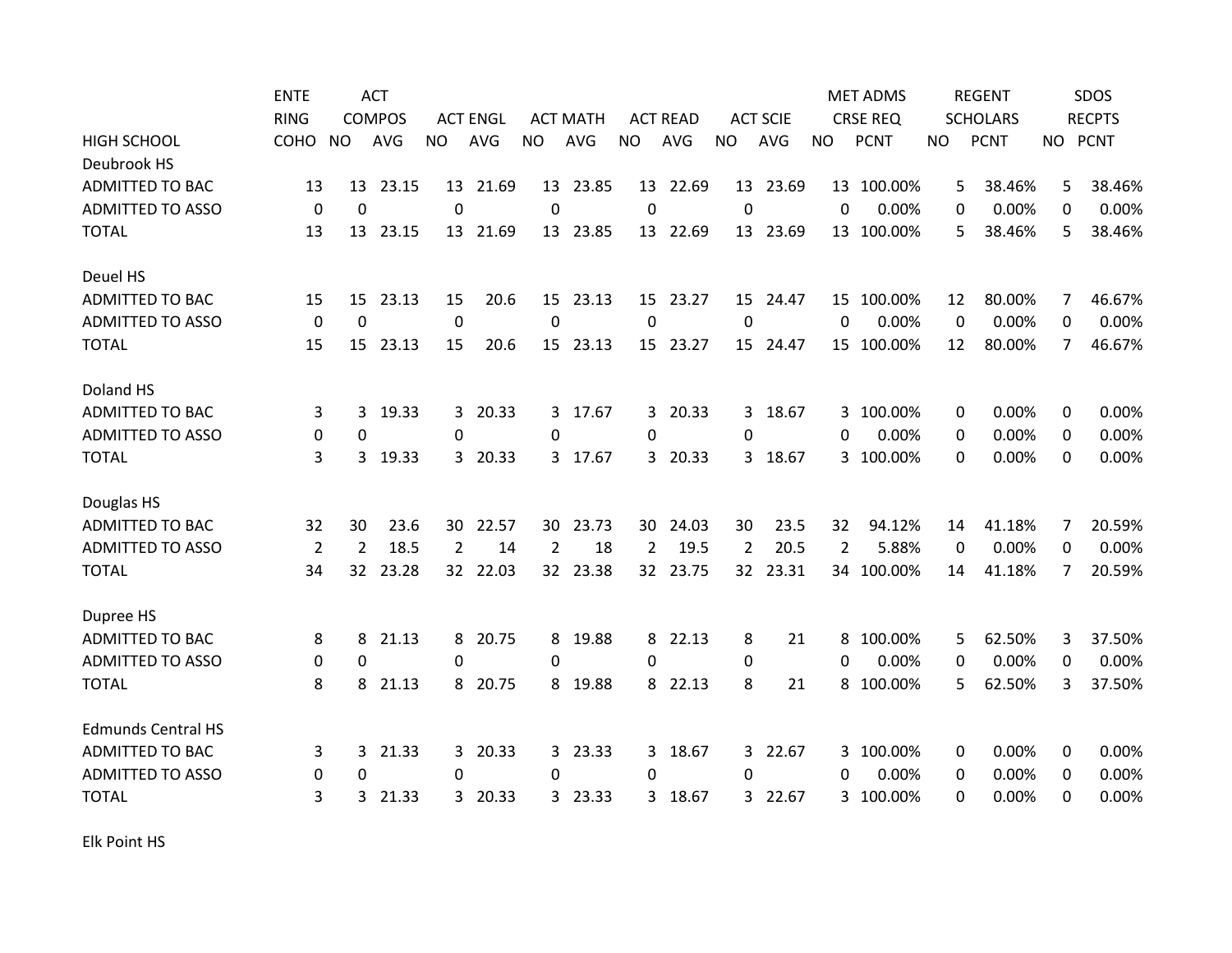|                         | <b>ENTE</b>      |                 | <b>ACT</b>    |              |                 |              |                 |                  |                 |              |                 |              | <b>MET ADMS</b> |              | <b>REGENT</b>   |                | SDOS          |
|-------------------------|------------------|-----------------|---------------|--------------|-----------------|--------------|-----------------|------------------|-----------------|--------------|-----------------|--------------|-----------------|--------------|-----------------|----------------|---------------|
|                         | <b>RING</b>      |                 | <b>COMPOS</b> |              | <b>ACT ENGL</b> |              | <b>ACT MATH</b> |                  | <b>ACT READ</b> |              | <b>ACT SCIE</b> |              | <b>CRSE REQ</b> |              | <b>SCHOLARS</b> |                | <b>RECPTS</b> |
| <b>HIGH SCHOOL</b>      | соно             | NO.             | <b>AVG</b>    | <b>NO</b>    | <b>AVG</b>      | <b>NO</b>    | AVG             | <b>NO</b>        | AVG             | <b>NO</b>    | AVG             | <b>NO</b>    | <b>PCNT</b>     | NO.          | <b>PCNT</b>     |                | NO PCNT       |
| <b>ADMITTED TO BAC</b>  | 24               |                 | 24 24.58      |              | 24 24.71        |              | 24 24.67        |                  | 24 24.38        |              | 24 23.96        | 24           | 96.00%          | 16           | 64.00%          | 12             | 48.00%        |
| <b>ADMITTED TO ASSO</b> | $\mathbf{1}$     | $\mathbf{1}$    |               | $\mathbf{1}$ |                 | $\mathbf{1}$ |                 | $\mathbf{1}$     |                 | $\mathbf{1}$ |                 | $\mathbf{1}$ | 4.00%           | $\mathbf{1}$ | 4.00%           | $\mathbf{1}$   | 4.00%         |
| <b>TOTAL</b>            | 25               |                 | 25 24.56      |              | 25 24.72        |              | 25 24.56        |                  | 25 24.36        | 25           | 24              |              | 25 100.00%      | 17           | 68.00%          | 13             | 52.00%        |
| <b>Elkton HS</b>        |                  |                 |               |              |                 |              |                 |                  |                 |              |                 |              |                 |              |                 |                |               |
| ADMITTED TO BAC         | 8                | 8               | 22.25         |              | 8 22.63         |              | 8 21.38         |                  | 8 23.75         |              | 8 21.38         |              | 8 100.00%       | 2            | 25.00%          | 0              | 0.00%         |
| <b>ADMITTED TO ASSO</b> | 0                | 0               |               | $\Omega$     |                 | $\Omega$     |                 | 0                |                 | $\Omega$     |                 | 0            | 0.00%           | 0            | 0.00%           | 0              | 0.00%         |
| <b>TOTAL</b>            | 8                | 8               | 22.25         |              | 8 22.63         |              | 8 21.38         |                  | 8 23.75         |              | 8 21.38         |              | 8 100.00%       | 2            | 25.00%          | 0              | 0.00%         |
| <b>Estelline HS</b>     |                  |                 |               |              |                 |              |                 |                  |                 |              |                 |              |                 |              |                 |                |               |
| <b>ADMITTED TO BAC</b>  | 5                | 5               | 23            | 5            | 22              | 5            | 22.4            | 5                | 23.2            | 5            | 22.6            |              | 5 100.00%       | 1            | 20.00%          | 0              | 0.00%         |
| <b>ADMITTED TO ASSO</b> | 0                | 0               |               | $\pmb{0}$    |                 | 0            |                 | 0                |                 | 0            |                 | $\Omega$     | 0.00%           | 0            | 0.00%           | $\Omega$       | 0.00%         |
| <b>TOTAL</b>            | 5                | 5               | 23            | 5            | 22              | 5            | 22.4            | 5                | 23.2            | 5            | 22.6            |              | 5 100.00%       | $\mathbf{1}$ | 20.00%          | 0              | 0.00%         |
| Ethan HS                |                  |                 |               |              |                 |              |                 |                  |                 |              |                 |              |                 |              |                 |                |               |
| <b>ADMITTED TO BAC</b>  | 3                | 3               | 24.67         | 3            | 23              | 3            | 23.67           |                  | 3 26.67         |              | 3 25.33         | 3.           | 100.00%         | 3            | 100.00%         | $\overline{2}$ | 66.67%        |
| <b>ADMITTED TO ASSO</b> | 0                | $\mathbf{0}$    |               | $\pmb{0}$    |                 | $\Omega$     |                 | 0                |                 | $\Omega$     |                 | 0            | 0.00%           | 0            | 0.00%           | 0              | 0.00%         |
| <b>TOTAL</b>            | 3                | 3               | 24.67         | 3            | 23              |              | 3 23.67         |                  | 3 26.67         |              | 3 25.33         |              | 3 100.00%       |              | 3 100.00%       | $\overline{2}$ | 66.67%        |
| Eureka HS               |                  |                 |               |              |                 |              |                 |                  |                 |              |                 |              |                 |              |                 |                |               |
| <b>ADMITTED TO BAC</b>  | 11               |                 | 11 25.18      |              | 11 24.36        |              | 11 24.36        |                  | 11 27.09        |              | 11 24.18        |              | 11 100.00%      | 5            | 45.45%          | 6              | 54.55%        |
| <b>ADMITTED TO ASSO</b> | $\boldsymbol{0}$ | $\mathbf 0$     |               | $\mathbf 0$  |                 | $\mathbf{0}$ |                 | $\boldsymbol{0}$ |                 | $\mathbf 0$  |                 | $\mathbf{0}$ | 0.00%           | 0            | 0.00%           | 0              | 0.00%         |
| <b>TOTAL</b>            | 11               | 11              | 25.18         |              | 11 24.36        |              | 11 24.36        |                  | 11 27.09        |              | 11 24.18        |              | 11 100.00%      | 5            | 45.45%          | 6              | 54.55%        |
| <b>Faulkton HS</b>      |                  |                 |               |              |                 |              |                 |                  |                 |              |                 |              |                 |              |                 |                |               |
| <b>ADMITTED TO BAC</b>  | 12               | 12 <sup>7</sup> | 23.75         |              | 12 22.08        | 12           | 24.5            |                  | 12 25.17        |              | 12 22.33        |              | 12 100.00%      | 0            | 0.00%           | 5.             | 41.67%        |
| <b>ADMITTED TO ASSO</b> | $\mathbf 0$      | $\mathbf 0$     |               | 0            |                 | $\mathbf 0$  |                 | 0                |                 | 0            |                 | $\mathbf{0}$ | 0.00%           | 0            | 0.00%           | 0              | 0.00%         |
| <b>TOTAL</b>            | 12               |                 | 12 23.75      |              | 12 22.08        | 12           | 24.5            |                  | 12 25.17        |              | 12 22.33        |              | 12 100.00%      | 0            | 0.00%           | 5              | 41.67%        |
| Flandreau HS            |                  |                 |               |              |                 |              |                 |                  |                 |              |                 |              |                 |              |                 |                |               |
| <b>ADMITTED TO BAC</b>  | 14               |                 | 14 23.07      |              | 14 21.64        | 14           | 23              |                  | 14 24.93        | 14           | 22              | 13           | 92.86%          | 9            | 64.29%          | 6              | 42.86%        |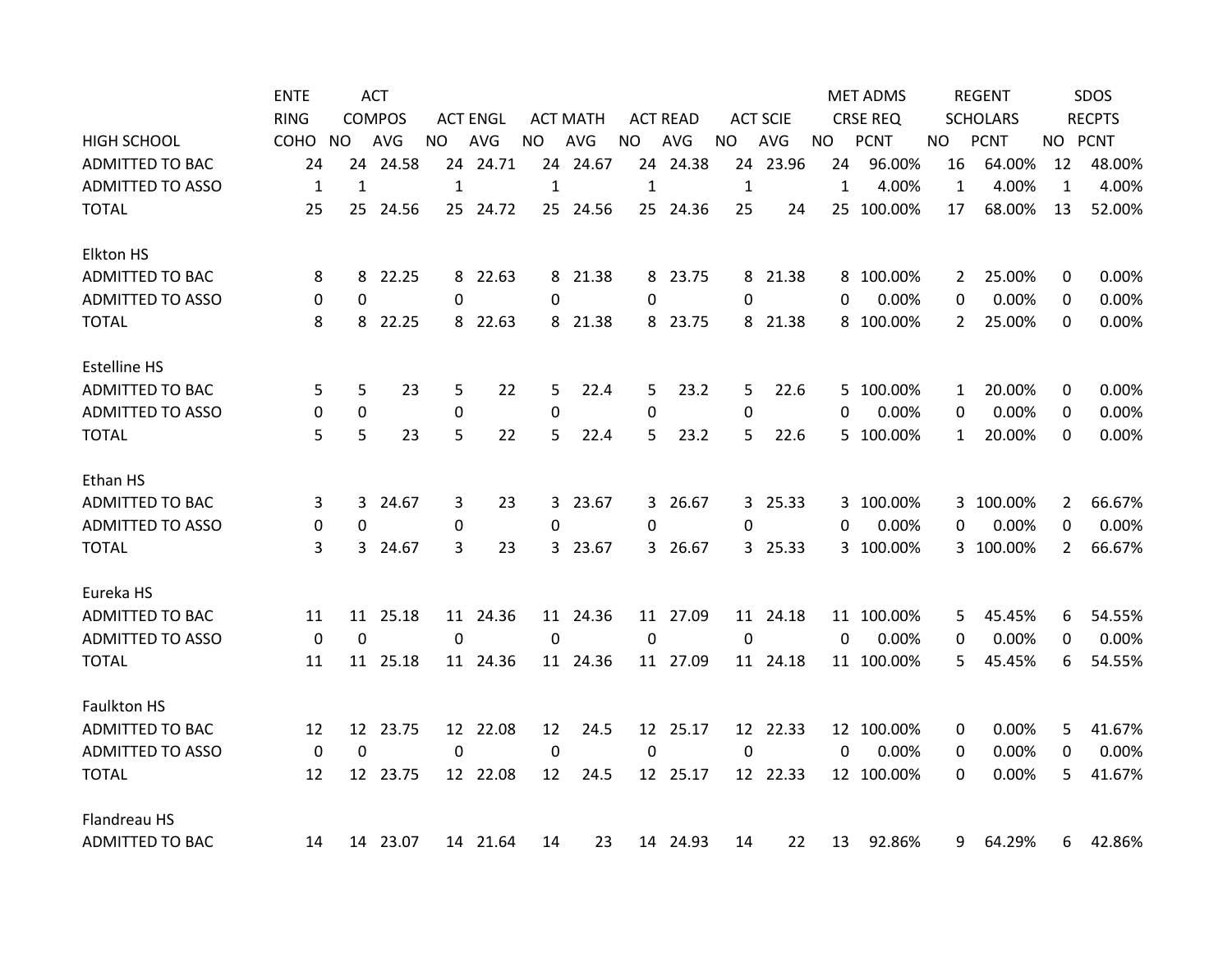|                         | <b>ENTE</b>    |                | <b>ACT</b>    |                |                 |                |                 |                |                 |                |                 |                | <b>MET ADMS</b> |              | <b>REGENT</b>   |              | SDOS          |
|-------------------------|----------------|----------------|---------------|----------------|-----------------|----------------|-----------------|----------------|-----------------|----------------|-----------------|----------------|-----------------|--------------|-----------------|--------------|---------------|
|                         | <b>RING</b>    |                | <b>COMPOS</b> |                | <b>ACT ENGL</b> |                | <b>ACT MATH</b> |                | <b>ACT READ</b> |                | <b>ACT SCIE</b> |                | <b>CRSE REQ</b> |              | <b>SCHOLARS</b> |              | <b>RECPTS</b> |
| <b>HIGH SCHOOL</b>      | COHO           | <b>NO</b>      | AVG           | <b>NO</b>      | AVG             | <b>NO</b>      | AVG             | <b>NO</b>      | AVG             | <b>NO</b>      | AVG             | <b>NO</b>      | <b>PCNT</b>     | NO.          | <b>PCNT</b>     |              | NO PCNT       |
| <b>ADMITTED TO ASSO</b> | $\mathbf 0$    | $\Omega$       |               | $\Omega$       |                 | $\Omega$       |                 | 0              |                 | 0              |                 | 0              | 0.00%           | $\mathbf 0$  | 0.00%           | 0            | 0.00%         |
| <b>TOTAL</b>            | 14             | 14             | 23.07         |                | 14 21.64        | 14             | 23              |                | 14 24.93        | 14             | 22              | 13             | 92.86%          | 9            | 64.29%          | 6            | 42.86%        |
| Florence HS             |                |                |               |                |                 |                |                 |                |                 |                |                 |                |                 |              |                 |              |               |
| <b>ADMITTED TO BAC</b>  | 6              | 6              | 20.67         | 6              | 20.5            | 6              | 20              | 6              | 19.83           |                | 6 21.67         | 6              | 100.00%         | 3            | 50.00%          | 0            | 0.00%         |
| <b>ADMITTED TO ASSO</b> | 0              | 0              |               | $\mathbf 0$    |                 | 0              |                 | 0              |                 | $\Omega$       |                 | 0              | 0.00%           | 0            | 0.00%           | 0            | 0.00%         |
| <b>TOTAL</b>            | 6              | 6              | 20.67         | 6              | 20.5            | 6              | 20              | 6              | 19.83           |                | 6 21.67         | 6              | 100.00%         | 3            | 50.00%          | $\Omega$     | 0.00%         |
| Frederick HS            |                |                |               |                |                 |                |                 |                |                 |                |                 |                |                 |              |                 |              |               |
| <b>ADMITTED TO BAC</b>  | 5              | 5              | 24.2          | 5              | 23.8            | 5              | 25              | 5              | 23.2            | 5              | 23.6            |                | 5 100.00%       | 0            | 0.00%           | 1            | 20.00%        |
| <b>ADMITTED TO ASSO</b> | 0              | $\mathbf 0$    |               | $\mathbf 0$    |                 | 0              |                 | 0              |                 | 0              |                 | $\Omega$       | 0.00%           | 0            | 0.00%           | 0            | 0.00%         |
| <b>TOTAL</b>            | 5              | 5              | 24.2          | 5              | 23.8            | 5              | 25              | 5              | 23.2            | 5              | 23.6            | 5.             | 100.00%         | 0            | 0.00%           | $\mathbf{1}$ | 20.00%        |
| Freeman HS              |                |                |               |                |                 |                |                 |                |                 |                |                 |                |                 |              |                 |              |               |
| <b>ADMITTED TO BAC</b>  | 7              | $\overline{7}$ | 25.71         |                | 7 26.43         | $\overline{7}$ | 22.57           |                | 7 27.29         |                | 7 25.43         |                | 7 100.00%       | 4            | 57.14%          | 5            | 71.43%        |
| <b>ADMITTED TO ASSO</b> | 0              | 0              |               | $\Omega$       |                 | $\Omega$       |                 | $\Omega$       |                 | $\Omega$       |                 | $\Omega$       | 0.00%           | 0            | 0.00%           | 0            | 0.00%         |
| <b>TOTAL</b>            | 7              | $7^{\circ}$    | 25.71         |                | 7 26.43         | $\overline{7}$ | 22.57           |                | 7 27.29         |                | 7 25.43         |                | 7 100.00%       | 4            | 57.14%          | 5            | 71.43%        |
| <b>Garretson HS</b>     |                |                |               |                |                 |                |                 |                |                 |                |                 |                |                 |              |                 |              |               |
| <b>ADMITTED TO BAC</b>  | 16             | 16             | 23.5          |                | 16 22.31        | 16             | 24.06           | 16             | 23.88           |                | 16 23.13        | 15             | 83.33%          | 10           | 55.56%          | 7            | 38.89%        |
| <b>ADMITTED TO ASSO</b> | $\overline{2}$ | $\overline{2}$ | 18.5          | $\overline{2}$ | 19              | $\overline{2}$ | 19              | $\overline{2}$ | 15              | $\overline{2}$ | 20              | $\overline{2}$ | 11.11%          | $\mathbf{1}$ | 5.56%           | 0            | 0.00%         |
| <b>TOTAL</b>            | 18             | 18             | 22.94         | 18             | 21.94           | 18             | 23.5            | 18             | 22.89           | 18             | 22.78           | 17             | 94.44%          | 11           | 61.11%          | 7            | 38.89%        |
| Gayville- Volin HS      |                |                |               |                |                 |                |                 |                |                 |                |                 |                |                 |              |                 |              |               |
| ADMITTED TO BAC         | 4              | 4              | 19.5          | 4              | 20              | 4              | 18.75           | 4              | 18              |                | 4 20.25         | 4              | 100.00%         | 0            | 0.00%           | 0            | 0.00%         |
| <b>ADMITTED TO ASSO</b> | 0              | 0              |               | 0              |                 | $\Omega$       |                 | 0              |                 | 0              |                 | 0              | 0.00%           | 0            | 0.00%           | 0            | 0.00%         |
| <b>TOTAL</b>            | 4              | 4              | 19.5          | 4              | 20              | 4              | 18.75           | 4              | 18              |                | 4 20.25         |                | 4 100.00%       | $\Omega$     | 0.00%           | 0            | 0.00%         |
| Gettysburg HS           |                |                |               |                |                 |                |                 |                |                 |                |                 |                |                 |              |                 |              |               |
| <b>ADMITTED TO BAC</b>  | 8              | 8              | 22.38         | 8              | 21.88           | 8              | 23.13           | 8              | 21.13           | 8              | 22.5            | 8              | 100.00%         | 4            | 50.00%          | 2            | 25.00%        |
| <b>ADMITTED TO ASSO</b> | 0              | 0              |               | $\mathbf 0$    |                 | 0              |                 | 0              |                 | 0              |                 | 0              | 0.00%           | 0            | 0.00%           | 0            | 0.00%         |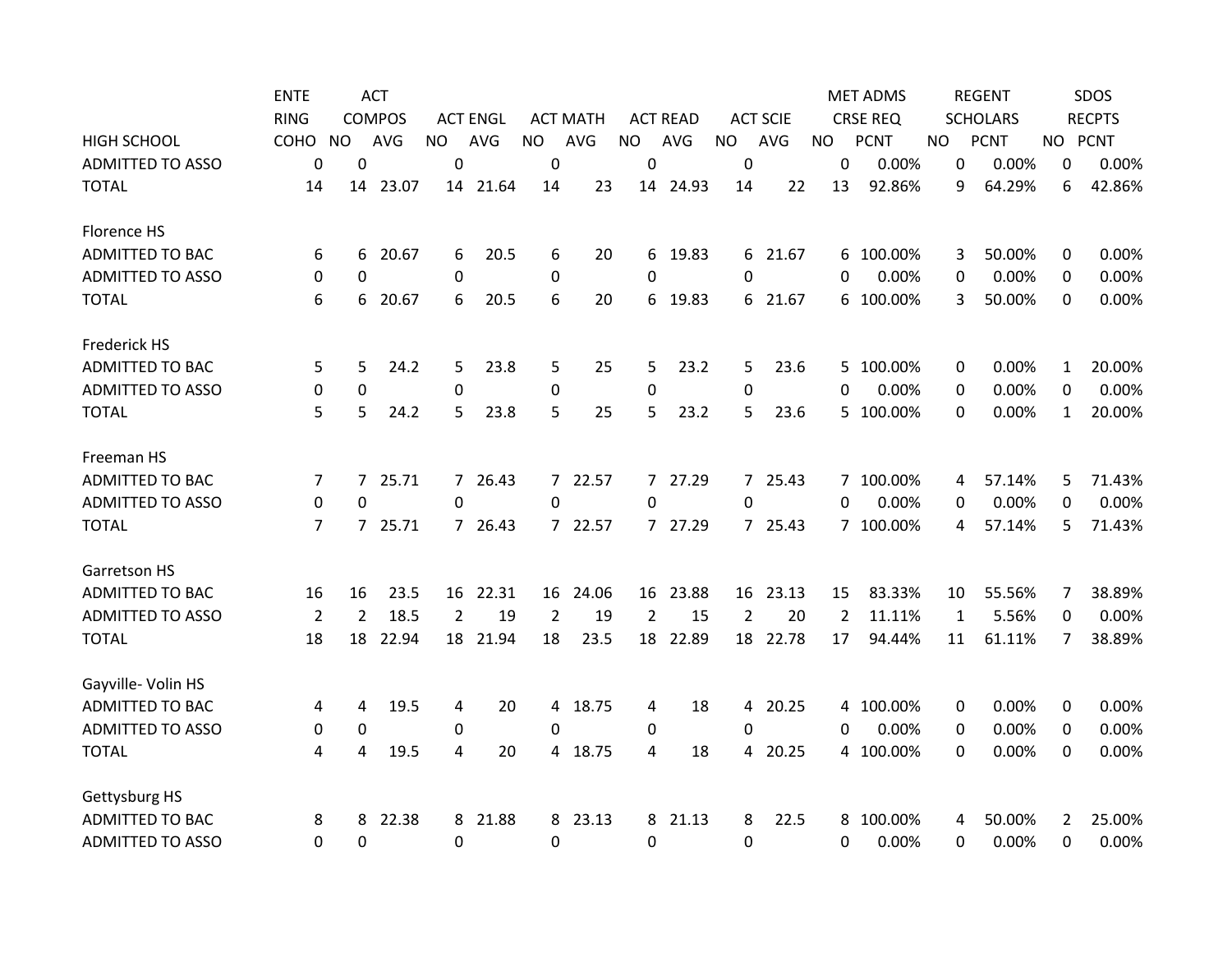|                          | <b>ENTE</b> |              | <b>ACT</b>    |             |                 |           |                 |              |                 |              |                 |           | <b>MET ADMS</b> |     | <b>REGENT</b>            |                | SDOS          |
|--------------------------|-------------|--------------|---------------|-------------|-----------------|-----------|-----------------|--------------|-----------------|--------------|-----------------|-----------|-----------------|-----|--------------------------|----------------|---------------|
|                          | <b>RING</b> |              | <b>COMPOS</b> |             | <b>ACT ENGL</b> |           | <b>ACT MATH</b> |              | <b>ACT READ</b> |              | <b>ACT SCIE</b> |           | <b>CRSE REQ</b> |     | <b>SCHOLARS</b>          |                | <b>RECPTS</b> |
| <b>HIGH SCHOOL</b>       | COHO NO     |              | <b>AVG</b>    | <b>NO</b>   | AVG             | <b>NO</b> | AVG             | <b>NO</b>    | AVG             | <b>NO</b>    | AVG             | <b>NO</b> | <b>PCNT</b>     | NO. | <b>PCNT</b>              |                | NO PCNT       |
| <b>TOTAL</b>             | 8           |              | 8 22.38       |             | 8 21.88         |           | 8 23.13         |              | 8 21.13         | 8            | 22.5            |           | 8 100.00%       |     | 50.00%<br>4              |                | 2 25.00%      |
| <b>Grant-Deuel HS</b>    |             |              |               |             |                 |           |                 |              |                 |              |                 |           |                 |     |                          |                |               |
| ADMITTED TO BAC          | 3           | 3            | 21            |             | 3 18.33         | 3         | 21              | 3            | 22              | 3            | 22              | 3         | 75.00%          |     | 0.00%<br>0               | $\Omega$       | 0.00%         |
| <b>ADMITTED TO ASSO</b>  | 1           | $\mathbf{1}$ |               | 1           |                 | 1         |                 | $\mathbf{1}$ |                 | $\mathbf{1}$ |                 | 1         | 25.00%          |     | 0.00%<br>0               | 0              | 0.00%         |
| <b>TOTAL</b>             | 4           | 4            | 21            |             | 4 19.75         | 4         | 20.25           | 4            | 21.5            | 4            | 21.5            |           | 4 100.00%       |     | 0.00%<br>0               | 0              | 0.00%         |
| <b>Great Plains Luth</b> |             |              |               |             |                 |           |                 |              |                 |              |                 |           |                 |     |                          |                |               |
| ADMITTED TO BAC          | 5           | 5            | 24            | 5           | 23.6            | 5         | 26.2            | 5            | 23              | 5            | 23.6            |           | 5 100.00%       |     | 0.00%<br>0               | 3              | 60.00%        |
| <b>ADMITTED TO ASSO</b>  | 0           | 0            |               | $\mathbf 0$ |                 | 0         |                 | 0            |                 | 0            |                 | 0         | 0.00%           |     | 0.00%<br>0               | 0              | 0.00%         |
| <b>TOTAL</b>             | 5           | 5            | 24            | 5           | 23.6            | 5         | 26.2            | 5            | 23              | 5            | 23.6            |           | 5 100.00%       |     | 0.00%<br>0               | 3              | 60.00%        |
| Gregory HS               |             |              |               |             |                 |           |                 |              |                 |              |                 |           |                 |     |                          |                |               |
| <b>ADMITTED TO BAC</b>   | 8           | 8            | 23.13         |             | 8 22.13         | 8         | 21.63           | 8            | 24              | 8            | 24.5            | 8         | 100.00%         |     | 50.00%<br>4              | 4              | 50.00%        |
| <b>ADMITTED TO ASSO</b>  | 0           | 0            |               | $\mathbf 0$ |                 | 0         |                 | 0            |                 | 0            |                 | 0         | 0.00%           |     | 0.00%<br>0               | 0              | 0.00%         |
| <b>TOTAL</b>             | 8           | 8            | 23.13         | 8           | 22.13           | 8         | 21.63           | 8            | 24              | 8            | 24.5            | 8         | 100.00%         |     | 50.00%<br>4              | 4              | 50.00%        |
| Groton HS                |             |              |               |             |                 |           |                 |              |                 |              |                 |           |                 |     |                          |                |               |
| <b>ADMITTED TO BAC</b>   | 21          | 21           | 24            |             | 21 23.48        |           | 21 23.48        |              | 21 24.29        |              | 21 23.67        |           | 21 100.00%      |     | 42.86%<br>9              | 8              | 38.10%        |
| <b>ADMITTED TO ASSO</b>  | $\mathbf 0$ | $\mathbf 0$  |               | $\mathbf 0$ |                 | $\Omega$  |                 | $\mathbf 0$  |                 | $\Omega$     |                 | $\Omega$  | 0.00%           |     | 0.00%<br>0               | 0              | 0.00%         |
| <b>TOTAL</b>             | 21          | 21           | 24            |             | 21 23.48        |           | 21 23.48        |              | 21 24.29        |              | 21 23.67        |           | 21 100.00%      |     | 42.86%<br>9              | 8              | 38.10%        |
| Hamlin HS                |             |              |               |             |                 |           |                 |              |                 |              |                 |           |                 |     |                          |                |               |
| <b>ADMITTED TO BAC</b>   | 9           | 9            | 20.33         |             | 9 17.56         | 9         | 21.67           | 9            | 20.56           | 9            | 20.78           | 9         | 100.00%         |     | 33.33%<br>3              | $\mathbf{1}$   | 11.11%        |
| <b>ADMITTED TO ASSO</b>  | 0           | 0            |               | $\Omega$    |                 | $\Omega$  |                 | 0            |                 | $\mathbf{0}$ |                 | 0         | 0.00%           |     | 0.00%<br>0               | 0              | 0.00%         |
| <b>TOTAL</b>             | 9           | 9            | 20.33         | 9.          | 17.56           | 9         | 21.67           | 9.           | 20.56           | 9            | 20.78           | 9         | 100.00%         |     | 33.33%<br>3              | $\mathbf{1}$   | 11.11%        |
| Hanson HS                |             |              |               |             |                 |           |                 |              |                 |              |                 |           |                 |     |                          |                |               |
| <b>ADMITTED TO BAC</b>   | 6           | 6            | 23.33         | 6           | 23              | 6         | 24.5            |              | 6 21.83         | 6            | 23.5            | 6         | 100.00%         |     | 33.33%<br>$\overline{2}$ | $\overline{2}$ | 33.33%        |
| <b>ADMITTED TO ASSO</b>  | 0           | 0            |               | 0           |                 | $\Omega$  |                 | 0            |                 | 0            |                 | 0         | 0.00%           |     | 0.00%<br>0               | 0              | 0.00%         |
| <b>TOTAL</b>             | 6           | 6            | 23.33         | 6           | 23              | 6         | 24.5            | 6.           | 21.83           | 6            | 23.5            | 6         | 100.00%         |     | 33.33%<br>$\overline{2}$ | $\overline{2}$ | 33.33%        |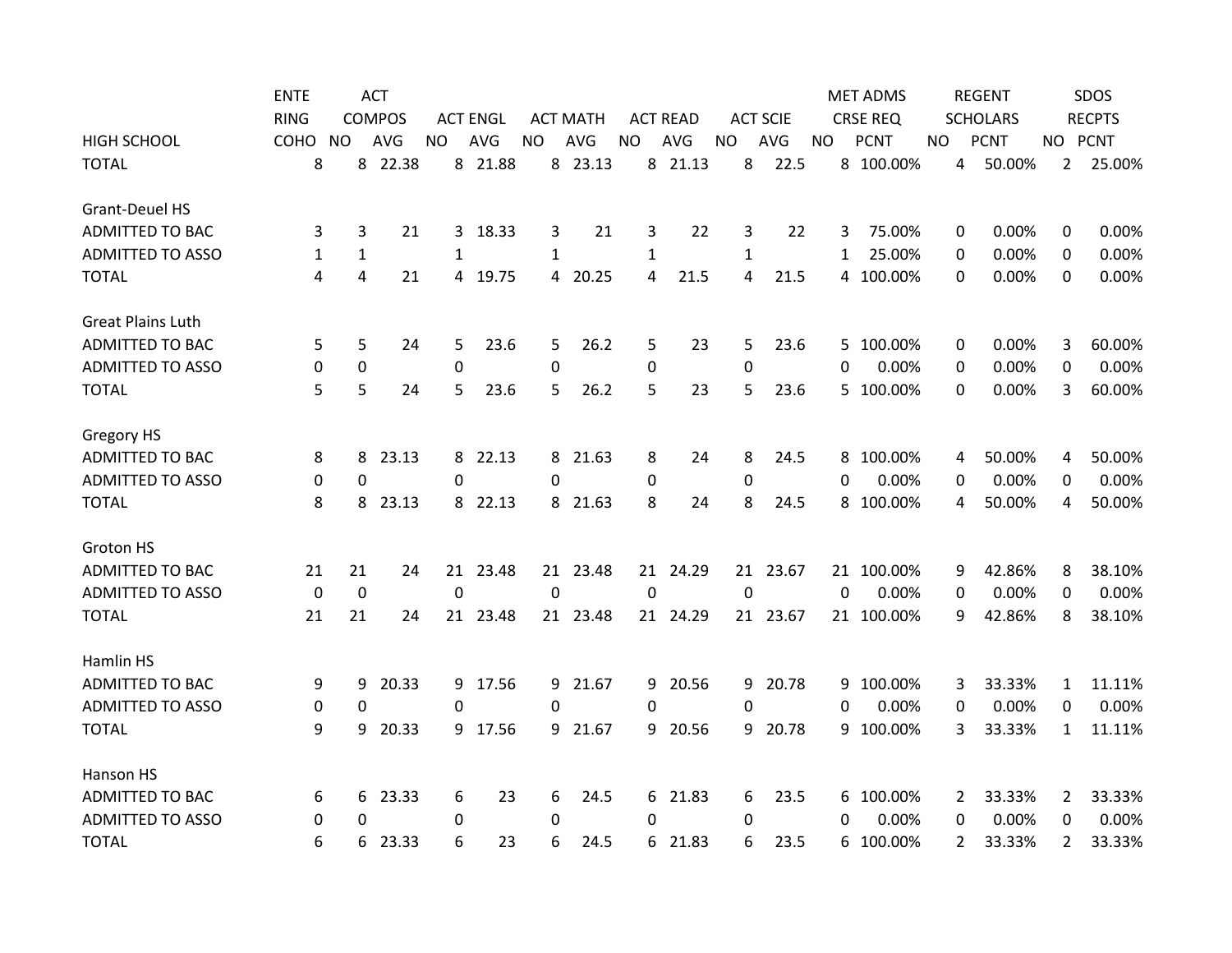|                          | <b>ENTE</b>      |              | <b>ACT</b>    |              |                 |              |                 |             |                 |              |                 |              | <b>MET ADMS</b> |             | <b>REGENT</b>   |              | SDOS          |
|--------------------------|------------------|--------------|---------------|--------------|-----------------|--------------|-----------------|-------------|-----------------|--------------|-----------------|--------------|-----------------|-------------|-----------------|--------------|---------------|
|                          | <b>RING</b>      |              | <b>COMPOS</b> |              | <b>ACT ENGL</b> |              | <b>ACT MATH</b> |             | <b>ACT READ</b> |              | <b>ACT SCIE</b> |              | <b>CRSE REQ</b> |             | <b>SCHOLARS</b> |              | <b>RECPTS</b> |
| <b>HIGH SCHOOL</b>       | <b>COHO</b>      | <b>NO</b>    | <b>AVG</b>    | <b>NO</b>    | <b>AVG</b>      | <b>NO</b>    | <b>AVG</b>      | <b>NO</b>   | AVG             | <b>NO</b>    | AVG             | NO.          | <b>PCNT</b>     | <b>NO</b>   | <b>PCNT</b>     |              | NO PCNT       |
| <b>Harding County HS</b> |                  |              |               |              |                 |              |                 |             |                 |              |                 |              |                 |             |                 |              |               |
| <b>ADMITTED TO BAC</b>   | 6                | 6            | 23.17         |              | 6 23.33         | 6            | 24.17           |             | 6 21.33         |              | 6 23.17         |              | 6 100.00%       |             | 6 100.00%       | 3            | 50.00%        |
| <b>ADMITTED TO ASSO</b>  | 0                | 0            |               | $\mathbf 0$  |                 | 0            |                 | 0           |                 | 0            |                 | 0            | 0.00%           | 0           | 0.00%           | 0            | 0.00%         |
| <b>TOTAL</b>             | 6                | 6            | 23.17         | 6            | 23.33           | 6            | 24.17           |             | 6 21.33         |              | 6 23.17         | 6            | 100.00%         | 6           | 100.00%         | 3            | 50.00%        |
| Harrisburg HS            |                  |              |               |              |                 |              |                 |             |                 |              |                 |              |                 |             |                 |              |               |
| <b>ADMITTED TO BAC</b>   | 28               | 28           | 22.21         |              | 28 21.71        | 28           | 21.68           | 28          | 22.71           | 28           | 22.07           | 28           | 96.55%          | 11          | 37.93%          | 8            | 27.59%        |
| <b>ADMITTED TO ASSO</b>  | $\mathbf{1}$     | $1\,$        |               | $\mathbf{1}$ |                 | $\mathbf{1}$ |                 | 1           |                 | $\mathbf{1}$ |                 | $\mathbf{1}$ | 3.45%           | $\mathbf 0$ | 0.00%           | 0            | 0.00%         |
| <b>TOTAL</b>             | 29               | 29           | 22.1          |              | 29 21.59        | 29           | 21.52           | 29          | 22.62           | 29           | 22              | 29           | 100.00%         | 11          | 37.93%          | 8            | 27.59%        |
| Henry HS                 |                  |              |               |              |                 |              |                 |             |                 |              |                 |              |                 |             |                 |              |               |
| <b>ADMITTED TO BAC</b>   | 3                | 3            | 24.67         |              | 3 24.33         | 3            | 22.33           |             | 3 27.33         | 3            | 24.67           | 3            | 100.00%         | 0           | 0.00%           | 0            | 0.00%         |
| <b>ADMITTED TO ASSO</b>  | $\boldsymbol{0}$ | 0            |               | $\mathbf 0$  |                 | 0            |                 | 0           |                 | $\Omega$     |                 | 0            | 0.00%           | 0           | 0.00%           | 0            | 0.00%         |
| <b>TOTAL</b>             | 3                | 3            | 24.67         |              | 3 24.33         | 3            | 22.33           | 3           | 27.33           | 3            | 24.67           | 3            | 100.00%         | 0           | 0.00%           | 0            | 0.00%         |
| Herreid HS               |                  |              |               |              |                 |              |                 |             |                 |              |                 |              |                 |             |                 |              |               |
| <b>ADMITTED TO BAC</b>   | 5                | 5            | 21.8          | 5            | 23.8            | 5            | 20.2            | 5           | 21.8            | 5            | 21              | 5.           | 100.00%         | 0           | 0.00%           | 1            | 20.00%        |
| <b>ADMITTED TO ASSO</b>  | $\boldsymbol{0}$ | 0            |               | $\mathbf 0$  |                 | $\mathbf 0$  |                 | 0           |                 | 0            |                 | 0            | 0.00%           | 0           | 0.00%           | 0            | 0.00%         |
| <b>TOTAL</b>             | 5                | 5            | 21.8          | 5            | 23.8            | 5            | 20.2            | 5           | 21.8            | 5            | 21              | 5.           | 100.00%         | 0           | 0.00%           | $\mathbf{1}$ | 20.00%        |
| Highmore HS              |                  |              |               |              |                 |              |                 |             |                 |              |                 |              |                 |             |                 |              |               |
| <b>ADMITTED TO BAC</b>   | 11               | 11           | 23.09         |              | 11 22.27        | 11           | 22.45           | 11          | 23.45           |              | 11 23.82        |              | 11 100.00%      | 6           | 54.55%          | 5            | 45.45%        |
| <b>ADMITTED TO ASSO</b>  | 0                | $\mathbf 0$  |               | 0            |                 | 0            |                 | $\mathbf 0$ |                 | $\mathbf{0}$ |                 | 0            | 0.00%           | 0           | 0.00%           | 0            | 0.00%         |
| <b>TOTAL</b>             | 11               |              | 11 23.09      |              | 11 22.27        |              | 11 22.45        |             | 11 23.45        |              | 11 23.82        |              | 11 100.00%      | 6           | 54.55%          | 5            | 45.45%        |
| Hill City HS             |                  |              |               |              |                 |              |                 |             |                 |              |                 |              |                 |             |                 |              |               |
| <b>ADMITTED TO BAC</b>   | 14               | 14           | 22.07         | 14           | 22.5            | 14           | 19              | 14          | 22.86           |              | 14 23.14        | 14           | 93.33%          | 7           | 46.67%          | 3            | 20.00%        |
| <b>ADMITTED TO ASSO</b>  | 1                | $\mathbf{1}$ |               | 1            |                 | $\mathbf{1}$ |                 | 1           |                 | $\mathbf{1}$ |                 | 1            | 6.67%           | 0           | 0.00%           | 0            | 0.00%         |
| <b>TOTAL</b>             | 15               | 15           | 21.87         | 15           | 22.4            | 15           | 18.87           | 15          | 22.6            |              | 15 22.73        |              | 15 100.00%      | 7           | 46.67%          | 3            | 20.00%        |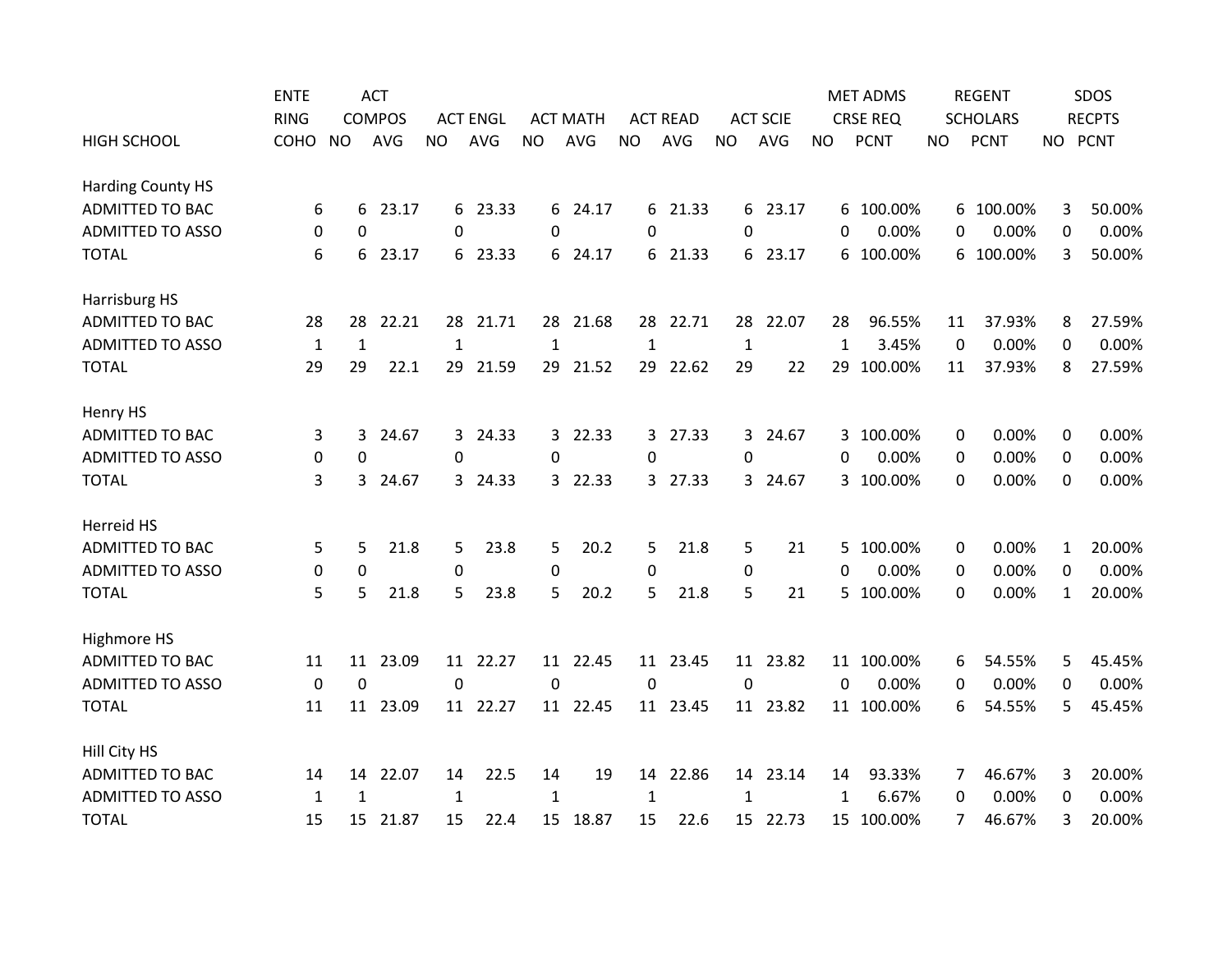|                            | <b>ENTE</b>    |                | <b>ACT</b>    |                |                 |                |                 |                |                 |                |                 |                | <b>MET ADMS</b> |           | <b>REGENT</b>   |                       | SDOS          |
|----------------------------|----------------|----------------|---------------|----------------|-----------------|----------------|-----------------|----------------|-----------------|----------------|-----------------|----------------|-----------------|-----------|-----------------|-----------------------|---------------|
|                            | <b>RING</b>    |                | <b>COMPOS</b> |                | <b>ACT ENGL</b> |                | <b>ACT MATH</b> |                | <b>ACT READ</b> |                | <b>ACT SCIE</b> |                | <b>CRSE REQ</b> |           | <b>SCHOLARS</b> |                       | <b>RECPTS</b> |
| <b>HIGH SCHOOL</b>         | COHO           | <b>NO</b>      | <b>AVG</b>    | <b>NO</b>      | <b>AVG</b>      | <b>NO</b>      | <b>AVG</b>      | <b>NO</b>      | <b>AVG</b>      | <b>NO</b>      | AVG             | <b>NO</b>      | <b>PCNT</b>     | <b>NO</b> | <b>PCNT</b>     | NO PCNT               |               |
| <b>Hitchcock-Tulare HS</b> |                |                |               |                |                 |                |                 |                |                 |                |                 |                |                 |           |                 |                       |               |
| <b>ADMITTED TO BAC</b>     | 12             |                | 12 21.58      |                | 12 19.58        |                | 12 22.08        |                | 12 21.67        |                | 12 22.75        | 12             | 85.71%          |           | 42.86%<br>6     | 3                     | 21.43%        |
| <b>ADMITTED TO ASSO</b>    | $\overline{2}$ | 2              | 22.5          | $\overline{2}$ | 20.5            | $\overline{2}$ | 22.5            | $\overline{2}$ | 23              | $\overline{2}$ | 23.5            | 2              | 14.29%          |           | 0.00%<br>0      | 0                     | 0.00%         |
| <b>TOTAL</b>               | 14             | 14             | 21.71         | 14             | 19.71           | 14             | 22.14           | 14             | 21.86           | 14             | 22.86           |                | 14 100.00%      | 6         | 42.86%          | 3                     | 21.43%        |
| <b>Hot Springs HS</b>      |                |                |               |                |                 |                |                 |                |                 |                |                 |                |                 |           |                 |                       |               |
| <b>ADMITTED TO BAC</b>     | 7              | 7              | 21.57         | 7              | 22              | $\overline{7}$ | 20.43           |                | 7 21.71         |                | 7 21.57         | 7              | 87.50%          |           | 37.50%<br>3     | $\mathbf{2}$          | 25.00%        |
| <b>ADMITTED TO ASSO</b>    | 1              | 1              |               | $\mathbf{1}$   |                 | 1              |                 | 1              |                 | 1              |                 | 1              | 12.50%          |           | 0.00%<br>0      | 0                     | 0.00%         |
| <b>TOTAL</b>               | 8              | 8              | 21.25         | 8              | 21.5            | 8              | 20.38           |                | 8 21.25         | 8              | 21.5            |                | 8 100.00%       |           | 37.50%<br>3     | $\mathbf{2}$          | 25.00%        |
| Hoven HS                   |                |                |               |                |                 |                |                 |                |                 |                |                 |                |                 |           |                 |                       |               |
| <b>ADMITTED TO BAC</b>     | 7              |                | 7 23.29       |                | 7 22.57         |                | 7 24.14         |                | 7 22.57         |                | 7 22.86         | 7              | 87.50%          |           | 37.50%<br>3     | $\mathbf{2}^{\prime}$ | 25.00%        |
| <b>ADMITTED TO ASSO</b>    | $\mathbf{1}$   | $\mathbf{1}$   |               | $\mathbf{1}$   |                 | $\mathbf{1}$   |                 | $\mathbf{1}$   |                 | $\mathbf{1}$   |                 | 1              | 12.50%          |           | 0.00%<br>0      | $\Omega$              | 0.00%         |
| <b>TOTAL</b>               | 8              | 8              | 22.13         |                | 8 21.25         | 8              | 23.13           | 8              | 21.5            | 8              | 21.5            | 8              | 100.00%         |           | 37.50%<br>3     | $\mathbf{2}$          | 25.00%        |
| Howard HS                  |                |                |               |                |                 |                |                 |                |                 |                |                 |                |                 |           |                 |                       |               |
| <b>ADMITTED TO BAC</b>     | 16             | 16             | 23.13         | 16             | 22              | 16             | 23.44           | 16             | 21.94           | 16             | 24.38           | 16             | 88.89%          | 12        | 66.67%          | 7                     | 38.89%        |
| <b>ADMITTED TO ASSO</b>    | 2              | $\overline{2}$ | 22            | $\overline{2}$ | 23              | $\overline{2}$ | 19.5            | $\overline{2}$ | 23              | $\overline{2}$ | 21.5            | $\overline{2}$ | 11.11%          | 1         | 5.56%           | $\Omega$              | 0.00%         |
| <b>TOTAL</b>               | 18             | 18             | 23            | 18             | 22.11           | 18             | 23              | 18             | 22.06           | 18             | 24.06           | 18             | 100.00%         | 13        | 72.22%          | 7                     | 38.89%        |
| Hurley HS                  |                |                |               |                |                 |                |                 |                |                 |                |                 |                |                 |           |                 |                       |               |
| <b>ADMITTED TO BAC</b>     | 5              | 5              | 21            | 5              | 18.2            | 5              | 23.2            | 5              | 21.8            | 5              | 20.6            | 5.             | 100.00%         |           | 80.00%<br>4     | 0                     | 0.00%         |
| <b>ADMITTED TO ASSO</b>    | 0              | 0              |               | 0              |                 | 0              |                 | 0              |                 | 0              |                 | 0              | 0.00%           |           | 0.00%<br>0      | 0                     | 0.00%         |
| <b>TOTAL</b>               | 5              | 5              | 21            | 5              | 18.2            | 5              | 23.2            | 5              | 21.8            | 5              | 20.6            | 5              | 100.00%         |           | 80.00%<br>4     | 0                     | 0.00%         |
| Huron Senior HS            |                |                |               |                |                 |                |                 |                |                 |                |                 |                |                 |           |                 |                       |               |
| <b>ADMITTED TO BAC</b>     | 46             | 46             | 22.04         | 46             | 21.09           | 46             | 20.74           | 46             | 22.85           | 46             | 22.89           | 46             | 95.83%          | 30        | 62.50%          | 18                    | 37.50%        |
| <b>ADMITTED TO ASSO</b>    | 2              | $\overline{2}$ | 20            | 2              | 19.5            | $\overline{2}$ | 18.5            | 2              | 21              | $\overline{2}$ | 20              | 2              | 4.17%           | 1         | 2.08%           | 0                     | 0.00%         |
| <b>TOTAL</b>               | 48             | 48             | 21.96         | 48             | 21.02           | 48             | 20.65           | 48             | 22.77           | 48             | 22.77           | 48             | 100.00%         | 31        | 64.58%          | 18                    | 37.50%        |

Indian Voca HS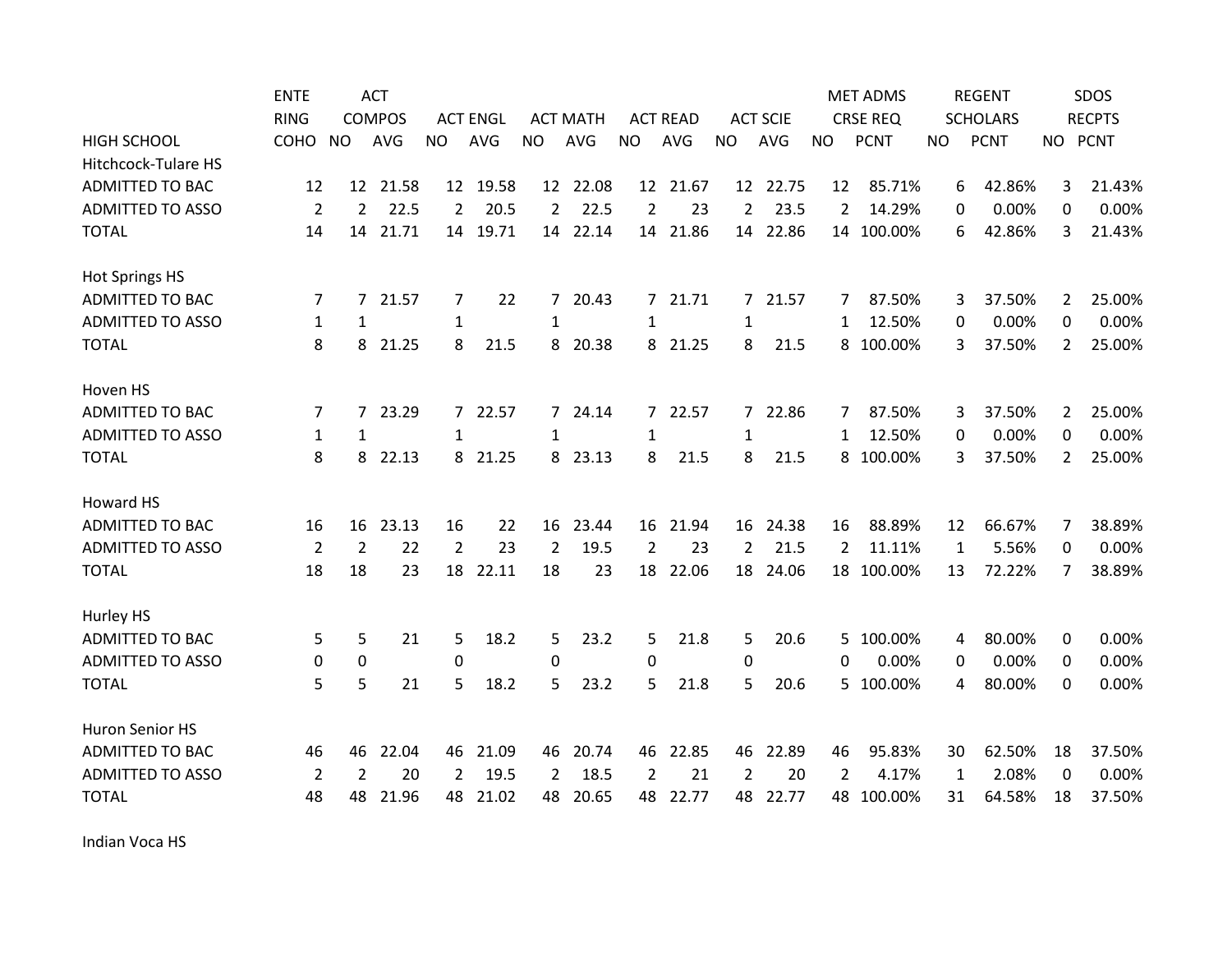|                         | <b>ENTE</b>    |                  | <b>ACT</b>    |                  |                 |                |                 |                |                 |                |                 |              | <b>MET ADMS</b> |     | <b>REGENT</b>   |                | SDOS          |
|-------------------------|----------------|------------------|---------------|------------------|-----------------|----------------|-----------------|----------------|-----------------|----------------|-----------------|--------------|-----------------|-----|-----------------|----------------|---------------|
|                         | <b>RING</b>    |                  | <b>COMPOS</b> |                  | <b>ACT ENGL</b> |                | <b>ACT MATH</b> |                | <b>ACT READ</b> |                | <b>ACT SCIE</b> |              | <b>CRSE REQ</b> |     | <b>SCHOLARS</b> |                | <b>RECPTS</b> |
| <b>HIGH SCHOOL</b>      | COHO           | <b>NO</b>        | <b>AVG</b>    | <b>NO</b>        | <b>AVG</b>      | <b>NO</b>      | AVG             | <b>NO</b>      | AVG             | <b>NO</b>      | AVG             | <b>NO</b>    | <b>PCNT</b>     | NO. | <b>PCNT</b>     |                | NO PCNT       |
| <b>ADMITTED TO BAC</b>  | 11             | 9                | 16.33         | 9.               | 14.56           | 9              | 16.22           | 9              | 17.89           | 9              | 16.44           | 10           | 83.33%          |     | 0.00%<br>0      | 0              | 0.00%         |
| <b>ADMITTED TO ASSO</b> | $\mathbf{1}$   | $\mathbf{1}$     |               | $\mathbf{1}$     |                 | $\mathbf{1}$   |                 | $\mathbf 1$    |                 | $\mathbf{1}$   |                 | $\mathbf{1}$ | 8.33%           | 0   | 0.00%           | 0              | 0.00%         |
| <b>TOTAL</b>            | 12             | 10               | 16            | 10               | 14.1            | 10             | 15.7            | 10             | 17.4            | 10             | 16.5            | 11           | 91.67%          |     | 0.00%<br>0      | 0              | 0.00%         |
| Ipswich HS              |                |                  |               |                  |                 |                |                 |                |                 |                |                 |              |                 |     |                 |                |               |
| <b>ADMITTED TO BAC</b>  | 8              | 8                | 21            | 8                | 20.25           | 8              | 20.75           | 8              | 22.5            |                | 8 19.88         | 8            | 100.00%         | 4   | 50.00%          | 1              | 12.50%        |
| <b>ADMITTED TO ASSO</b> | $\mathbf 0$    | 0                |               | $\Omega$         |                 | $\Omega$       |                 | 0              |                 | $\Omega$       |                 | 0            | 0.00%           | 0   | 0.00%           | 0              | 0.00%         |
| <b>TOTAL</b>            | 8              | 8                | 21            | 8                | 20.25           | 8              | 20.75           | 8              | 22.5            |                | 8 19.88         | 8            | 100.00%         | 4   | 50.00%          | $\mathbf{1}$   | 12.50%        |
| Irene-Wakonda HS        |                |                  |               |                  |                 |                |                 |                |                 |                |                 |              |                 |     |                 |                |               |
| <b>ADMITTED TO BAC</b>  | 8              | 8                | 20.25         |                  | 8 17.63         | 8              | 20.88           |                | 8 21.25         | 8              | 21              | 8            | 88.89%          | 3   | 33.33%          | 1              | 11.11%        |
| <b>ADMITTED TO ASSO</b> | 1              | $\mathbf{1}$     |               | $\mathbf{1}$     |                 | $\mathbf{1}$   |                 | 1              |                 | 1              |                 | 1            | 11.11%          | 0   | 0.00%           | 0              | 0.00%         |
| <b>TOTAL</b>            | 9              | 9                | 20            |                  | 9 17.67         | 9              | 20.33           | 9              | 21              | 9              | 20.89           | 9            | 100.00%         | 3   | 33.33%          | $\mathbf{1}$   | 11.11%        |
| J Valley Christ HS      |                |                  |               |                  |                 |                |                 |                |                 |                |                 |              |                 |     |                 |                |               |
| <b>ADMITTED TO BAC</b>  | 2              | $\overline{2}$   | 20            | $\overline{2}$   | 16              | 2              | 21.5            | $\overline{2}$ | 20              | $\overline{2}$ | 21.5            | 2            | 50.00%          |     | 0<br>0.00%      | 0              | 0.00%         |
| <b>ADMITTED TO ASSO</b> | $\overline{2}$ | $\overline{2}$   | 19            | $\overline{2}$   | 19              | $\overline{2}$ | 19.5            | $\overline{2}$ | 16.5            | $\overline{2}$ | 20              | 1            | 25.00%          | 1   | 25.00%          | 0              | 0.00%         |
| <b>TOTAL</b>            | 4              | 4                | 19.5          | 4                | 17.5            | 4              | 20.5            | 4              | 18.25           |                | 4 20.75         | 3            | 75.00%          | 1   | 25.00%          | 0              | 0.00%         |
| Jones Co. HS            |                |                  |               |                  |                 |                |                 |                |                 |                |                 |              |                 |     |                 |                |               |
| <b>ADMITTED TO BAC</b>  | 5              | 5                | 23            | 5                | 22.4            | 5              | 21.2            | 5              | 25              | 5              | 22.4            | 5            | 100.00%         |     | 40.00%<br>2     | 2              | 40.00%        |
| <b>ADMITTED TO ASSO</b> | 0              | $\boldsymbol{0}$ |               | $\boldsymbol{0}$ |                 | 0              |                 | 0              |                 | 0              |                 | 0            | 0.00%           |     | 0<br>0.00%      | 0              | 0.00%         |
| <b>TOTAL</b>            | 5              | 5                | 23            | 5                | 22.4            | 5              | 21.2            | 5              | 25              | 5              | 22.4            | 5.           | 100.00%         | 2   | 40.00%          | $\overline{2}$ | 40.00%        |
| Kimball HS              |                |                  |               |                  |                 |                |                 |                |                 |                |                 |              |                 |     |                 |                |               |
| <b>ADMITTED TO BAC</b>  | 9              | 9                | 21.78         | 9                | 20.56           | 9              | 22.33           | 9              | 21              | 9              | 23              | 9            | 100.00%         | 5   | 55.56%          | $\mathbf{1}$   | 11.11%        |
| <b>ADMITTED TO ASSO</b> | 0              | 0                |               | 0                |                 | 0              |                 | $\pmb{0}$      |                 | 0              |                 | 0            | 0.00%           | 0   | 0.00%           | 0              | 0.00%         |
| <b>TOTAL</b>            | 9              | 9                | 21.78         | 9                | 20.56           | 9              | 22.33           | 9              | 21              | 9              | 23              | 9            | 100.00%         | 5   | 55.56%          | $\mathbf{1}$   | 11.11%        |
| Lake Preston HS         |                |                  |               |                  |                 |                |                 |                |                 |                |                 |              |                 |     |                 |                |               |
| <b>ADMITTED TO BAC</b>  | 8              | 8                | 23.13         |                  | 8 22.13         |                | 8 23.38         |                | 8 22.25         | 8              | 24              |              | 8 100.00%       |     | 50.00%<br>4     | 3              | 37.50%        |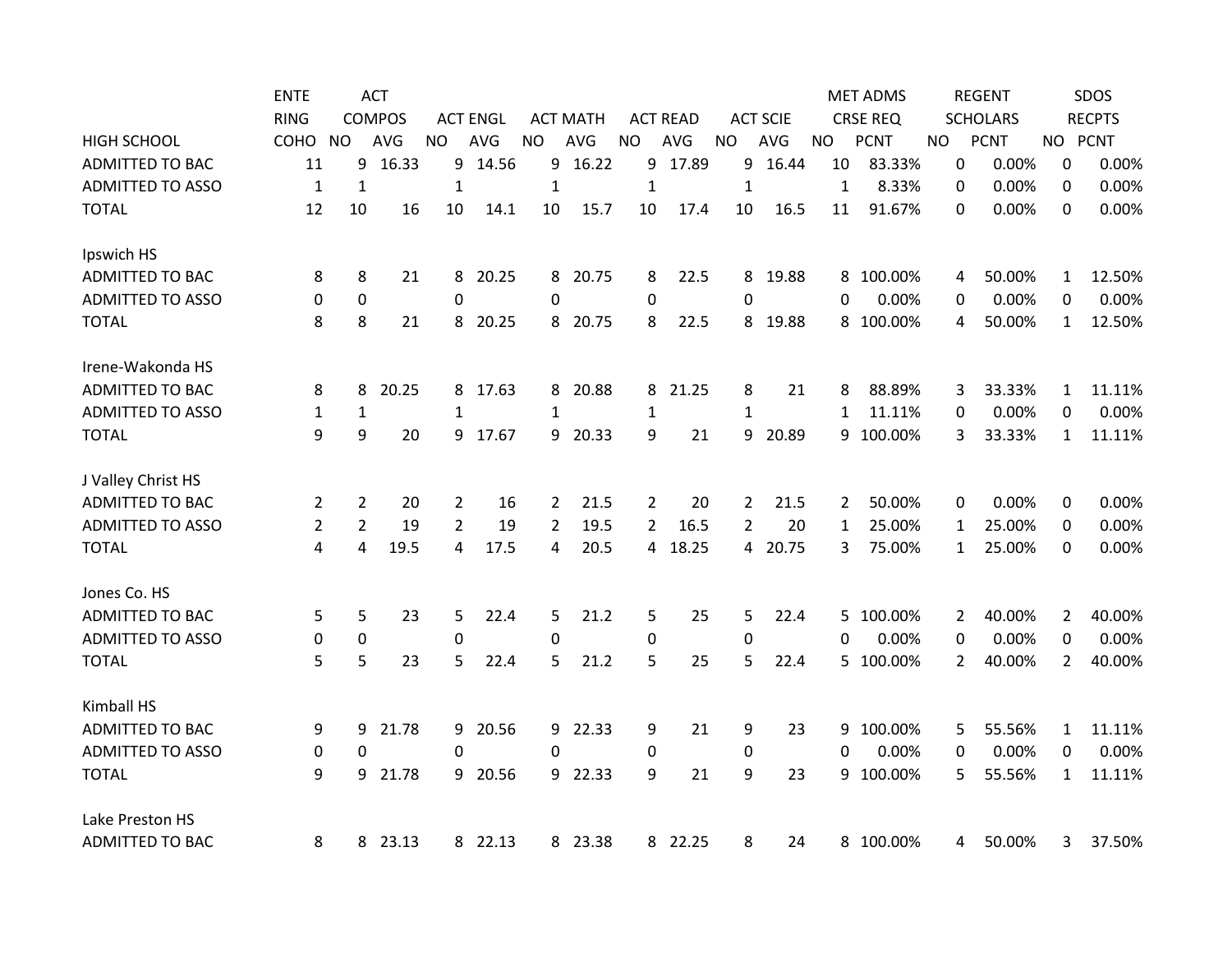|                         | <b>ENTE</b>    |                 | <b>ACT</b>    |              |                 |              |                 |              |                 |                  |                 |              | <b>MET ADMS</b> |                  | <b>REGENT</b>   |              | SDOS          |
|-------------------------|----------------|-----------------|---------------|--------------|-----------------|--------------|-----------------|--------------|-----------------|------------------|-----------------|--------------|-----------------|------------------|-----------------|--------------|---------------|
|                         | <b>RING</b>    |                 | <b>COMPOS</b> |              | <b>ACT ENGL</b> |              | <b>ACT MATH</b> |              | <b>ACT READ</b> |                  | <b>ACT SCIE</b> |              | <b>CRSE REQ</b> |                  | <b>SCHOLARS</b> |              | <b>RECPTS</b> |
| <b>HIGH SCHOOL</b>      | COHO           | NO.             | <b>AVG</b>    | <b>NO</b>    | AVG             | <b>NO</b>    | AVG             | <b>NO</b>    | AVG             | <b>NO</b>        | AVG             | <b>NO</b>    | <b>PCNT</b>     | NO.              | <b>PCNT</b>     |              | NO PCNT       |
| <b>ADMITTED TO ASSO</b> | 0              | 0               |               | 0            |                 | 0            |                 | 0            |                 | 0                |                 | 0            | 0.00%           | $\boldsymbol{0}$ | 0.00%           | 0            | 0.00%         |
| <b>TOTAL</b>            | 8              | 8               | 23.13         |              | 8 22.13         | 8            | 23.38           |              | 8 22.25         | 8                | 24              | 8            | 100.00%         | 4                | 50.00%          | 3            | 37.50%        |
| Langford HS             |                |                 |               |              |                 |              |                 |              |                 |                  |                 |              |                 |                  |                 |              |               |
| <b>ADMITTED TO BAC</b>  | 3              | 3               | 22.67         | 3            | 21              | 3            | 23              |              | 3 22.33         |                  | 3 23.33         | 3            | 75.00%          | 2                | 50.00%          | $\mathbf{1}$ | 25.00%        |
| <b>ADMITTED TO ASSO</b> | 1              | 1               |               | $\mathbf{1}$ |                 | 1            |                 | 1            |                 | 1                |                 | 1            | 25.00%          | 0                | 0.00%           | 0            | 0.00%         |
| <b>TOTAL</b>            | 4              | 4               | 22.25         | 4            | 19.25           | 4            | 22.75           |              | 4 22.25         | 4                | 23.5            |              | 4 100.00%       | 2                | 50.00%          | $\mathbf{1}$ | 25.00%        |
| Lead HS                 |                |                 |               |              |                 |              |                 |              |                 |                  |                 |              |                 |                  |                 |              |               |
| <b>ADMITTED TO BAC</b>  | 20             | 19              | 22.58         |              | 19 21.79        |              | 19 22.84        | 19           | 21.05           |                  | 19 23.84        | 20           | 95.24%          | 10               | 47.62%          | 6            | 28.57%        |
| <b>ADMITTED TO ASSO</b> | $\mathbf{1}$   | $\mathbf{1}$    |               | $\mathbf{1}$ |                 | $\mathbf{1}$ |                 | $\mathbf{1}$ |                 | $\mathbf{1}$     |                 | $\mathbf{1}$ | 4.76%           | $\mathbf 0$      | 0.00%           | 0            | 0.00%         |
| <b>TOTAL</b>            | 21             | 20              | 22.35         |              | 20 21.65        | 20           | 22.45           | 20           | 20.9            | 20               | 23.7            |              | 21 100.00%      | 10               | 47.62%          | 6            | 28.57%        |
| Lemmon HS               |                |                 |               |              |                 |              |                 |              |                 |                  |                 |              |                 |                  |                 |              |               |
| <b>ADMITTED TO BAC</b>  | 12             |                 | 12 25.83      |              | 12 25.75        |              | 12 25.83        |              | 12 25.42        |                  | 12 26.33        |              | 12 100.00%      | 6                | 50.00%          | 9            | 75.00%        |
| <b>ADMITTED TO ASSO</b> | $\mathbf 0$    | $\mathbf 0$     |               | $\mathbf 0$  |                 | 0            |                 | $\mathbf 0$  |                 | $\Omega$         |                 | $\Omega$     | 0.00%           | 0                | 0.00%           | 0            | 0.00%         |
| <b>TOTAL</b>            | 12             | 12 <sup>2</sup> | 25.83         |              | 12 25.75        |              | 12 25.83        |              | 12 25.42        |                  | 12 26.33        |              | 12 100.00%      | 6                | 50.00%          | 9            | 75.00%        |
| Lennox HS               |                |                 |               |              |                 |              |                 |              |                 |                  |                 |              |                 |                  |                 |              |               |
| ADMITTED TO BAC         | 37             | 37              | 23.08         |              | 37 22.38        |              | 37 23.49        |              | 37 22.68        |                  | 37 23.05        |              | 37 100.00%      | 17               | 45.95%          | 16           | 43.24%        |
| <b>ADMITTED TO ASSO</b> | $\mathbf 0$    | $\mathbf 0$     |               | $\mathbf 0$  |                 | $\Omega$     |                 | $\mathbf 0$  |                 | $\boldsymbol{0}$ |                 | $\mathbf{0}$ | 0.00%           | $\mathbf{0}$     | 0.00%           | 0            | 0.00%         |
| <b>TOTAL</b>            | 37             | 37              | 23.08         |              | 37 22.38        | 37           | 23.49           |              | 37 22.68        | 37               | 23.05           |              | 37 100.00%      | 17               | 45.95%          | 16           | 43.24%        |
| Lincoln HS, SF          |                |                 |               |              |                 |              |                 |              |                 |                  |                 |              |                 |                  |                 |              |               |
| <b>ADMITTED TO BAC</b>  | 94             | 94              | 24.13         | 94           | 23.32           | 94           | 23.74           |              | 94 24.49        |                  | 94 24.48        | 90           | 91.84%          | 51               | 52.04%          | 39           | 39.80%        |
| <b>ADMITTED TO ASSO</b> | $\overline{4}$ | 4               | 17.75         | 4            | 15.5            | 4            | 16.5            | 4            | 19.25           |                  | 4 18.75         | 4            | 4.08%           | 0                | 0.00%           | 0            | 0.00%         |
| <b>TOTAL</b>            | 98             | 98              | 23.87         | 98           | 23              | 98           | 23.45           | 98           | 24.28           | 98               | 24.24           | 94           | 95.92%          | 51               | 52.04%          | 39           | 39.80%        |
| Lyman HS                |                |                 |               |              |                 |              |                 |              |                 |                  |                 |              |                 |                  |                 |              |               |
| <b>ADMITTED TO BAC</b>  | 8              | 8               | 23.88         | 8            | 21.75           | 8            | 23.5            | 8            | 24.75           | 8                | 24.63           | 8            | 88.89%          | 4                | 44.44%          | 4            | 44.44%        |
| <b>ADMITTED TO ASSO</b> | $\mathbf{1}$   | $\mathbf{1}$    |               | $\mathbf{1}$ |                 | $\mathbf{1}$ |                 | 1            |                 | $\mathbf{1}$     |                 | 1            | 11.11%          | 0                | 0.00%           | 0            | 0.00%         |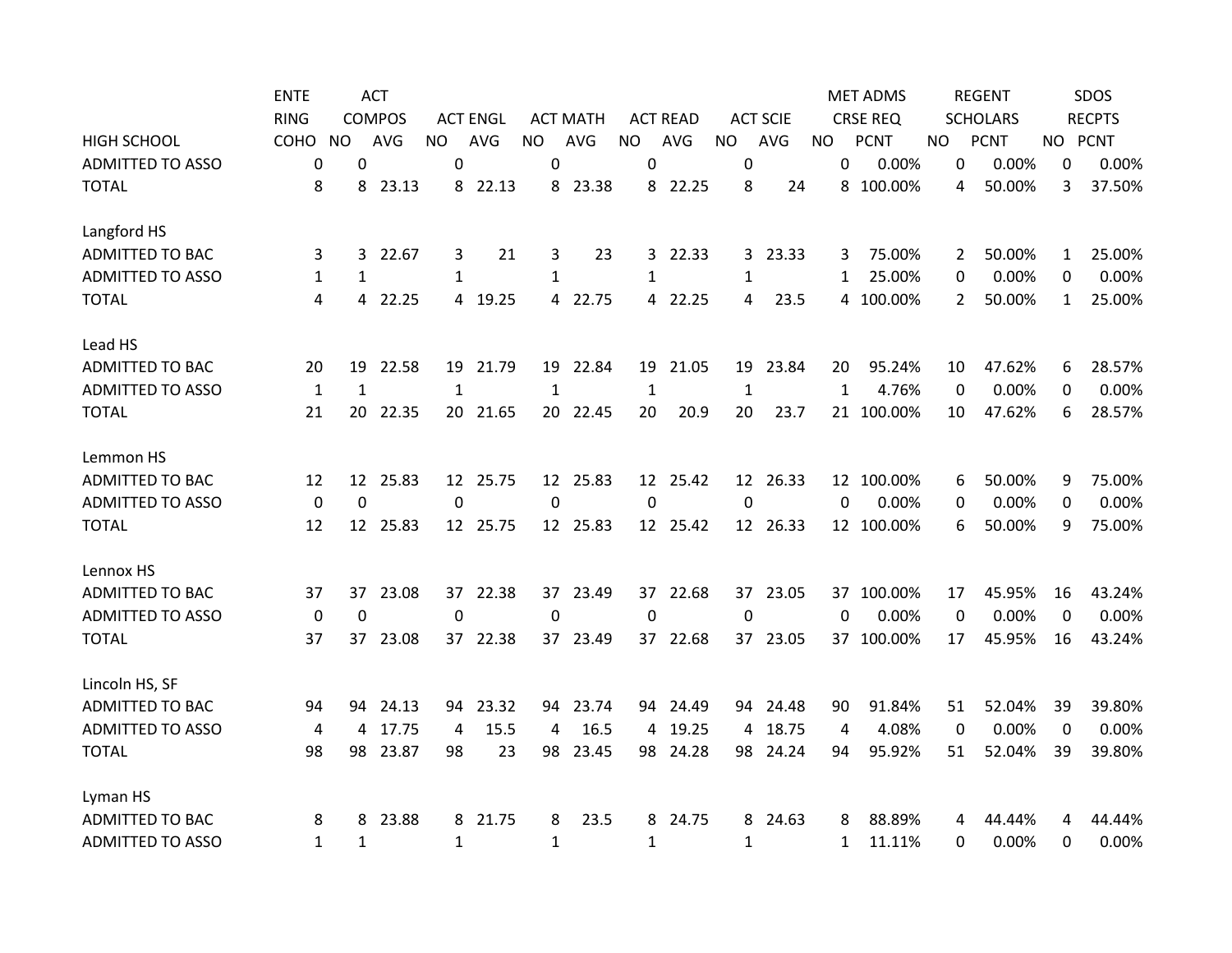|                          | <b>ENTE</b>  |              | <b>ACT</b>    |              |                 |             |                 |              |                 |           |                 |          | <b>MET ADMS</b> |                | <b>REGENT</b>   |                | SDOS          |
|--------------------------|--------------|--------------|---------------|--------------|-----------------|-------------|-----------------|--------------|-----------------|-----------|-----------------|----------|-----------------|----------------|-----------------|----------------|---------------|
|                          | <b>RING</b>  |              | <b>COMPOS</b> |              | <b>ACT ENGL</b> |             | <b>ACT MATH</b> |              | <b>ACT READ</b> |           | <b>ACT SCIE</b> |          | <b>CRSE REQ</b> |                | <b>SCHOLARS</b> |                | <b>RECPTS</b> |
| <b>HIGH SCHOOL</b>       | COHO         | NO.          | <b>AVG</b>    | NO.          | AVG             | <b>NO</b>   | AVG             | <b>NO</b>    | AVG             | <b>NO</b> | AVG             | NO.      | <b>PCNT</b>     | NO.            | <b>PCNT</b>     |                | NO PCNT       |
| <b>TOTAL</b>             | 9            | 9            | 23.56         |              | 9 21.78         |             | 9 22.67         |              | 9 24.44         |           | 9 24.44         |          | 9 100.00%       | 4              | 44.44%          | 4              | 44.44%        |
| <b>Madison HS</b>        |              |              |               |              |                 |             |                 |              |                 |           |                 |          |                 |                |                 |                |               |
| <b>ADMITTED TO BAC</b>   | 46           | 46           | 22.17         |              | 46 21.33        | 46          | 21.09           |              | 46 22.93        |           | 46 22.72        | 45       | 95.74%          | 28             | 59.57%          | 17             | 36.17%        |
| <b>ADMITTED TO ASSO</b>  | $\mathbf{1}$ | $\mathbf{1}$ |               | $\mathbf{1}$ |                 | $\mathbf 1$ |                 | 1            |                 | 1         |                 | 1        | 2.13%           | 0              | 0.00%           | 0              | 0.00%         |
| <b>TOTAL</b>             | 47           | 47           | 22.04         |              | 47 21.15        | 47          | 20.98           | 47           | 22.83           |           | 47 22.57        | 46       | 97.87%          | 28             | 59.57%          | 17             | 36.17%        |
| <b>Marion HS</b>         |              |              |               |              |                 |             |                 |              |                 |           |                 |          |                 |                |                 |                |               |
| <b>ADMITTED TO BAC</b>   | 6            | 6            | 22.17         | 6            | 22              | 6           | 21              | 6            | 23.17           |           | 6 22.67         |          | 6 100.00%       | 2              | 33.33%          | 1              | 16.67%        |
| <b>ADMITTED TO ASSO</b>  | 0            | 0            |               | $\mathbf 0$  |                 | 0           |                 | 0            |                 | 0         |                 | 0        | 0.00%           | 0              | 0.00%           | 0              | 0.00%         |
| <b>TOTAL</b>             | 6            | 6            | 22.17         | 6            | 22              | 6           | 21              | 6            | 23.17           |           | 6 22.67         | 6        | 100.00%         | $\overline{2}$ | 33.33%          | $\mathbf{1}$   | 16.67%        |
| <b>McCook Central HS</b> |              |              |               |              |                 |             |                 |              |                 |           |                 |          |                 |                |                 |                |               |
| <b>ADMITTED TO BAC</b>   | 8            | 8            | 22.25         |              | 8 20.88         | 8           | 21.63           | 8            | 23              | 8         | 22.63           | 8        | 100.00%         | 2              | 25.00%          | 1              | 12.50%        |
| <b>ADMITTED TO ASSO</b>  | 0            | $\Omega$     |               | $\Omega$     |                 | $\Omega$    |                 | 0            |                 | 0         |                 | 0        | 0.00%           | 0              | 0.00%           | 0              | 0.00%         |
| <b>TOTAL</b>             | 8            | 8            | 22.25         | 8            | 20.88           | 8           | 21.63           | 8            | 23              | 8         | 22.63           | 8        | 100.00%         | $\overline{2}$ | 25.00%          | $\mathbf{1}$   | 12.50%        |
| Milbank HS               |              |              |               |              |                 |             |                 |              |                 |           |                 |          |                 |                |                 |                |               |
| <b>ADMITTED TO BAC</b>   | 18           | 18           | 24.94         | 18           | 24              |             | 18 24.44        |              | 18 25.17        |           | 18 25.22        | 18       | 94.74%          | 10             | 52.63%          | 9              | 47.37%        |
| <b>ADMITTED TO ASSO</b>  | 1            | 1            |               | $\mathbf{1}$ |                 | 1           |                 | 1            |                 | 1         |                 | $\Omega$ | 0.00%           | $\Omega$       | 0.00%           | 0              | 0.00%         |
| <b>TOTAL</b>             | 19           | 19           | 24.53         | 19           | 23.68           | 19          | 23.95           |              | 19 24.84        | 19        | 24.79           | 18       | 94.74%          | 10             | 52.63%          | 9              | 47.37%        |
| Miller HS                |              |              |               |              |                 |             |                 |              |                 |           |                 |          |                 |                |                 |                |               |
| <b>ADMITTED TO BAC</b>   | 19           | 19           | 22.63         |              | 19 22.63        |             | 19 22.16        |              | 19 22.95        | 19        | 22.37           | 19       | 95.00%          | 9              | 45.00%          | 6              | 30.00%        |
| <b>ADMITTED TO ASSO</b>  | 1            | 1            |               | 1            |                 | 1           |                 | $\mathbf{1}$ |                 | 1         |                 | 1        | 5.00%           | 1              | 5.00%           | 1              | 5.00%         |
| <b>TOTAL</b>             | 20           | 20           | 22.75         | 20           | 22.8            | 20          | 22.35           | 20           | 22.95           | 20        | 22.5            | 20       | 100.00%         | 10             | 50.00%          | 7              | 35.00%        |
| Mitchell Christian       |              |              |               |              |                 |             |                 |              |                 |           |                 |          |                 |                |                 |                |               |
| <b>ADMITTED TO BAC</b>   | 5            | 5            | 24.8          | 5            | 24.2            | 5           | 23.8            | 5            | 26.4            | 5         | 23.8            |          | 5 100.00%       | 1              | 20.00%          | $\overline{2}$ | 40.00%        |
| <b>ADMITTED TO ASSO</b>  | 0            | 0            |               | 0            |                 | 0           |                 | 0            |                 | 0         |                 | 0        | 0.00%           | 0              | 0.00%           | 0              | 0.00%         |
| <b>TOTAL</b>             | 5            | 5            | 24.8          | 5            | 24.2            | 5           | 23.8            | 5            | 26.4            | 5         | 23.8            | 5.       | 100.00%         | 1              | 20.00%          | $\overline{2}$ | 40.00%        |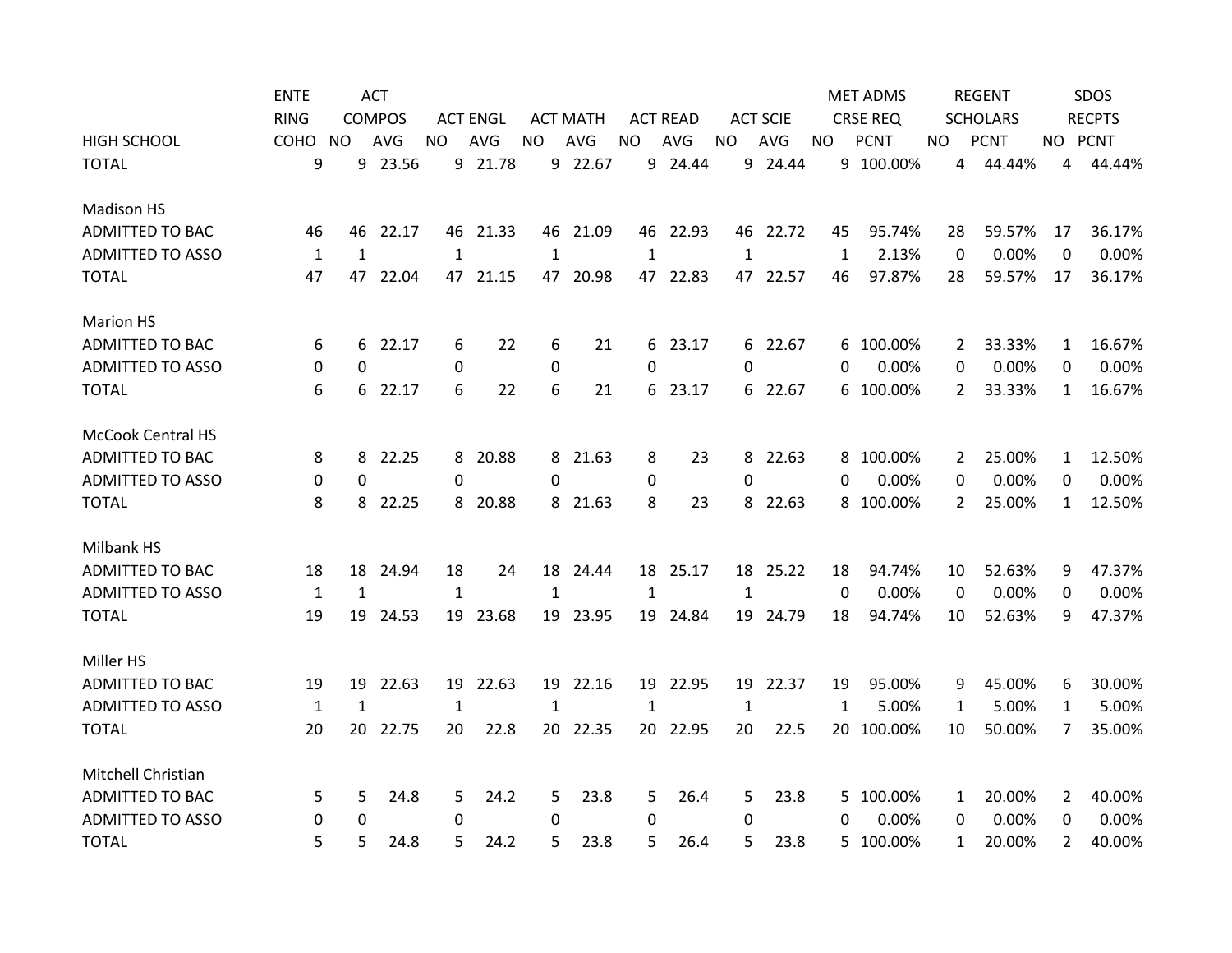|                         | <b>ENTE</b>    |                | <b>ACT</b>    |                  |                 |                |                 |                |                 |                |                 |           | <b>MET ADMS</b> |                | <b>REGENT</b>   |                | SDOS          |
|-------------------------|----------------|----------------|---------------|------------------|-----------------|----------------|-----------------|----------------|-----------------|----------------|-----------------|-----------|-----------------|----------------|-----------------|----------------|---------------|
|                         | <b>RING</b>    |                | <b>COMPOS</b> |                  | <b>ACT ENGL</b> |                | <b>ACT MATH</b> |                | <b>ACT READ</b> |                | <b>ACT SCIE</b> |           | <b>CRSE REQ</b> |                | <b>SCHOLARS</b> |                | <b>RECPTS</b> |
| <b>HIGH SCHOOL</b>      | COHO           | <b>NO</b>      | <b>AVG</b>    | <b>NO</b>        | AVG             | <b>NO</b>      | AVG             | <b>NO</b>      | AVG             | <b>NO</b>      | AVG             | <b>NO</b> | <b>PCNT</b>     | NO             | <b>PCNT</b>     |                | NO PCNT       |
| Mitchell HS             |                |                |               |                  |                 |                |                 |                |                 |                |                 |           |                 |                |                 |                |               |
| <b>ADMITTED TO BAC</b>  | 38             | 37             | 24.11         |                  | 37 22.89        |                | 37 24.95        |                | 37 23.86        |                | 37 23.95        |           | 38 100.00%      | 19             | 50.00%          | 17             | 44.74%        |
| <b>ADMITTED TO ASSO</b> | 0              | 0              |               | $\mathbf 0$      |                 | 0              |                 | 0              |                 | 0              |                 | 0         | 0.00%           | 0              | 0.00%           | 0              | 0.00%         |
| <b>TOTAL</b>            | 38             | 37             | 24.11         |                  | 37 22.89        |                | 37 24.95        |                | 37 23.86        |                | 37 23.95        |           | 38 100.00%      | 19             | 50.00%          | 17             | 44.74%        |
| Mobridge HS             |                |                |               |                  |                 |                |                 |                |                 |                |                 |           |                 |                |                 |                |               |
| <b>ADMITTED TO BAC</b>  | 13             | 13             | 23.15         |                  | 13 21.62        | 13             | 24              | 13             | 22.92           |                | 13 23.62        |           | 13 100.00%      | 3              | 23.08%          | 3              | 23.08%        |
| <b>ADMITTED TO ASSO</b> | $\mathbf 0$    | $\mathbf 0$    |               | $\mathbf 0$      |                 | $\mathbf 0$    |                 | $\mathbf 0$    |                 | 0              |                 | 0         | 0.00%           | $\Omega$       | 0.00%           | 0              | 0.00%         |
| <b>TOTAL</b>            | 13             | 13             | 23.15         |                  | 13 21.62        | 13             | 24              | 13             | 22.92           |                | 13 23.62        |           | 13 100.00%      | 3              | 23.08%          | 3              | 23.08%        |
| Montrose HS             |                |                |               |                  |                 |                |                 |                |                 |                |                 |           |                 |                |                 |                |               |
| <b>ADMITTED TO BAC</b>  | 3              | 3              | 24.33         | 3                | 25              | 3              | 23.33           | 3              | 23              | 3              | 24.33           | 3         | 100.00%         | 1              | 33.33%          | 2              | 66.67%        |
| <b>ADMITTED TO ASSO</b> | 0              | 0              |               | $\boldsymbol{0}$ |                 | 0              |                 | 0              |                 | 0              |                 | 0         | 0.00%           | 0              | 0.00%           | 0              | 0.00%         |
| <b>TOTAL</b>            | 3              | $\mathbf{3}$   | 24.33         | 3                | 25              | 3              | 23.33           | 3              | 23              | $\overline{3}$ | 24.33           |           | 3 100.00%       | $\mathbf{1}$   | 33.33%          | $\overline{2}$ | 66.67%        |
| Mt. Vernon HS           |                |                |               |                  |                 |                |                 |                |                 |                |                 |           |                 |                |                 |                |               |
| ADMITTED TO BAC         | 7              |                | 7 23.57       |                  | 7 21.14         |                | 7 22.57         |                | 7 24.57         |                | 7 25.14         |           | 7 100.00%       | 5              | 71.43%          | 4              | 57.14%        |
| <b>ADMITTED TO ASSO</b> | 0              | $\Omega$       |               | 0                |                 | 0              |                 | 0              |                 | 0              |                 | 0         | 0.00%           | 0              | 0.00%           | $\Omega$       | 0.00%         |
| <b>TOTAL</b>            | 7              |                | 7 23.57       |                  | 7 21.14         | $7^{\circ}$    | 22.57           |                | 7 24.57         |                | 7 25.14         |           | 7 100.00%       | 5              | 71.43%          | 4              | 57.14%        |
| New Underwood Sch       |                |                |               |                  |                 |                |                 |                |                 |                |                 |           |                 |                |                 |                |               |
| <b>ADMITTED TO BAC</b>  | 3              | 3              | 23.67         | 3                | 23.67           | 3              | 21              | 3              | 26              | 3              | 23.67           | 3         | 60.00%          | $\overline{2}$ | 40.00%          | $\mathbf{1}$   | 20.00%        |
| <b>ADMITTED TO ASSO</b> | $\overline{2}$ | $\overline{2}$ | 16.5          | 2                | 15              | 2              | 16.5            | $\overline{2}$ | 16              | $\overline{2}$ | 19.5            | 0         | 0.00%           | 0              | 0.00%           | 0              | 0.00%         |
| <b>TOTAL</b>            | 5              | 5              | 20.8          | 5                | 20.2            | 5              | 19.2            | 5              | 22              | 5              | 22              | 3         | 60.00%          | $\overline{2}$ | 40.00%          | $\mathbf{1}$   | 20.00%        |
| <b>Newell HS</b>        |                |                |               |                  |                 |                |                 |                |                 |                |                 |           |                 |                |                 |                |               |
| <b>ADMITTED TO BAC</b>  | 7              | 7              | 22.86         |                  | 7 21.71         | 7              | 21.57           | 7              | 25              |                | 7 22.71         |           | 7 100.00%       | 3              | 42.86%          | 3              | 42.86%        |
| <b>ADMITTED TO ASSO</b> | 0              | 0              |               | $\Omega$         |                 | 0              |                 | 0              |                 | 0              |                 | 0         | 0.00%           | 0              | 0.00%           | $\Omega$       | 0.00%         |
| <b>TOTAL</b>            | $\overline{7}$ | 7              | 22.86         |                  | 7 21.71         | $\overline{7}$ | 21.57           | 7              | 25              |                | 7 22.71         |           | 7 100.00%       | 3              | 42.86%          | 3              | 42.86%        |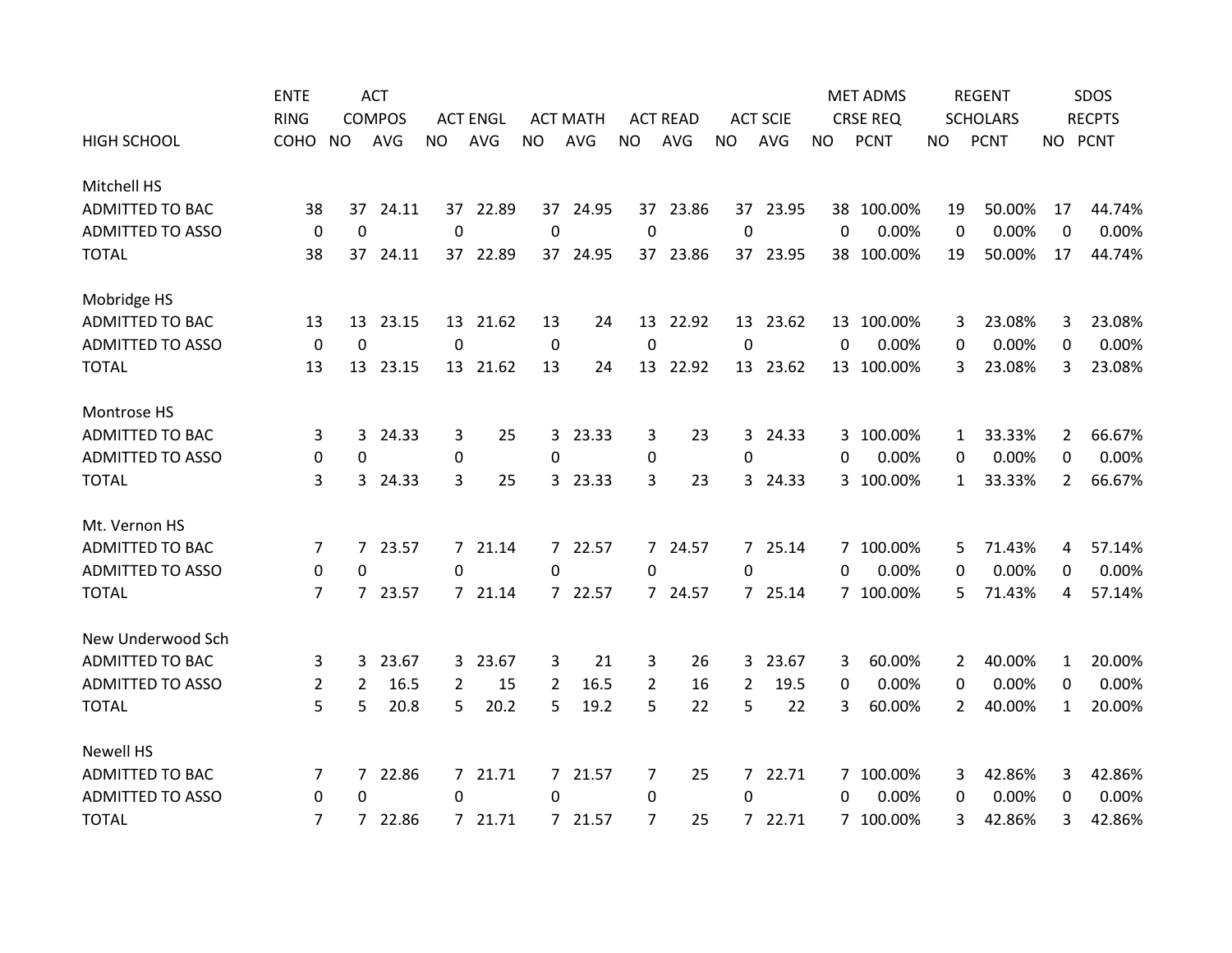|                         | <b>ENTE</b> |                | <b>ACT</b>    |           |                 |             |                 |             |                 |                |                 |           | <b>MET ADMS</b> |           | <b>REGENT</b>   |          | SDOS          |
|-------------------------|-------------|----------------|---------------|-----------|-----------------|-------------|-----------------|-------------|-----------------|----------------|-----------------|-----------|-----------------|-----------|-----------------|----------|---------------|
|                         | <b>RING</b> |                | <b>COMPOS</b> |           | <b>ACT ENGL</b> |             | <b>ACT MATH</b> |             | <b>ACT READ</b> |                | <b>ACT SCIE</b> |           | <b>CRSE REQ</b> |           | <b>SCHOLARS</b> |          | <b>RECPTS</b> |
| <b>HIGH SCHOOL</b>      | COHO        | <b>NO</b>      | <b>AVG</b>    | <b>NO</b> | AVG             | <b>NO</b>   | <b>AVG</b>      | <b>NO</b>   | <b>AVG</b>      | <b>NO</b>      | AVG             | <b>NO</b> | <b>PCNT</b>     | <b>NO</b> | <b>PCNT</b>     | NO PCNT  |               |
| Northwestern HS         |             |                |               |           |                 |             |                 |             |                 |                |                 |           |                 |           |                 |          |               |
| <b>ADMITTED TO BAC</b>  | 14          | 14             | 23.64         |           | 14 23.36        | 14          | 23.29           | 14          | 23.5            | 14             | 23.79           | 13        | 92.86%          | 0         | 0.00%           | 7        | 50.00%        |
| <b>ADMITTED TO ASSO</b> | 0           | $\mathbf{0}$   |               | 0         |                 | 0           |                 | 0           |                 | 0              |                 | $\Omega$  | 0.00%           | $\Omega$  | 0.00%           | $\Omega$ | 0.00%         |
| <b>TOTAL</b>            | 14          | 14             | 23.64         | 14        | 23.36           | 14          | 23.29           | 14          | 23.5            | 14             | 23.79           | 13        | 92.86%          | 0         | 0.00%           | 7        | 50.00%        |
| OGorman HS              |             |                |               |           |                 |             |                 |             |                 |                |                 |           |                 |           |                 |          |               |
| <b>ADMITTED TO BAC</b>  | 72          | 72             | 24.71         | 72        | 25.1            | 72          | 23.54           | 72          | 25.07           | 72             | 24.47           | 72        | 94.74%          | 49        | 64.47%          | 38       | 50.00%        |
| <b>ADMITTED TO ASSO</b> | 4           | $\overline{4}$ | 25            | 4         | 26              | 4           | 22.75           | 4           | 27.5            | 4              | 22.75           | 4         | 5.26%           | 4         | 5.26%           | 3        | 3.95%         |
| <b>TOTAL</b>            | 76          | 76             | 24.72         |           | 76 25.14        | 76          | 23.5            | 76          | 25.2            |                | 76 24.38        |           | 76 100.00%      | 53        | 69.74%          | 41       | 53.95%        |
| Oldham-Ramona HS        |             |                |               |           |                 |             |                 |             |                 |                |                 |           |                 |           |                 |          |               |
| <b>ADMITTED TO BAC</b>  | 4           | 4              | 22            |           | 4 20.75         | 4           | 23.5            | 4           | 22              | $\overline{4}$ | 20.75           |           | 4 100.00%       | 0         | 0.00%           | $\Omega$ | 0.00%         |
| <b>ADMITTED TO ASSO</b> | 0           | 0              |               | $\Omega$  |                 | 0           |                 | 0           |                 | 0              |                 | 0         | 0.00%           | 0         | 0.00%           | $\Omega$ | 0.00%         |
| <b>TOTAL</b>            | 4           | 4              | 22            | 4         | 20.75           | 4           | 23.5            | 4           | 22              | 4              | 20.75           | 4         | 100.00%         | 0         | 0.00%           | 0        | 0.00%         |
| Parker HS               |             |                |               |           |                 |             |                 |             |                 |                |                 |           |                 |           |                 |          |               |
| <b>ADMITTED TO BAC</b>  | 13          | 13             | 23.85         | 13        | 23.92           | 13          | 23.38           | 13          | 23.69           | 13             | 23.92           |           | 13 100.00%      | 5         | 38.46%          | 5        | 38.46%        |
| <b>ADMITTED TO ASSO</b> | 0           | $\mathbf 0$    |               | $\Omega$  |                 | $\mathbf 0$ |                 | $\mathbf 0$ |                 | $\Omega$       |                 | $\Omega$  | 0.00%           | 0         | 0.00%           | $\Omega$ | 0.00%         |
| <b>TOTAL</b>            | 13          | 13             | 23.85         |           | 13 23.92        |             | 13 23.38        |             | 13 23.69        |                | 13 23.92        |           | 13 100.00%      | 5         | 38.46%          | 5        | 38.46%        |
| Parkston HS             |             |                |               |           |                 |             |                 |             |                 |                |                 |           |                 |           |                 |          |               |
| <b>ADMITTED TO BAC</b>  | 16          | 16             | 24.31         |           | 16 22.94        |             | 16 25.13        |             | 16 24.88        | 16             | 24              |           | 16 100.00%      | 9         | 56.25%          | 7        | 43.75%        |
| <b>ADMITTED TO ASSO</b> | 0           | $\Omega$       |               | 0         |                 | $\Omega$    |                 | 0           |                 | $\mathbf 0$    |                 | $\Omega$  | 0.00%           | 0         | 0.00%           | 0        | 0.00%         |
| <b>TOTAL</b>            | 16          | 16             | 24.31         | 16        | 22.94           |             | 16 25.13        | 16          | 24.88           | 16             | 24              |           | 16 100.00%      | 9         | 56.25%          | 7        | 43.75%        |
| Philip HS               |             |                |               |           |                 |             |                 |             |                 |                |                 |           |                 |           |                 |          |               |
| <b>ADMITTED TO BAC</b>  | 13          | 13             | 23.69         | 13        | 23.08           | 13          | 23.62           | 13          | 23.15           | 13             | 24.23           |           | 13 100.00%      | 5         | 38.46%          | 4        | 30.77%        |
| <b>ADMITTED TO ASSO</b> | 0           | 0              |               | 0         |                 | 0           |                 | 0           |                 | 0              |                 | 0         | 0.00%           | 0         | 0.00%           | 0        | 0.00%         |
| <b>TOTAL</b>            | 13          | 13             | 23.69         |           | 13 23.08        | 13          | 23.62           |             | 13 23.15        |                | 13 24.23        |           | 13 100.00%      | 5         | 38.46%          | 4        | 30.77%        |

Pine Ridge HS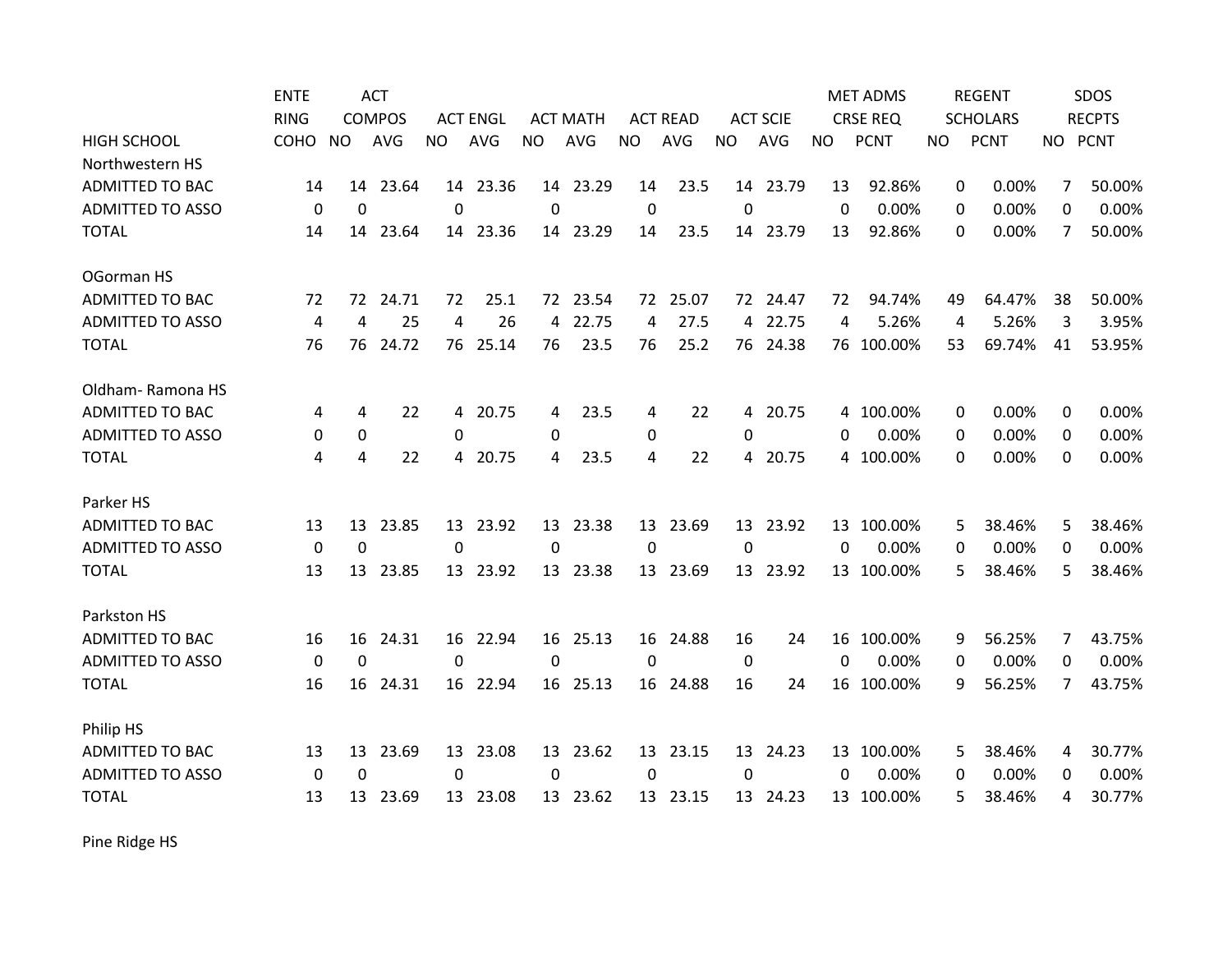|                         | <b>ENTE</b>      |                | <b>ACT</b>    |              |                 |                |                 |                |                 |                |                 |           | <b>MET ADMS</b> |     | <b>REGENT</b>   |              | SDOS          |
|-------------------------|------------------|----------------|---------------|--------------|-----------------|----------------|-----------------|----------------|-----------------|----------------|-----------------|-----------|-----------------|-----|-----------------|--------------|---------------|
|                         | <b>RING</b>      |                | <b>COMPOS</b> |              | <b>ACT ENGL</b> |                | <b>ACT MATH</b> |                | <b>ACT READ</b> |                | <b>ACT SCIE</b> |           | <b>CRSE REQ</b> |     | <b>SCHOLARS</b> |              | <b>RECPTS</b> |
| <b>HIGH SCHOOL</b>      | COHO             | <b>NO</b>      | <b>AVG</b>    | NO.          | <b>AVG</b>      | NO.            | AVG             | <b>NO</b>      | AVG             | <b>NO</b>      | AVG             | <b>NO</b> | <b>PCNT</b>     | NO. | <b>PCNT</b>     |              | NO PCNT       |
| <b>ADMITTED TO BAC</b>  | 4                | 4              | 17.25         | 4            | 16.75           | 4              | 17              | 4              | 16              | 4              | 19              |           | 4 100.00%       | 0   | 0.00%           | 0            | 0.00%         |
| <b>ADMITTED TO ASSO</b> | 0                | $\overline{0}$ |               | 0            |                 | 0              |                 | 0              |                 | 0              |                 | 0         | 0.00%           | 0   | 0.00%           | 0            | 0.00%         |
| <b>TOTAL</b>            | 4                | 4              | 17.25         |              | 4 16.75         | 4              | 17              | 4              | 16              | 4              | 19              |           | 4 100.00%       | 0   | 0.00%           | 0            | 0.00%         |
| <b>Plankinton HS</b>    |                  |                |               |              |                 |                |                 |                |                 |                |                 |           |                 |     |                 |              |               |
| <b>ADMITTED TO BAC</b>  | 5                | 5              | 23            | 5            | 21              | 5              | 22.6            | 5              | 23.8            | 5              | 24              | 5         | 83.33%          | 4   | 66.67%          | 2            | 33.33%        |
| <b>ADMITTED TO ASSO</b> | 1                | $\mathbf{1}$   |               | $\mathbf{1}$ |                 | $\mathbf{1}$   |                 | $\mathbf{1}$   |                 | $\mathbf{1}$   |                 | 1         | 16.67%          | 1   | 16.67%          | $\mathbf{1}$ | 16.67%        |
| <b>TOTAL</b>            | 6                | 6              | 23.5          | 6            | 21.5            | 6              | 23.17           | 6              | 24              | 6              | 24.83           | 6         | 100.00%         | 5   | 83.33%          | 3            | 50.00%        |
| Platte-Geddes HS        |                  |                |               |              |                 |                |                 |                |                 |                |                 |           |                 |     |                 |              |               |
| ADMITTED TO BAC         | 14               | 14             | 23.64         |              | 14 23.07        |                | 14 22.36        |                | 14 25.07        |                | 14 23.64        | 13        | 92.86%          | 7   | 50.00%          | 3            | 21.43%        |
| <b>ADMITTED TO ASSO</b> | $\boldsymbol{0}$ | $\mathbf 0$    |               | $\mathbf 0$  |                 | 0              |                 | 0              |                 | 0              |                 | 0         | 0.00%           | 0   | 0.00%           | 0            | 0.00%         |
| <b>TOTAL</b>            | 14               | 14             | 23.64         |              | 14 23.07        |                | 14 22.36        |                | 14 25.07        |                | 14 23.64        | 13        | 92.86%          | 7   | 50.00%          | 3            | 21.43%        |
| Rapid City Central      |                  |                |               |              |                 |                |                 |                |                 |                |                 |           |                 |     |                 |              |               |
| ADMITTED TO BAC         | 101              |                | 101 22.42     |              | 101 21.35       |                | 101 21.68       |                | 101 23.05       |                | 101 23.08       | 100       | 92.59%          | 52  | 48.15%          | 27           | 25.00%        |
| <b>ADMITTED TO ASSO</b> | 7                | 7              | 19.43         |              | 7 18.14         | $\overline{7}$ | 18.71           | 7              | 19.57           | $\overline{7}$ | 20.57           | 6         | 5.56%           | 2   | 1.85%           | 1            | 0.93%         |
| <b>TOTAL</b>            | 108              | 108            | 22.22         |              | 108 21.14       | 108            | 21.49           | 108            | 22.82           | 108            | 22.92           | 106       | 98.15%          | 54  | 50.00%          | 28           | 25.93%        |
| Red Cloud Indian S      |                  |                |               |              |                 |                |                 |                |                 |                |                 |           |                 |     |                 |              |               |
| <b>ADMITTED TO BAC</b>  | 4                | 4              | 18            | 4            | 15.75           | 4              | 18.75           | 4              | 19              |                | 4 17.75         |           | 4 100.00%       | 0   | 0.00%           | 0            | 0.00%         |
| <b>ADMITTED TO ASSO</b> | 0                | 0              |               | $\mathbf 0$  |                 | $\Omega$       |                 | 0              |                 | 0              |                 | 0         | 0.00%           | 0   | 0.00%           | 0            | 0.00%         |
| <b>TOTAL</b>            | 4                | 4              | 18            |              | 4 15.75         | 4              | 18.75           | 4              | 19              |                | 4 17.75         |           | 4 100.00%       | 0   | 0.00%           | 0            | 0.00%         |
| Redfield HS             |                  |                |               |              |                 |                |                 |                |                 |                |                 |           |                 |     |                 |              |               |
| <b>ADMITTED TO BAC</b>  | 22               | 21             | 22.33         |              | 21 21.67        | 21             | 22.24           |                | 21 22.14        |                | 21 23.05        | 22        | 91.67%          | 13  | 54.17%          | 6            | 25.00%        |
| <b>ADMITTED TO ASSO</b> | 2                | $\overline{2}$ | 19            | 2            | 18              | 2              | 20              | $\overline{2}$ | 18              | $\overline{2}$ | 20.5            | 2         | 8.33%           | 1   | 4.17%           | 0            | 0.00%         |
| <b>TOTAL</b>            | 24               | 23             | 22.04         |              | 23 21.35        |                | 23 22.04        |                | 23 21.78        |                | 23 22.83        |           | 24 100.00%      | 14  | 58.33%          | 6            | 25.00%        |
| Roncalli HS             |                  |                |               |              |                 |                |                 |                |                 |                |                 |           |                 |     |                 |              |               |
| <b>ADMITTED TO BAC</b>  | 18               | 18             | 23.94         |              | 18 23.78        |                | 18 22.89        |                | 18 23.78        |                | 18 24.22        | 18        | 94.74%          | 11  | 57.89%          | 10           | 52.63%        |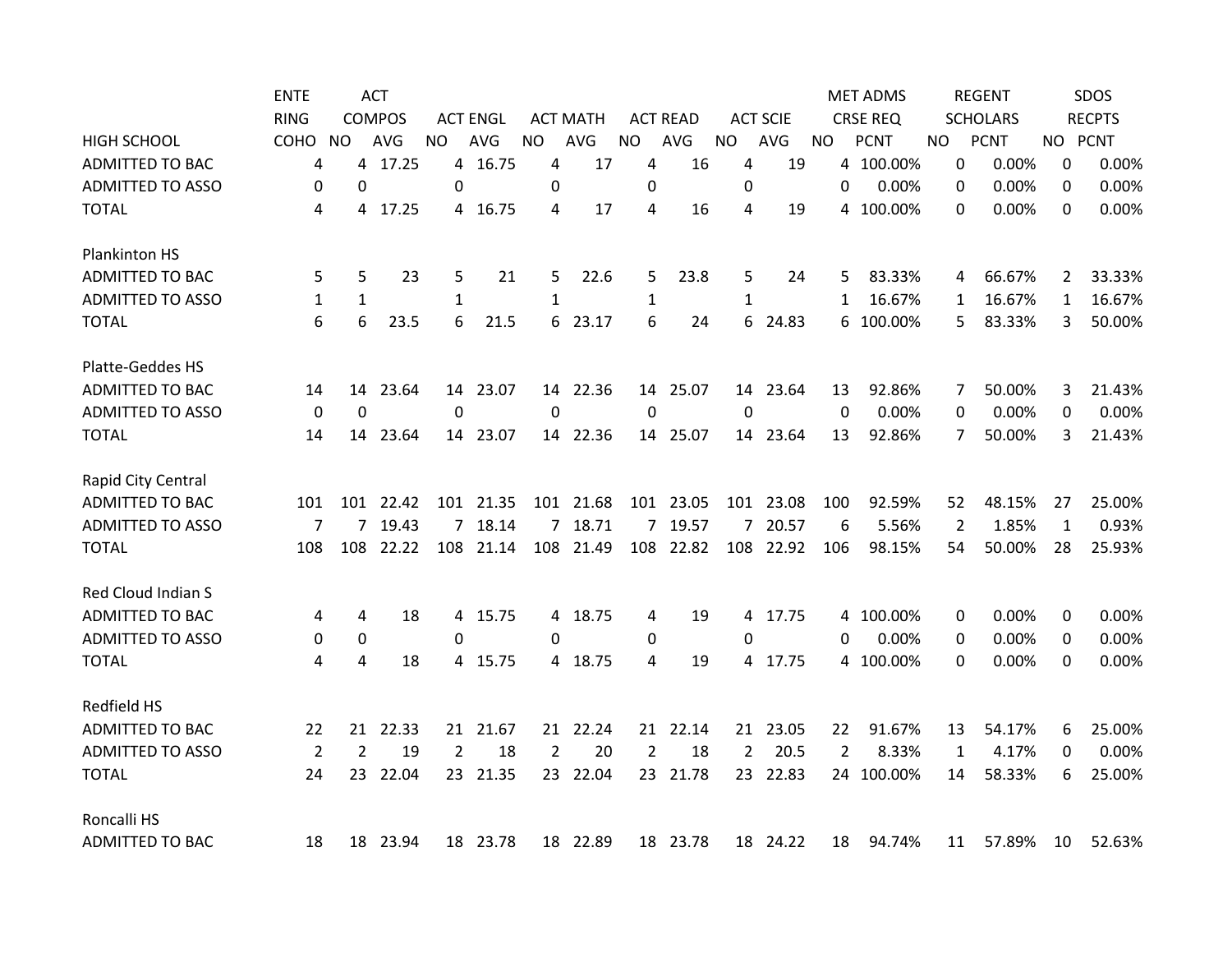|                         | <b>ENTE</b> |                | <b>ACT</b>    |                  |                 |           |                 |           |                 |           |                 |           | <b>MET ADMS</b> |              | <b>REGENT</b>   |                | SDOS          |
|-------------------------|-------------|----------------|---------------|------------------|-----------------|-----------|-----------------|-----------|-----------------|-----------|-----------------|-----------|-----------------|--------------|-----------------|----------------|---------------|
|                         | <b>RING</b> |                | <b>COMPOS</b> |                  | <b>ACT ENGL</b> |           | <b>ACT MATH</b> |           | <b>ACT READ</b> |           | <b>ACT SCIE</b> |           | <b>CRSE REQ</b> |              | <b>SCHOLARS</b> |                | <b>RECPTS</b> |
| <b>HIGH SCHOOL</b>      | COHO        | <b>NO</b>      | AVG           | <b>NO</b>        | <b>AVG</b>      | <b>NO</b> | AVG             | <b>NO</b> | AVG             | <b>NO</b> | AVG             | <b>NO</b> | <b>PCNT</b>     | NO.          | <b>PCNT</b>     |                | NO PCNT       |
| <b>ADMITTED TO ASSO</b> | 1           | $\mathbf{1}$   |               | $\mathbf{1}$     |                 | 1         |                 | 1         |                 | 1         |                 | 0         | 0.00%           | 0            | 0.00%           | 0              | 0.00%         |
| <b>TOTAL</b>            | 19          | 19             | 23.47         |                  | 19 23.21        |           | 19 22.47        |           | 19 23.32        | 19        | 23.89           | 18        | 94.74%          | 11           | 57.89%          | 10             | 52.63%        |
| Roosevelt HS            |             |                |               |                  |                 |           |                 |           |                 |           |                 |           |                 |              |                 |                |               |
| <b>ADMITTED TO BAC</b>  | 94          | 94             | 24.12         |                  | 94 22.99        |           | 94 24.06        | 94        | 24.4            | 94        | 24.5            | 92        | 92.93%          | 45           | 45.45%          | 33             | 33.33%        |
| <b>ADMITTED TO ASSO</b> | 5           | 5              | 20.4          | 5                | 20              | 5         | 21.8            | 5         | 18.4            | 5         | 20              | 4         | 4.04%           | $\mathbf{1}$ | 1.01%           | $\mathbf{1}$   | 1.01%         |
| <b>TOTAL</b>            | 99          | 99             | 23.93         | 99               | 22.84           | 99        | 23.95           | 99        | 24.1            | 99        | 24.27           | 96        | 96.97%          | 46           | 46.46%          | 34             | 34.34%        |
| <b>Rosholt HS</b>       |             |                |               |                  |                 |           |                 |           |                 |           |                 |           |                 |              |                 |                |               |
| <b>ADMITTED TO BAC</b>  | 7           | 7              | 22            |                  | 7 21.57         |           | 7 21.57         |           | 7 22.14         | 7         | 22              |           | 7 100.00%       | 4            | 57.14%          | 3              | 42.86%        |
| <b>ADMITTED TO ASSO</b> | $\mathbf 0$ | $\mathbf 0$    |               | $\mathbf 0$      |                 | 0         |                 | 0         |                 | 0         |                 | 0         | 0.00%           | 0            | 0.00%           | 0              | 0.00%         |
| <b>TOTAL</b>            | 7           | $\overline{7}$ | 22            |                  | 7 21.57         |           | 7 21.57         |           | 7 22.14         | 7         | 22              |           | 7 100.00%       | 4            | 57.14%          | 3              | 42.86%        |
| <b>Rutland HS</b>       |             |                |               |                  |                 |           |                 |           |                 |           |                 |           |                 |              |                 |                |               |
| <b>ADMITTED TO BAC</b>  | 5           | 5              | 22.6          | 5                | 21.6            | 5         | 24              | 5         | 23.8            | 5         | 20.6            | 5.        | 100.00%         | 2            | 40.00%          | 2              | 40.00%        |
| <b>ADMITTED TO ASSO</b> | 0           | 0              |               | 0                |                 | 0         |                 | 0         |                 | 0         |                 | 0         | 0.00%           | 0            | 0.00%           | 0              | 0.00%         |
| <b>TOTAL</b>            | 5           | 5              | 22.6          | 5                | 21.6            | 5         | 24              | 5.        | 23.8            | 5.        | 20.6            | 5.        | 100.00%         | 2            | 40.00%          | $\overline{2}$ | 40.00%        |
| SF Christian            |             |                |               |                  |                 |           |                 |           |                 |           |                 |           |                 |              |                 |                |               |
| ADMITTED TO BAC         | 7           | 7              | 24            |                  | 7 24.43         | 7         | 24              |           | 7 23.86         |           | 7 22.43         |           | 7 100.00%       | 2            | 28.57%          | $\mathbf{2}$   | 28.57%        |
| <b>ADMITTED TO ASSO</b> | $\mathbf 0$ | $\mathbf 0$    |               | 0                |                 | 0         |                 | 0         |                 | 0         |                 | 0         | 0.00%           | 0            | 0.00%           | 0              | 0.00%         |
| <b>TOTAL</b>            | 7           | $\overline{7}$ | 24            |                  | 7 24.43         | 7         | 24              |           | 7 23.86         |           | 7 22.43         |           | 7 100.00%       | 2            | 28.57%          | $\overline{2}$ | 28.57%        |
| Saint Mary HS           |             |                |               |                  |                 |           |                 |           |                 |           |                 |           |                 |              |                 |                |               |
| ADMITTED TO BAC         | 3           | 3              | 22            | 3                | 19.67           | 3         | 23.33           |           | 3 21.33         |           | 3 22.33         | 3.        | 100.00%         | 2            | 66.67%          | $\mathbf 1$    | 33.33%        |
| <b>ADMITTED TO ASSO</b> | 0           | 0              |               | $\Omega$         |                 | $\Omega$  |                 | 0         |                 | $\Omega$  |                 | 0         | 0.00%           | 0            | 0.00%           | 0              | 0.00%         |
| <b>TOTAL</b>            | 3           | $\overline{3}$ | 22            |                  | 3 19.67         | 3         | 23.33           |           | 3 21.33         |           | 3 22.33         |           | 3 100.00%       | 2            | 66.67%          | $\mathbf{1}$   | 33.33%        |
| <b>Scotland HS</b>      |             |                |               |                  |                 |           |                 |           |                 |           |                 |           |                 |              |                 |                |               |
| <b>ADMITTED TO BAC</b>  | 6           | 6              | 24.83         | 6                | 24.67           | 6         | 26              | 6         | 21.83           | 6         | 25.83           | 6         | 100.00%         | 5            | 83.33%          | 3              | 50.00%        |
| <b>ADMITTED TO ASSO</b> | 0           | 0              |               | $\boldsymbol{0}$ |                 | 0         |                 | 0         |                 | 0         |                 | 0         | 0.00%           | 0            | 0.00%           | 0              | 0.00%         |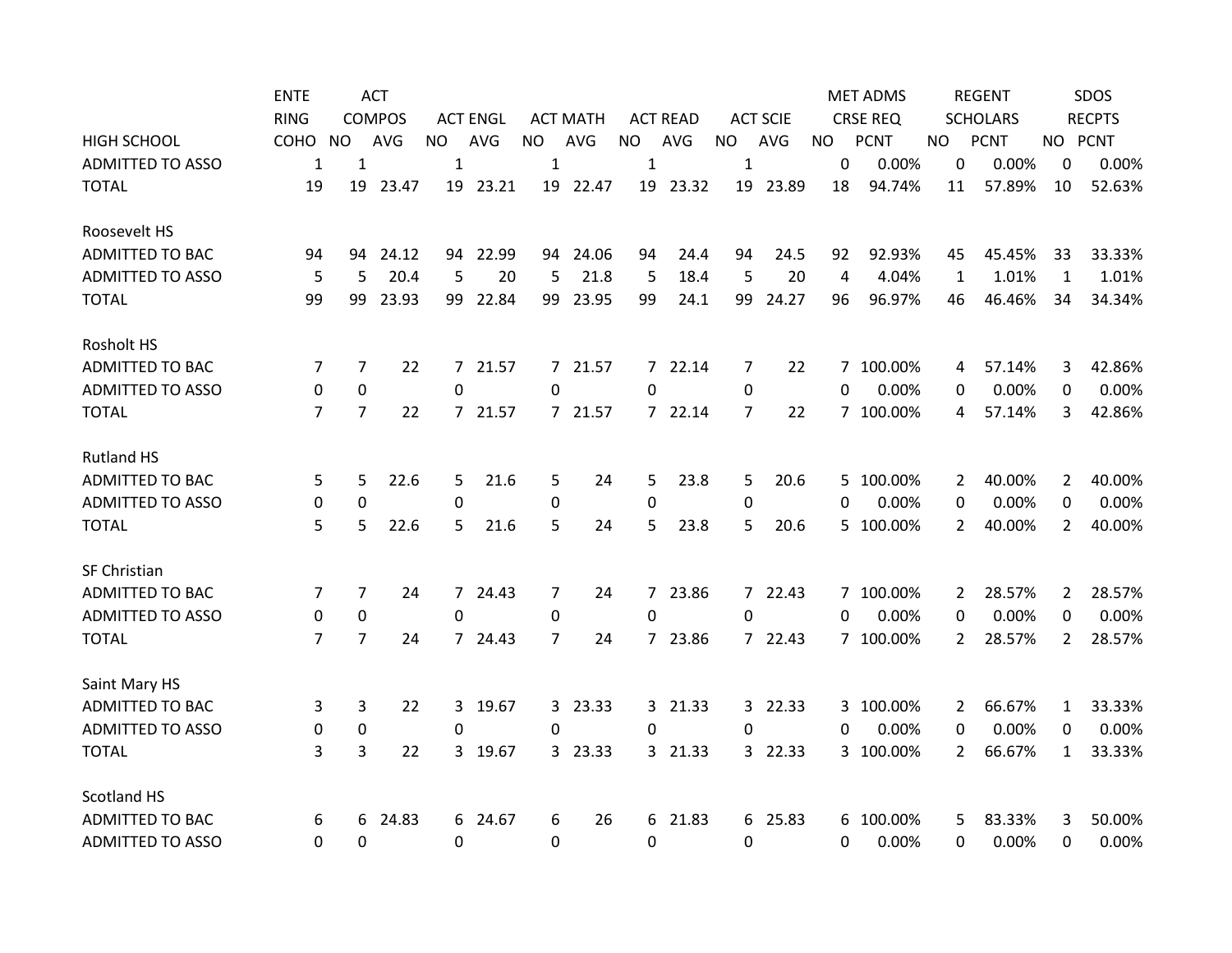|                          | <b>ENTE</b>    |              | <b>ACT</b>    |              |                 |                |                 |                |                 |                |                 |                | <b>MET ADMS</b> |     |    | <b>REGENT</b>   |    | SDOS          |
|--------------------------|----------------|--------------|---------------|--------------|-----------------|----------------|-----------------|----------------|-----------------|----------------|-----------------|----------------|-----------------|-----|----|-----------------|----|---------------|
|                          | <b>RING</b>    |              | <b>COMPOS</b> |              | <b>ACT ENGL</b> |                | <b>ACT MATH</b> |                | <b>ACT READ</b> |                | <b>ACT SCIE</b> |                | <b>CRSE REQ</b> |     |    | <b>SCHOLARS</b> |    | <b>RECPTS</b> |
| <b>HIGH SCHOOL</b>       | COHO           | <b>NO</b>    | <b>AVG</b>    | NO.          | <b>AVG</b>      | <b>NO</b>      | AVG             | <b>NO</b>      | AVG             | <b>NO</b>      | AVG             | NO.            | <b>PCNT</b>     | NO. |    | <b>PCNT</b>     |    | NO PCNT       |
| <b>TOTAL</b>             | 6              | 6            | 24.83         |              | 6 24.67         | 6              | 26              | 6              | 21.83           |                | 6 25.83         |                | 6 100.00%       |     | 5  | 83.33%          | 3  | 50.00%        |
| Selby HS                 |                |              |               |              |                 |                |                 |                |                 |                |                 |                |                 |     |    |                 |    |               |
| <b>ADMITTED TO BAC</b>   | 9              | 9            | 24.89         |              | 9 23.11         | 9              | 26.67           | 9              | 24.44           | 9              | 24.67           |                | 9 100.00%       |     | 6  | 66.67%          | 5  | 55.56%        |
| <b>ADMITTED TO ASSO</b>  | 0              | 0            |               | 0            |                 | 0              |                 | 0              |                 | 0              |                 | 0              | 0.00%           |     | 0  | 0.00%           | 0  | 0.00%         |
| <b>TOTAL</b>             | 9              | 9            | 24.89         |              | 9 23.11         | 9              | 26.67           | 9              | 24.44           | 9              | 24.67           | 9              | 100.00%         |     | 6  | 66.67%          | 5. | 55.56%        |
| Sioux Valley HS          |                |              |               |              |                 |                |                 |                |                 |                |                 |                |                 |     |    |                 |    |               |
| ADMITTED TO BAC          | 20             | 20           | 22.3          | 20           | 21.85           | 20             | 22.5            | 20             | 22              | 20             | 22.5            | 20             | 100.00%         |     | 9  | 45.00%          | 5  | 25.00%        |
| <b>ADMITTED TO ASSO</b>  | $\mathbf 0$    | $\mathbf 0$  |               | 0            |                 | 0              |                 | $\mathbf 0$    |                 | $\mathbf 0$    |                 | $\Omega$       | 0.00%           |     | 0  | 0.00%           | 0  | 0.00%         |
| <b>TOTAL</b>             | 20             | 20           | 22.3          | 20           | 21.85           | 20             | 22.5            | 20             | 22              | 20             | 22.5            | 20             | 100.00%         |     | 9  | 45.00%          | 5. | 25.00%        |
| Sisseton HS              |                |              |               |              |                 |                |                 |                |                 |                |                 |                |                 |     |    |                 |    |               |
| <b>ADMITTED TO BAC</b>   | 3              | 3            | 25.67         |              | 3 23.67         | 3              | 26              |                | 3 27.67         | 3              | 25              |                | 3 100.00%       |     | 2  | 66.67%          |    | 3 100.00%     |
| <b>ADMITTED TO ASSO</b>  | 0              | 0            |               | 0            |                 | 0              |                 | 0              |                 | 0              |                 | 0              | 0.00%           |     | 0  | 0.00%           | 0  | 0.00%         |
| <b>TOTAL</b>             | 3              | 3            | 25.67         |              | 3 23.67         | 3              | 26              | 3              | 27.67           | 3              | 25              | 3              | 100.00%         |     | 2  | 66.67%          |    | 3 100.00%     |
| Spearfish HS             |                |              |               |              |                 |                |                 |                |                 |                |                 |                |                 |     |    |                 |    |               |
| <b>ADMITTED TO BAC</b>   | 39             | 39           | 23.79         | 39           | 22.97           | 39             | 23.15           |                | 39 23.87        | 39             | 24.21           | 39             | 95.12%          |     | 11 | 26.83%          | 8  | 19.51%        |
| <b>ADMITTED TO ASSO</b>  | $\overline{2}$ | 2            | 20            | 2            | 19.5            | $\overline{2}$ | 22.5            | $\overline{2}$ | 18.5            | $\overline{2}$ | 19.5            | $\overline{2}$ | 4.88%           |     | 0  | 0.00%           | 0  | 0.00%         |
| <b>TOTAL</b>             | 41             | 41           | 23.61         | 41           | 22.8            | 41             | 23.12           | 41             | 23.61           | 41             | 23.98           | 41             | 100.00%         |     | 11 | 26.83%          | 8  | 19.51%        |
| <b>St Thomas Moore</b>   |                |              |               |              |                 |                |                 |                |                 |                |                 |                |                 |     |    |                 |    |               |
| ADMITTED TO BAC          | 20             | 20           | 24.85         | 20           | 24.4            | 20             | 22.65           | 20             | 27.15           | 20             | 24.8            | 20             | 95.24%          |     | 0  | 0.00%           | 6  | 28.57%        |
| <b>ADMITTED TO ASSO</b>  | $\mathbf{1}$   | $\mathbf{1}$ |               | $\mathbf{1}$ |                 | $\mathbf{1}$   |                 | $\mathbf{1}$   |                 | $\mathbf{1}$   |                 | $\Omega$       | 0.00%           |     | 0  | 0.00%           | 0  | 0.00%         |
| <b>TOTAL</b>             | 21             | 21           | 24.43         | 21           | 23.95           |                | 21 22.33        |                | 21 26.52        |                | 21 24.48        | 20             | 95.24%          |     | 0  | 0.00%           | 6  | 28.57%        |
| <b>Stanley County HS</b> |                |              |               |              |                 |                |                 |                |                 |                |                 |                |                 |     |    |                 |    |               |
| <b>ADMITTED TO BAC</b>   | 7              | $7^{\circ}$  | 23.14         |              | 7 22.43         | $\overline{7}$ | 23              |                | 7 23.29         |                | 7 23.43         |                | 7 100.00%       |     | 5  | 71.43%          | 4  | 57.14%        |
| <b>ADMITTED TO ASSO</b>  | 0              | $\Omega$     |               | 0            |                 | 0              |                 | 0              |                 | $\Omega$       |                 | 0              | 0.00%           |     | 0  | 0.00%           | 0  | 0.00%         |
| <b>TOTAL</b>             | $\overline{7}$ | $7^{\circ}$  | 23.14         |              | 7 22.43         | 7              | 23              |                | 7 23.29         |                | 7 23.43         |                | 7 100.00%       |     | 5  | 71.43%          | 4  | 57.14%        |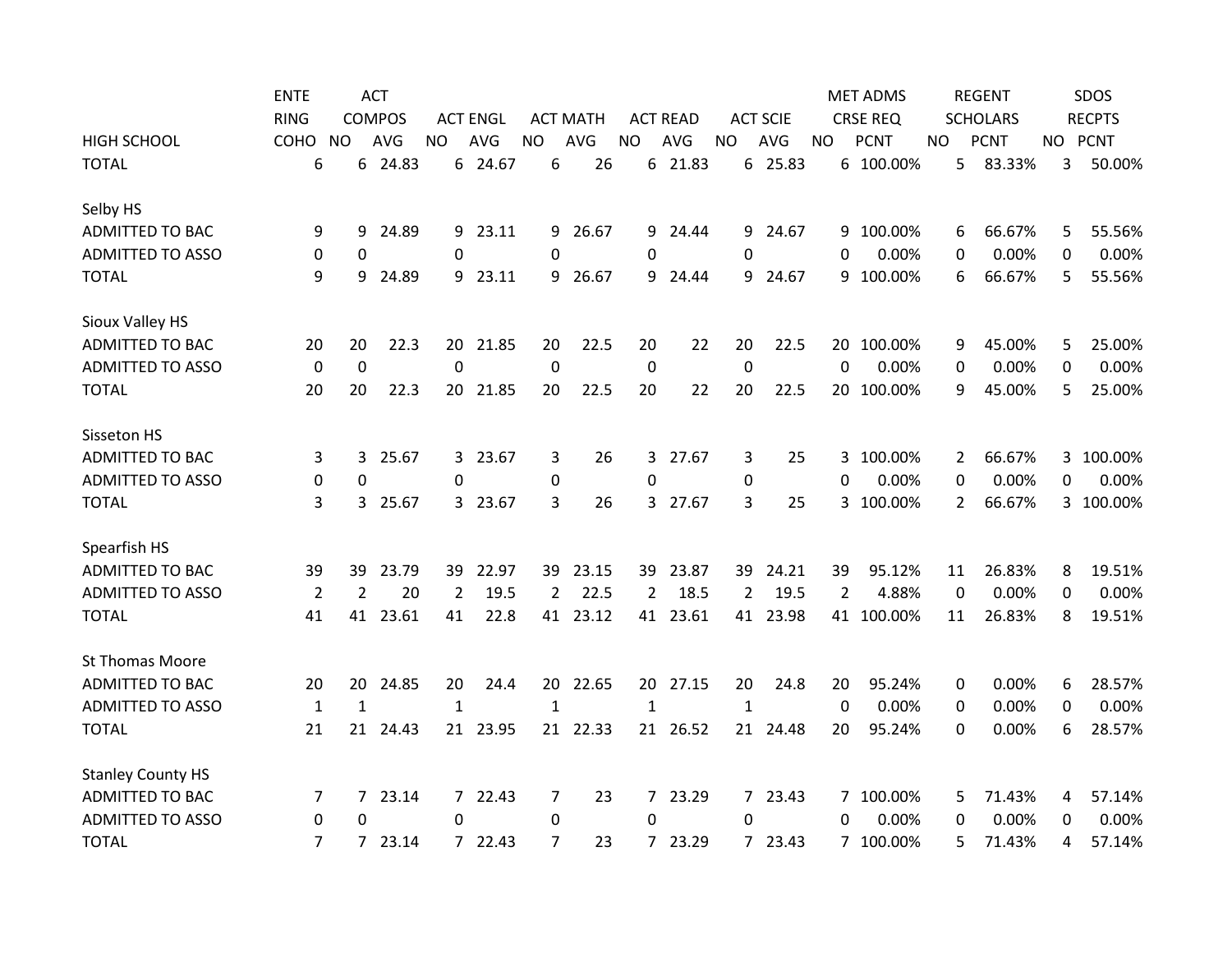|                         | <b>ENTE</b>    |                | <b>ACT</b>    |                |                 |                |                 |                |                 |           |                 |              | <b>MET ADMS</b> |              | <b>REGENT</b>   |          | SDOS          |
|-------------------------|----------------|----------------|---------------|----------------|-----------------|----------------|-----------------|----------------|-----------------|-----------|-----------------|--------------|-----------------|--------------|-----------------|----------|---------------|
|                         | <b>RING</b>    |                | <b>COMPOS</b> |                | <b>ACT ENGL</b> |                | <b>ACT MATH</b> |                | <b>ACT READ</b> |           | <b>ACT SCIE</b> |              | <b>CRSE REQ</b> |              | <b>SCHOLARS</b> |          | <b>RECPTS</b> |
| <b>HIGH SCHOOL</b>      | <b>COHO</b>    | <b>NO</b>      | <b>AVG</b>    | <b>NO</b>      | <b>AVG</b>      | <b>NO</b>      | <b>AVG</b>      | <b>NO</b>      | AVG             | <b>NO</b> | AVG             | <b>NO</b>    | <b>PCNT</b>     | NO           | <b>PCNT</b>     |          | NO PCNT       |
| <b>Stevens HS</b>       |                |                |               |                |                 |                |                 |                |                 |           |                 |              |                 |              |                 |          |               |
| <b>ADMITTED TO BAC</b>  | 134            |                | 132 23.07     |                | 132 21.93       |                | 132 22.92       |                | 132 23.43       |           | 132 23.45       | 132          | 97.06%          | 61           | 44.85%          | 31       | 22.79%        |
| <b>ADMITTED TO ASSO</b> | $\overline{2}$ | $\overline{2}$ | 19.5          | $\overline{2}$ | 18              | $\overline{2}$ | 19.5            | $\overline{2}$ | 19              | 2         | 21              | $\mathbf{1}$ | 0.74%           | $\mathbf{0}$ | 0.00%           | $\Omega$ | 0.00%         |
| <b>TOTAL</b>            | 136            | 134            | 23.01         | 134            | 21.87           | 134            | 22.87           | 134            | 23.37           | 134       | 23.42           | 133          | 97.79%          | 61           | 44.85%          | 31       | 22.79%        |
| <b>Stickney HS</b>      |                |                |               |                |                 |                |                 |                |                 |           |                 |              |                 |              |                 |          |               |
| <b>ADMITTED TO BAC</b>  | 3              | 3              | 22.33         | 3              | 21.33           | 3              | 23.33           | 3              | 19.67           | 3         | 24.33           | 3            | 75.00%          | 0            | 0.00%           | 0        | 0.00%         |
| <b>ADMITTED TO ASSO</b> | 1              | 1              |               | 1              |                 | 1              |                 | 1              |                 | 1         |                 | 0            | 0.00%           | 0            | 0.00%           | $\Omega$ | 0.00%         |
| <b>TOTAL</b>            | 4              | 4              | 21            | 4              | 20              | 4              | 22              | 4              | 18.5            | 4         | 22.5            | 3            | 75.00%          | 0            | 0.00%           | 0        | 0.00%         |
| <b>Sturgis HS</b>       |                |                |               |                |                 |                |                 |                |                 |           |                 |              |                 |              |                 |          |               |
| <b>ADMITTED TO BAC</b>  | 48             | 48             | 22.4          | 48             | 21.92           | 48             | 20.65           | 48             | 24.27           | 48        | 22.46           | 48           | 92.31%          | 23           | 44.23%          | 15       | 28.85%        |
| <b>ADMITTED TO ASSO</b> | 4              | 4              | 18.25         |                | 4 16.25         | 4              | 20              | 4              | 18              | 4         | 18              | 3            | 5.77%           | 1            | 1.92%           | 0        | 0.00%         |
| <b>TOTAL</b>            | 52             | 52             | 22.08         |                | 52 21.48        | 52             | 20.6            | 52             | 23.79           |           | 52 22.12        | 51           | 98.08%          | 24           | 46.15%          | 15       | 28.85%        |
| <b>Sully Buttes HS</b>  |                |                |               |                |                 |                |                 |                |                 |           |                 |              |                 |              |                 |          |               |
| ADMITTED TO BAC         | 9              | 9              | 22.11         | 9              | 21.33           | 9              | 21              | 9              | 22.44           | 9         | 23.22           | 8            | 88.89%          | 4            | 44.44%          | 1        | 11.11%        |
| <b>ADMITTED TO ASSO</b> | 0              | $\Omega$       |               | $\Omega$       |                 | 0              |                 | 0              |                 | 0         |                 | 0            | 0.00%           | 0            | 0.00%           | 0        | 0.00%         |
| <b>TOTAL</b>            | 9              | 9              | 22.11         | 9              | 21.33           | 9              | 21              | 9              | 22.44           | 9         | 23.22           | 8            | 88.89%          | 4            | 44.44%          | 1        | 11.11%        |
| Summit HS               |                |                |               |                |                 |                |                 |                |                 |           |                 |              |                 |              |                 |          |               |
| ADMITTED TO BAC         | 8              | 8              | 21            | 8              | 20.13           | 8              | 19.38           | 8              | 21.5            | 8         | 22.25           | 8            | 100.00%         | 6            | 75.00%          | 0        | 0.00%         |
| <b>ADMITTED TO ASSO</b> | 0              | 0              |               | 0              |                 | 0              |                 | 0              |                 | 0         |                 | 0            | 0.00%           | 0            | 0.00%           | 0        | 0.00%         |
| <b>TOTAL</b>            | 8              | 8              | 21            | 8              | 20.13           | 8              | 19.38           | 8              | 21.5            | 8         | 22.25           |              | 8 100.00%       | 6            | 75.00%          | $\Omega$ | 0.00%         |
| T F Riggs Senior HS     |                |                |               |                |                 |                |                 |                |                 |           |                 |              |                 |              |                 |          |               |
| <b>ADMITTED TO BAC</b>  | 94             | 94             | 23.73         |                | 94 23.01        | 94             | 24.15           | 94             | 23.37           | 94        | 23.84           | 91           | 90.10%          | 41           | 40.59%          | 39       | 38.61%        |
| <b>ADMITTED TO ASSO</b> | 7              | 7              | 18.86         |                | 7 17.29         | 7              | 18.86           | $\overline{7}$ | 19.14           | 7         | 20              | 4            | 3.96%           | 1            | 0.99%           | 0        | 0.00%         |
| <b>TOTAL</b>            | 101            | 101            | 23.4          |                | 101 22.61       |                | 101 23.78       |                | 101 23.08       |           | 101 23.57       | 95           | 94.06%          | 42           | 41.58%          | 39       | 38.61%        |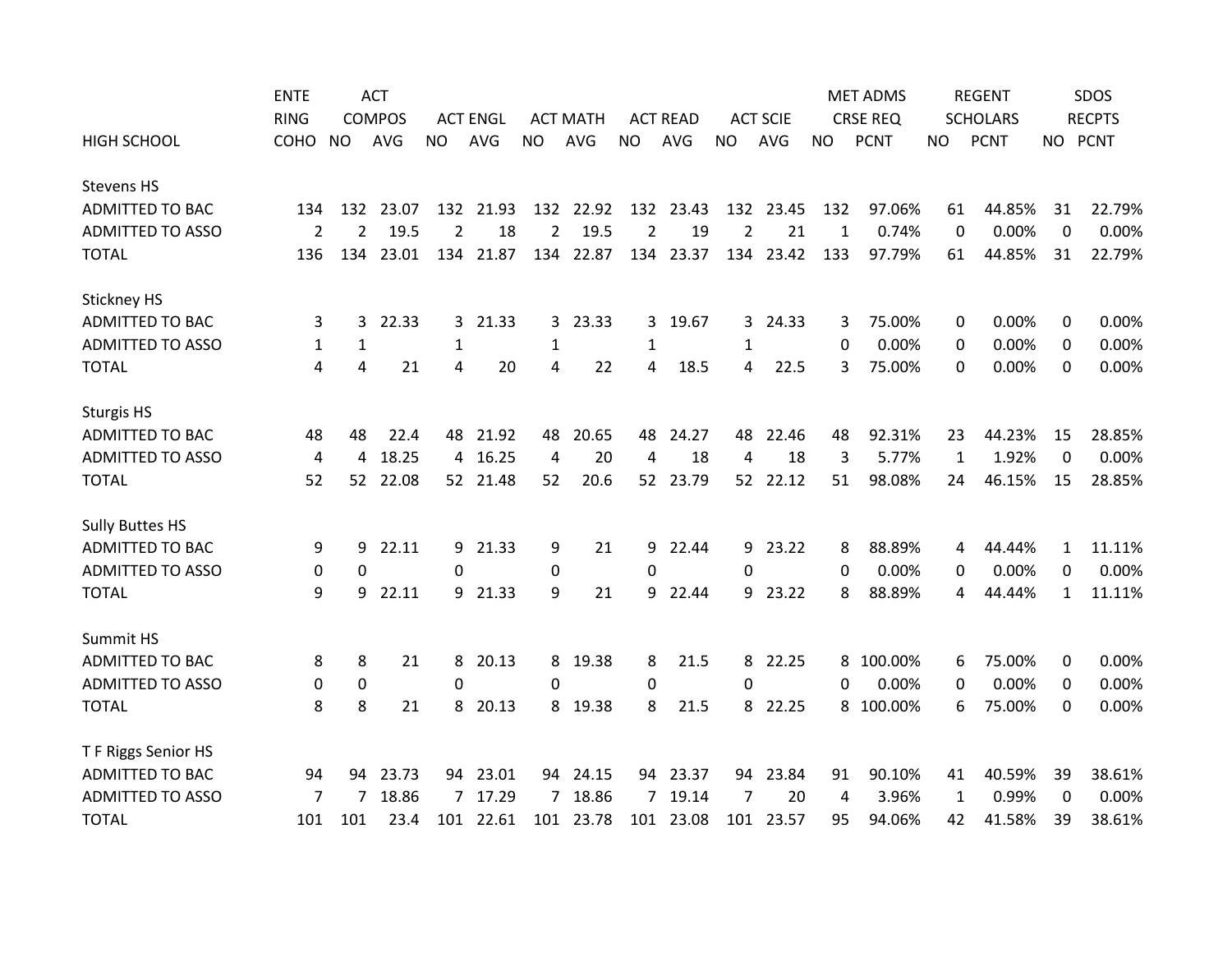|                          | <b>ENTE</b>    |             | <b>ACT</b>    |           |                 |                |                 |                 |                 |                 |                 |              | <b>MET ADMS</b> |                | <b>REGENT</b>   |                | SDOS          |
|--------------------------|----------------|-------------|---------------|-----------|-----------------|----------------|-----------------|-----------------|-----------------|-----------------|-----------------|--------------|-----------------|----------------|-----------------|----------------|---------------|
|                          | <b>RING</b>    |             | <b>COMPOS</b> |           | <b>ACT ENGL</b> |                | <b>ACT MATH</b> |                 | <b>ACT READ</b> |                 | <b>ACT SCIE</b> |              | <b>CRSE REQ</b> |                | <b>SCHOLARS</b> |                | <b>RECPTS</b> |
| <b>HIGH SCHOOL</b>       | COHO           | <b>NO</b>   | <b>AVG</b>    | <b>NO</b> | AVG             | <b>NO</b>      | <b>AVG</b>      | <b>NO</b>       | <b>AVG</b>      | <b>NO</b>       | <b>AVG</b>      | <b>NO</b>    | <b>PCNT</b>     | NO.            | <b>PCNT</b>     | NO PCNT        |               |
| Tea Area HS              |                |             |               |           |                 |                |                 |                 |                 |                 |                 |              |                 |                |                 |                |               |
| <b>ADMITTED TO BAC</b>   | 25             | 25          | 22.6          |           | 25 21.64        | 25             | 21.48           |                 | 25 23.52        | 25              | 23              | 25           | 86.21%          | 14             | 48.28%          | 11             | 37.93%        |
| <b>ADMITTED TO ASSO</b>  | 4              | 4           | 19            | 4         | 16.25           | 4              | 19              | 4               | 19.25           | 4               | 20              | 4            | 13.79%          | $\overline{2}$ | 6.90%           | $\Omega$       | 0.00%         |
| <b>TOTAL</b>             | 29             | 29          | 22.1          | 29        | 20.9            | 29             | 21.14           | 29              | 22.93           | 29              | 22.59           | 29           | 100.00%         | 16             | 55.17%          | 11             | 37.93%        |
| <b>Timber Lake HS</b>    |                |             |               |           |                 |                |                 |                 |                 |                 |                 |              |                 |                |                 |                |               |
| <b>ADMITTED TO BAC</b>   | 8              | 8           | 21.75         | 8         | 20.75           | 8              | 21.25           | 8               | 21.88           | 8               | 23              | 8            | 80.00%          | 4              | 40.00%          | 3              | 30.00%        |
| <b>ADMITTED TO ASSO</b>  | $\overline{2}$ | 2           | 21.5          | 2         | 23              | $\overline{2}$ | 20              | $\overline{2}$  | 19.5            | 2               | 21.5            | 2            | 20.00%          | 1              | 10.00%          | 1              | 10.00%        |
| <b>TOTAL</b>             | 10             | 10          | 21.7          | 10        | 21.2            | 10             | 21              | 10              | 21.4            | 10              | 22.7            |              | 10 100.00%      | 5              | 50.00%          | 4              | 40.00%        |
| <b>Todd County HS</b>    |                |             |               |           |                 |                |                 |                 |                 |                 |                 |              |                 |                |                 |                |               |
| <b>ADMITTED TO BAC</b>   | 7              |             | 7 18.29       |           | 7 16.29         |                | 7 18.57         |                 | 7 19.43         |                 | 7 18.71         |              | 7 100.00%       | 0              | 0.00%           | $\Omega$       | 0.00%         |
| <b>ADMITTED TO ASSO</b>  | 0              | 0           |               | $\Omega$  |                 | $\Omega$       |                 | $\Omega$        |                 | $\Omega$        |                 | $\Omega$     | 0.00%           | 0              | 0.00%           | $\Omega$       | 0.00%         |
| <b>TOTAL</b>             | 7              | 7           | 18.29         |           | 7 16.29         | $7^{\circ}$    | 18.57           |                 | 7 19.43         |                 | 7 18.71         |              | 7 100.00%       | 0              | 0.00%           | 0              | 0.00%         |
| <b>Tri-Valley Senior</b> |                |             |               |           |                 |                |                 |                 |                 |                 |                 |              |                 |                |                 |                |               |
| <b>ADMITTED TO BAC</b>   | 18             | 18          | 22.28         | 18        | 20.89           | 18             | 21.83           | 18              | 21.89           | 18              | 23.28           |              | 18 100.00%      | 11             | 61.11%          | 6              | 33.33%        |
| <b>ADMITTED TO ASSO</b>  | 0              | $\mathbf 0$ |               | 0         |                 | $\Omega$       |                 | $\Omega$        |                 | $\mathbf 0$     |                 | $\mathbf{0}$ | 0.00%           | $\Omega$       | 0.00%           | 0              | 0.00%         |
| <b>TOTAL</b>             | 18             | 18          | 22.28         |           | 18 20.89        |                | 18 21.83        |                 | 18 21.89        |                 | 18 23.28        |              | 18 100.00%      | 11             | 61.11%          | 6              | 33.33%        |
| <b>Tripp-Delmont HS</b>  |                |             |               |           |                 |                |                 |                 |                 |                 |                 |              |                 |                |                 |                |               |
| <b>ADMITTED TO BAC</b>   | 3              | 3           | 27.67         |           | 3 25.33         | 3              | 24.33           | 3               | 28              | 3               | 31              | 3.           | 100.00%         | 0              | 0.00%           | 0              | 0.00%         |
| <b>ADMITTED TO ASSO</b>  | 0              | 0           |               | 0         |                 | $\Omega$       |                 | 0               |                 | 0               |                 | $\Omega$     | 0.00%           | 0              | 0.00%           | $\Omega$       | 0.00%         |
| <b>TOTAL</b>             | 3              | 3           | 27.67         |           | 3 25.33         | 3              | 24.33           | 3               | 28              | 3               | 31              | 3            | 100.00%         | 0              | 0.00%           | 0              | 0.00%         |
| <b>Vermillion HS</b>     |                |             |               |           |                 |                |                 |                 |                 |                 |                 |              |                 |                |                 |                |               |
| <b>ADMITTED TO BAC</b>   | 32             | 32          | 23.28         |           | 32 22.81        | 32             | 22.59           | 32              | 23.72           | 32              | 23.44           | 32           | 91.43%          | 18             | 51.43%          | 16             | 45.71%        |
| <b>ADMITTED TO ASSO</b>  | 3              | 3           | 24.33         | 3         | 24              | 3              | 22.67           | 3               | 26              | 3               | 24              | 3            | 8.57%           | 3              | 8.57%           | $\overline{2}$ | 5.71%         |
| <b>TOTAL</b>             | 35             | 35          | 23.37         |           | 35 22.91        | 35             | 22.6            | 35 <sub>1</sub> | 23.91           | 35 <sub>2</sub> | 23.49           |              | 35 100.00%      | 21             | 60.00%          | 18             | 51.43%        |

Viborg HS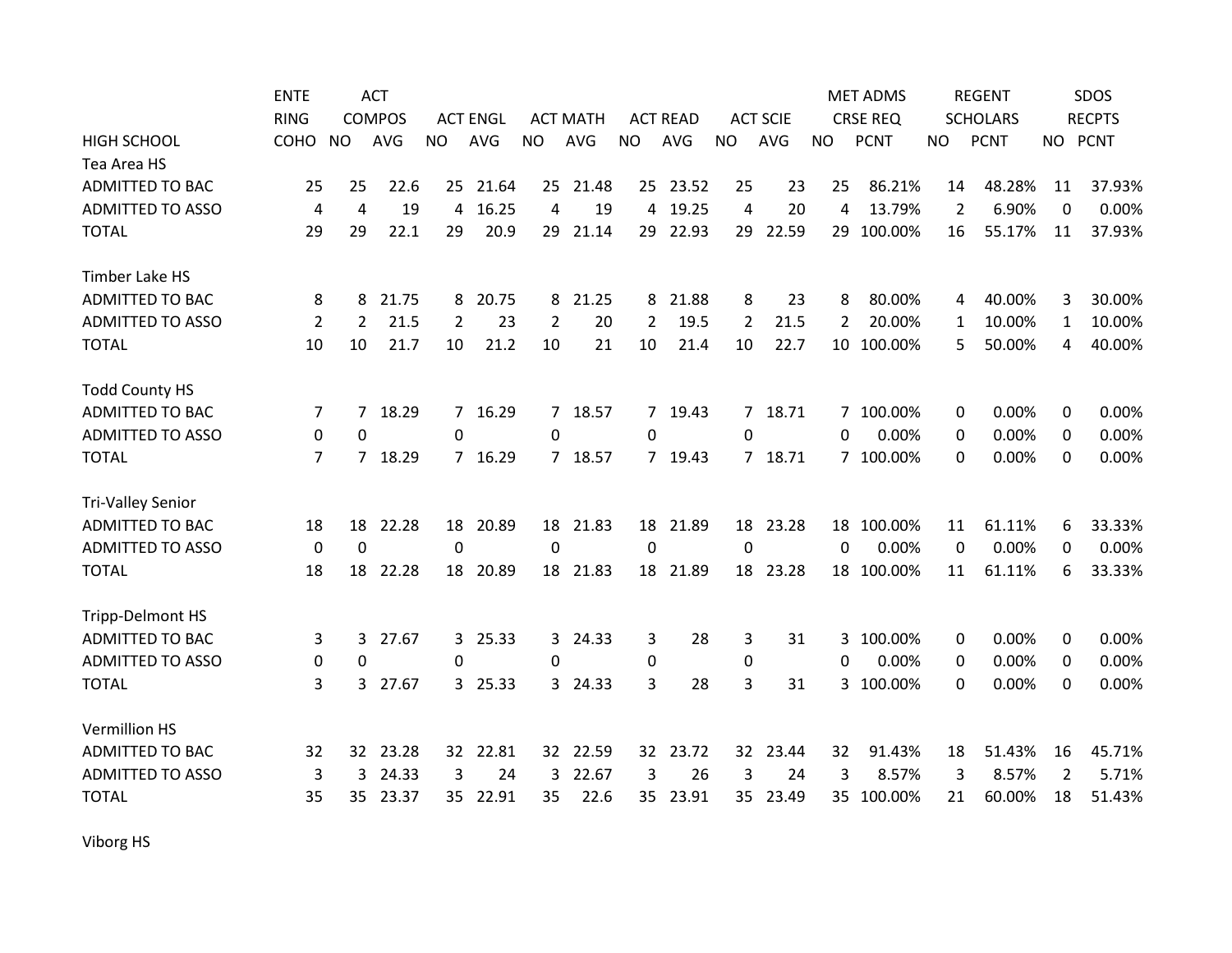|                            | <b>ENTE</b>    |              | <b>ACT</b>    |              |                 |              |                 |              |                 |              |                 |              | <b>MET ADMS</b> |     | <b>REGENT</b>   |                | SDOS          |
|----------------------------|----------------|--------------|---------------|--------------|-----------------|--------------|-----------------|--------------|-----------------|--------------|-----------------|--------------|-----------------|-----|-----------------|----------------|---------------|
|                            | <b>RING</b>    |              | <b>COMPOS</b> |              | <b>ACT ENGL</b> |              | <b>ACT MATH</b> |              | <b>ACT READ</b> |              | <b>ACT SCIE</b> |              | <b>CRSE REQ</b> |     | <b>SCHOLARS</b> |                | <b>RECPTS</b> |
| <b>HIGH SCHOOL</b>         | <b>COHO</b>    | <b>NO</b>    | <b>AVG</b>    | NO.          | <b>AVG</b>      | <b>NO</b>    | <b>AVG</b>      | <b>NO</b>    | AVG             | <b>NO</b>    | AVG             | <b>NO</b>    | <b>PCNT</b>     | NO. | <b>PCNT</b>     |                | NO PCNT       |
| <b>ADMITTED TO BAC</b>     | 7              |              | 7 23.14       |              | 7 22.71         |              | 7 22.57         |              | 7 23.71         |              | 7 23.14         |              | 7 100.00%       | 5   | 71.43%          | $\overline{2}$ | 28.57%        |
| <b>ADMITTED TO ASSO</b>    | 0              | 0            |               | $\Omega$     |                 | $\Omega$     |                 | 0            |                 | $\Omega$     |                 | 0            | 0.00%           | 0   | 0.00%           | 0              | 0.00%         |
| <b>TOTAL</b>               | 7              | $7^{\circ}$  | 23.14         |              | 7 22.71         | $7^{\circ}$  | 22.57           |              | 7 23.71         |              | 7 23.14         |              | 7 100.00%       | 5   | 71.43%          | $\overline{2}$ | 28.57%        |
| <b>Wagner Community HS</b> |                |              |               |              |                 |              |                 |              |                 |              |                 |              |                 |     |                 |                |               |
| ADMITTED TO BAC            | 17             | 17           | 26            |              | 17 25.59        |              | 17 24.35        |              | 17 27.71        |              | 17 25.88        | 17           | 94.44%          | 12  | 66.67%          | 8              | 44.44%        |
| <b>ADMITTED TO ASSO</b>    | $\mathbf{1}$   | $\mathbf{1}$ |               | $\mathbf{1}$ |                 | $\mathbf{1}$ |                 | $\mathbf{1}$ |                 | $\mathbf{1}$ |                 | 1            | 5.56%           | 0   | 0.00%           | 0              | 0.00%         |
| <b>TOTAL</b>               | 18             | 18           | 25.61         | 18           | 25              |              | 18 23.94        |              | 18 27.44        | 18           | 25.5            |              | 18 100.00%      | 12  | 66.67%          | 8              | 44.44%        |
| Wall High Schoool          |                |              |               |              |                 |              |                 |              |                 |              |                 |              |                 |     |                 |                |               |
| <b>ADMITTED TO BAC</b>     | 12             | 12           | 22            |              | 12 20.33        | 12           | 22              |              | 12 22.17        |              | 12 22.75        | 12           | 92.31%          | 9   | 69.23%          | $\mathbf{2}$   | 15.38%        |
| <b>ADMITTED TO ASSO</b>    | $1\,$          | $\mathbf{1}$ |               | $\mathbf{1}$ |                 | $\mathbf{1}$ |                 | $\mathbf{1}$ |                 | $\mathbf{1}$ |                 | $\mathbf{1}$ | 7.69%           | 0   | 0.00%           | 0              | 0.00%         |
| <b>TOTAL</b>               | 13             | 13           | 21.69         | 13           | 20.46           |              | 13 21.69        |              | 13 21.54        |              | 13 22.31        |              | 13 100.00%      | 9   | 69.23%          | $\overline{2}$ | 15.38%        |
| Warner HS                  |                |              |               |              |                 |              |                 |              |                 |              |                 |              |                 |     |                 |                |               |
| <b>ADMITTED TO BAC</b>     | 9              | 9            | 25.33         | 9            | 24.67           | 9            | 26.11           | 9.           | 25.44           | 9            | 23.89           | 9            | 100.00%         | 4   | 44.44%          | 3              | 33.33%        |
| <b>ADMITTED TO ASSO</b>    | 0              | 0            |               | $\Omega$     |                 | $\Omega$     |                 | $\Omega$     |                 | $\Omega$     |                 | $\Omega$     | 0.00%           | 0   | 0.00%           | 0              | 0.00%         |
| <b>TOTAL</b>               | 9              | 9            | 25.33         | 9            | 24.67           | 9            | 26.11           |              | 9 25.44         | 9            | 23.89           | 9            | 100.00%         | 4   | 44.44%          | 3              | 33.33%        |
| Washington SR HS           |                |              |               |              |                 |              |                 |              |                 |              |                 |              |                 |     |                 |                |               |
| <b>ADMITTED TO BAC</b>     | 112            | 112          | 22.99         | 112          | 21.44           |              | 112 23.39       |              | 112 23.13       | 112          | 23.4            | 110          | 88.71%          | 58  | 46.77%          | 36             | 29.03%        |
| <b>ADMITTED TO ASSO</b>    | 12             | 12           | 17.5          | 12           | 14              |              | 12 18.42        | 12           | 18              | 12           | 19.08           | 11           | 8.87%           | 2   | 1.61%           | 1              | 0.81%         |
| <b>TOTAL</b>               | 124            | 124          | 22.46         | 124          | 20.72           |              | 124 22.91       | 124          | 22.64           |              | 124 22.98       | 121          | 97.58%          | 60  | 48.39%          | 37             | 29.84%        |
| <b>Watertown Senior HS</b> |                |              |               |              |                 |              |                 |              |                 |              |                 |              |                 |     |                 |                |               |
| <b>ADMITTED TO BAC</b>     | 76             | 76           | 22.67         | 76           | 22.43           | 76           | 21.88           | 76           | 23.05           | 76           | 22.8            | 75           | 93.75%          | 44  | 55.00%          | 24             | 30.00%        |
| <b>ADMITTED TO ASSO</b>    | $\overline{4}$ | 4            | 19.25         | 4            | 16.5            | 4            | 20.25           | 4            | 20.25           | 4            | 19.5            | 4            | 5.00%           | 1   | 1.25%           | 1              | 1.25%         |
| <b>TOTAL</b>               | 80             | 80           | 22.5          | 80           | 22.14           | 80           | 21.8            | 80           | 22.91           | 80           | 22.64           | 79           | 98.75%          | 45  | 56.25%          | 25             | 31.25%        |
| Waubay HS                  |                |              |               |              |                 |              |                 |              |                 |              |                 |              |                 |     |                 |                |               |
| <b>ADMITTED TO BAC</b>     | 4              | 4            | 20.75         | 4            | 19.5            | 4            | 20.5            | 4            | 22              | 4            | 21.5            |              | 4 100.00%       | 3   | 75.00%          | $\mathbf{1}$   | 25.00%        |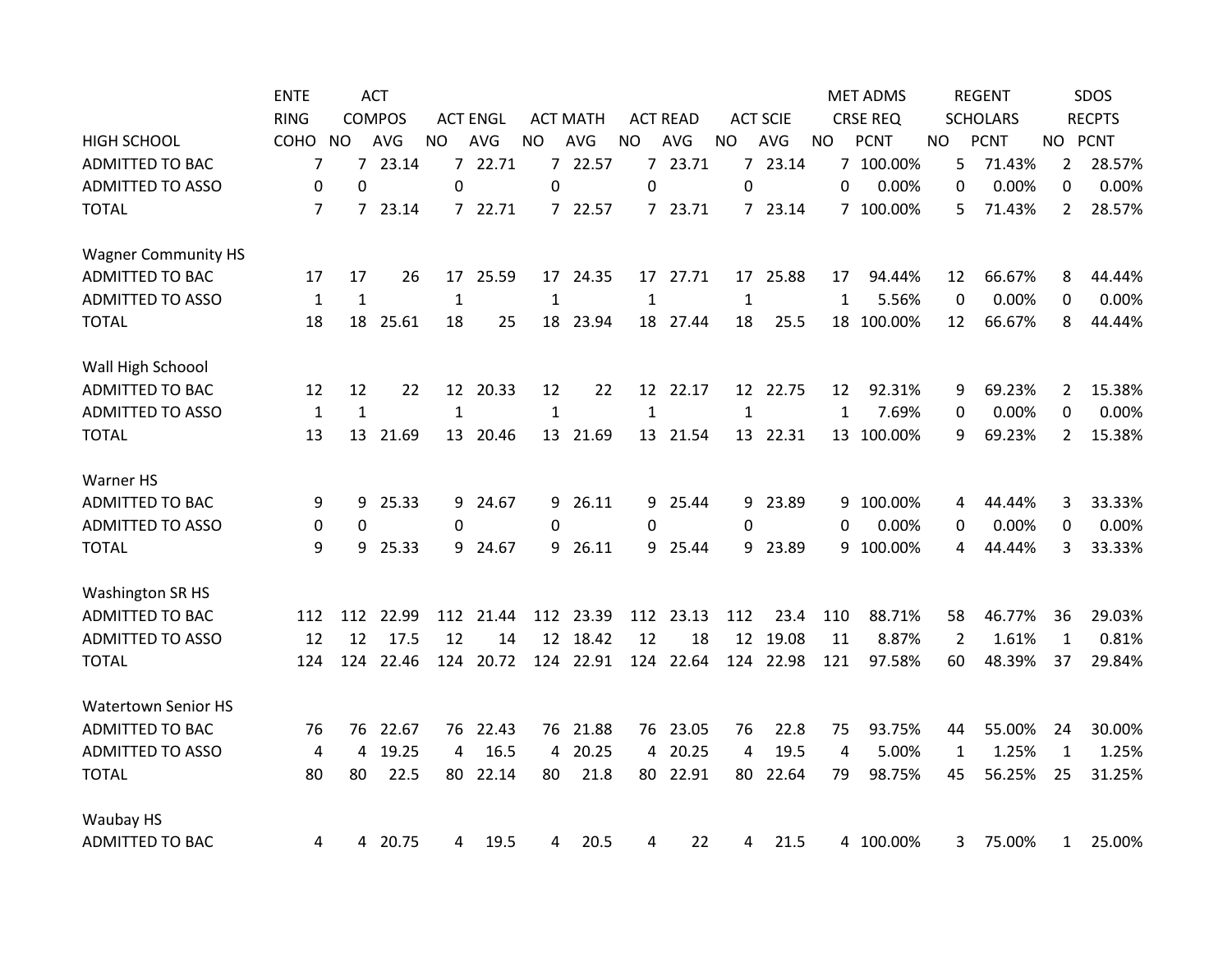|                           | <b>ENTE</b>    |                | <b>ACT</b>    |                  |                 |              |                 |              |                 |                |                 |              | <b>MET ADMS</b> |     | <b>REGENT</b>   |              | SDOS          |
|---------------------------|----------------|----------------|---------------|------------------|-----------------|--------------|-----------------|--------------|-----------------|----------------|-----------------|--------------|-----------------|-----|-----------------|--------------|---------------|
|                           | <b>RING</b>    |                | <b>COMPOS</b> |                  | <b>ACT ENGL</b> |              | <b>ACT MATH</b> |              | <b>ACT READ</b> |                | <b>ACT SCIE</b> |              | <b>CRSE REQ</b> |     | <b>SCHOLARS</b> |              | <b>RECPTS</b> |
| <b>HIGH SCHOOL</b>        | COHO           | <b>NO</b>      | <b>AVG</b>    | <b>NO</b>        | <b>AVG</b>      | <b>NO</b>    | AVG             | <b>NO</b>    | AVG             | <b>NO</b>      | AVG             | <b>NO</b>    | <b>PCNT</b>     | NO. | <b>PCNT</b>     |              | NO PCNT       |
| <b>ADMITTED TO ASSO</b>   | 0              | $\Omega$       |               | 0                |                 | 0            |                 | 0            |                 | $\overline{0}$ |                 | 0            | 0.00%           | 0   | 0.00%           | 0            | 0.00%         |
| <b>TOTAL</b>              | 4              | 4              | 20.75         | 4                | 19.5            | 4            | 20.5            | 4            | 22              | 4              | 21.5            |              | 4 100.00%       | 3   | 75.00%          | $\mathbf{1}$ | 25.00%        |
| Waverly HS                |                |                |               |                  |                 |              |                 |              |                 |                |                 |              |                 |     |                 |              |               |
| <b>ADMITTED TO BAC</b>    | 5              | 5              | 21.6          | 5                | 18.8            | 5            | 24              | 5            | 19.8            | 5              | 22.6            |              | 5 100.00%       | 2   | 40.00%          | $\mathbf{1}$ | 20.00%        |
| <b>ADMITTED TO ASSO</b>   | 0              | $\mathbf 0$    |               | 0                |                 | 0            |                 | 0            |                 | 0              |                 | 0            | 0.00%           | 0   | 0.00%           | 0            | 0.00%         |
| <b>TOTAL</b>              | 5              | 5              | 21.6          | 5                | 18.8            | 5            | 24              | 5            | 19.8            | 5              | 22.6            | 5            | 100.00%         | 2   | 40.00%          | $\mathbf{1}$ | 20.00%        |
| Webster HS                |                |                |               |                  |                 |              |                 |              |                 |                |                 |              |                 |     |                 |              |               |
| <b>ADMITTED TO BAC</b>    | 24             | 24             | 23.33         |                  | 24 22.08        |              | 24 24.38        |              | 24 23.42        |                | 24 22.71        | 24           | 96.00%          | 10  | 40.00%          | 10           | 40.00%        |
| <b>ADMITTED TO ASSO</b>   | 1              | $\mathbf{1}$   |               | 1                |                 | $\mathbf{1}$ |                 | $\mathbf{1}$ |                 | $\mathbf{1}$   |                 | $\mathbf{1}$ | 4.00%           | 1   | 4.00%           | 1            | 4.00%         |
| <b>TOTAL</b>              | 25             | 25             | 23.4          | 25               | 22.04           | 25           | 24.48           | 25           | 23.6            | 25             | 22.8            | 25           | 100.00%         | 11  | 44.00%          | 11           | 44.00%        |
| <b>Wessington SPGS HS</b> |                |                |               |                  |                 |              |                 |              |                 |                |                 |              |                 |     |                 |              |               |
| <b>ADMITTED TO BAC</b>    | 5              | 5              | 23.2          | 5                | 21.8            | 5            | 22.8            | 5            | 23.4            | 5              | 24.4            | 5            | 83.33%          | 3   | 50.00%          | 3            | 50.00%        |
| <b>ADMITTED TO ASSO</b>   | 1              | 1              |               | $\mathbf{1}$     |                 | $\mathbf{1}$ |                 | 1            |                 | 1              |                 | 0            | 0.00%           | 0   | 0.00%           | 0            | 0.00%         |
| <b>TOTAL</b>              | 6              | 6              | 21.83         | 6                | 20.17           | 6            | 21.67           | 6            | 21.5            | 6              | 23.33           | 5            | 83.33%          | 3   | 50.00%          | 3            | 50.00%        |
| <b>West Central HS</b>    |                |                |               |                  |                 |              |                 |              |                 |                |                 |              |                 |     |                 |              |               |
| <b>ADMITTED TO BAC</b>    | 33             | 33             | 25.06         |                  | 33 25.15        |              | 33 23.73        |              | 33 25.58        |                | 33 24.64        | 33           | 91.67%          | 0   | 0.00%           | 16           | 44.44%        |
| <b>ADMITTED TO ASSO</b>   | 3              | 3              | 21.67         | 3                | 22              | 3            | 21              | 3            | 22.33           | 3              | 22              | 3            | 8.33%           | 0   | 0.00%           | $\mathbf{1}$ | 2.78%         |
| <b>TOTAL</b>              | 36             | 36             | 24.78         | 36               | 24.89           | 36           | 23.5            | 36           | 25.31           | 36             | 24.42           | 36           | 100.00%         | 0   | 0.00%           | 17           | 47.22%        |
| White Lake HS             |                |                |               |                  |                 |              |                 |              |                 |                |                 |              |                 |     |                 |              |               |
| <b>ADMITTED TO BAC</b>    | 6              | 6              | 26.17         |                  | 6 24.67         | 6            | 26.67           |              | 6 26.67         |                | 6 26.33         | 6            | 85.71%          | 0   | 0.00%           | $\mathbf{2}$ | 28.57%        |
| <b>ADMITTED TO ASSO</b>   | 1              | $\mathbf{1}$   |               | $\mathbf{1}$     |                 | $\mathbf{1}$ |                 | 1            |                 | $\mathbf{1}$   |                 | 1            | 14.29%          | 0   | 0.00%           | $\mathbf{1}$ | 14.29%        |
| <b>TOTAL</b>              | $\overline{7}$ | $\overline{7}$ | 26            |                  | 7 24.57         | $7^{\circ}$  | 26.43           |              | 7 26.71         |                | 7 26.14         |              | 7 100.00%       | 0   | 0.00%           | 3            | 42.86%        |
| Willow Lake HS            |                |                |               |                  |                 |              |                 |              |                 |                |                 |              |                 |     |                 |              |               |
| <b>ADMITTED TO BAC</b>    | 7              | $\overline{7}$ | 25.14         |                  | 7 23.57         | $7^{\circ}$  | 27.29           |              | 7 23.86         |                | 7 25.43         |              | 7 100.00%       | 3   | 42.86%          | 3            | 42.86%        |
| <b>ADMITTED TO ASSO</b>   | 0              | 0              |               | $\boldsymbol{0}$ |                 | 0            |                 | 0            |                 | 0              |                 | 0            | 0.00%           | 0   | 0.00%           | 0            | 0.00%         |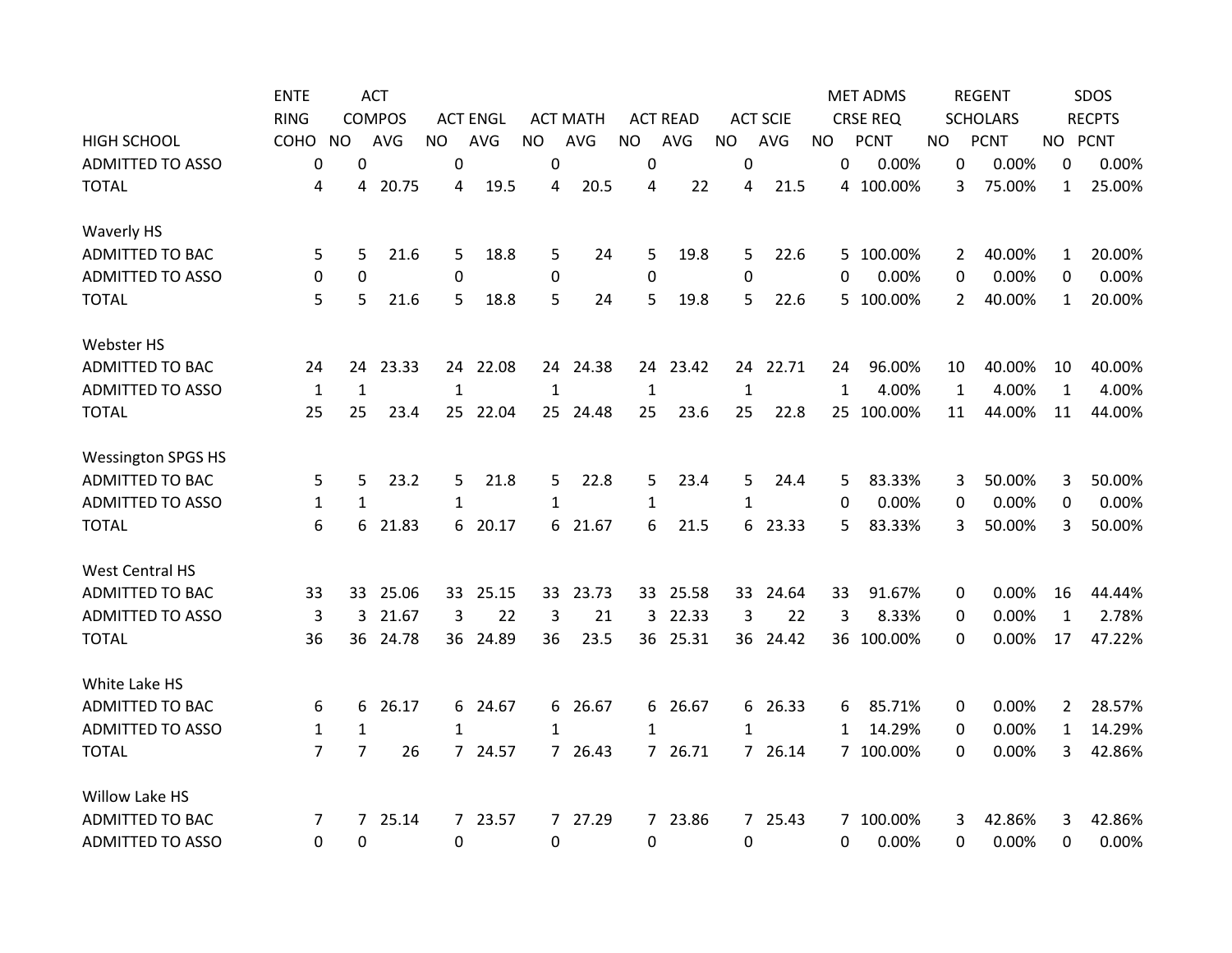|                         | <b>ENTE</b>    | <b>ACT</b>    |            |                 |          |                 |            |                 |                       |                 | <b>MET ADMS</b> |                 | <b>REGENT</b> |                 | SDOS        |               |        |
|-------------------------|----------------|---------------|------------|-----------------|----------|-----------------|------------|-----------------|-----------------------|-----------------|-----------------|-----------------|---------------|-----------------|-------------|---------------|--------|
|                         | <b>RING</b>    | <b>COMPOS</b> |            | <b>ACT ENGL</b> |          | <b>ACT MATH</b> |            | <b>ACT READ</b> |                       | <b>ACT SCIE</b> |                 | <b>CRSE REQ</b> |               | <b>SCHOLARS</b> |             | <b>RECPTS</b> |        |
| <b>HIGH SCHOOL</b>      | COHO           | <b>NO</b>     | <b>AVG</b> | <b>NO</b>       | AVG      | <b>NO</b>       | <b>AVG</b> | <b>NO</b>       | AVG                   | <b>NO</b>       | <b>AVG</b>      | <b>NO</b>       | <b>PCNT</b>   | <b>NO</b>       | <b>PCNT</b> | NO PCNT       |        |
| <b>TOTAL</b>            | 7              |               | 7 25.14    |                 | 7 23.57  | $\overline{7}$  | 27.29      |                 | 7 23.86               |                 | 7 25.43         |                 | 7 100.00%     | 3               | 42.86%      | 3             | 42.86% |
| Wilmot HS               |                |               |            |                 |          |                 |            |                 |                       |                 |                 |                 |               |                 |             |               |        |
| <b>ADMITTED TO BAC</b>  | 6              | 6             | 23.17      |                 | 6 22.33  | 6               | 23.67      | 6               | 22.5                  | 6               | 23.17           | 6               | 75.00%        | 4               | 50.00%      | 3             | 37.50% |
| <b>ADMITTED TO ASSO</b> | $\overline{2}$ | 2             | 17         | 2               | 17       | $\overline{2}$  | 16         | 2               | 17                    | 2               | 18.5            | 2               | 25.00%        | 0               | 0.00%       | 0             | 0.00%  |
| <b>TOTAL</b>            | 8              | 8             | 21.63      | 8               | 21       | 8               | 21.75      | 8               | 21.13                 | 8               | 22              |                 | 8 100.00%     | 4               | 50.00%      | 3             | 37.50% |
| Winner HS               |                |               |            |                 |          |                 |            |                 |                       |                 |                 |                 |               |                 |             |               |        |
| <b>ADMITTED TO BAC</b>  | 22             | 22            | 22.59      |                 | 22 21.77 | 22              | 21         | 22              | 24.27                 | 22 <sub>2</sub> | 22.64           |                 | 22 100.00%    | 16              | 72.73%      | 9             | 40.91% |
| <b>ADMITTED TO ASSO</b> | 0              | 0             |            | $\Omega$        |          | 0               |            | 0               |                       | $\Omega$        |                 | $\Omega$        | 0.00%         | $\Omega$        | 0.00%       | $\Omega$      | 0.00%  |
| <b>TOTAL</b>            | 22             | 22            | 22.59      |                 | 22 21.77 | 22              | 21         | 22 <sub>2</sub> | 24.27                 | 22 <sub>2</sub> | 22.64           |                 | 22 100.00%    | 16              | 72.73%      | 9             | 40.91% |
| Wolsey-Wessington HS    |                |               |            |                 |          |                 |            |                 |                       |                 |                 |                 |               |                 |             |               |        |
| <b>ADMITTED TO BAC</b>  | 6              | 6             | 25.83      | 6               | 25       | 6               | 25         |                 | 6 25.83               | 6               | 26.67           |                 | 6 100.00%     | 5               | 83.33%      | 4             | 66.67% |
| <b>ADMITTED TO ASSO</b> | 0              | 0             |            | 0               |          | 0               |            | 0               |                       | 0               |                 | 0               | 0.00%         | 0               | 0.00%       | 0             | 0.00%  |
| <b>TOTAL</b>            | 6              | 6             | 25.83      | 6               | 25       | 6               | 25         |                 | 6 25.83               | 6               | 26.67           |                 | 6 100.00%     | 5               | 83.33%      | 4             | 66.67% |
| Yankton HS              |                |               |            |                 |          |                 |            |                 |                       |                 |                 |                 |               |                 |             |               |        |
| <b>ADMITTED TO BAC</b>  | 65             | 65            | 23.11      |                 | 65 22.45 | 65              | 22.65      | 65              | 23                    | 65              | 23.46           | 65              | 95.59%        | 33              | 48.53%      | 23            | 33.82% |
| <b>ADMITTED TO ASSO</b> | 3              | 3             | 19.33      |                 | 3 17.67  | 3               | 21         | 3               | 17.33                 | 3               | 21.33           | 2               | 2.94%         | 1               | 1.47%       | $\Omega$      | 0.00%  |
| <b>TOTAL</b>            | 68             | 68            | 22.94      |                 | 68 22.24 | 68              | 22.57      |                 | 68 22.75              | 68              | 23.37           | 67              | 98.53%        | 34              | 50.00%      | 23            | 33.82% |
| <b>SOUTH DAKOTA HS</b>  |                |               |            |                 |          |                 |            |                 |                       |                 |                 |                 |               |                 |             |               |        |
| <b>ADMITTED TO BAC</b>  |                | 2684 2674     | 23.14 2674 |                 |          | 22.33 2674      |            |                 | 22.84 2674 23.42 2674 |                 | 23.38 2655      |                 | 93.68% 1265   |                 | 44.64% 926  |               | 32.67% |
| <b>ADMITTED TO ASSO</b> | 150            | 150           | 19.5       | 150             | 18.13    | 150             | 19.25      | 150             | 19.57                 | 150             | 20.37           | 128             | 4.52%         | 37              | 1.31%       | -27           | 0.95%  |
| <b>TOTAL</b>            |                | 2834 2824     | 22.95 2824 |                 |          | 22.1 2824       |            |                 | 22.65 2824 23.22 2824 |                 | 23.22 2783      |                 | 98.20% 1302   |                 | 45.94% 953  |               | 33.63% |

NOTE:

AND ENROLLED AT LEAST 12 HOURS. 1. THE REPORT INCLUDES 2011 SOUTH DAKOTA HIGH SCHOOL GRADUATES WHO ENTERED REGENTAL INSTITUTIONS FALL 2011